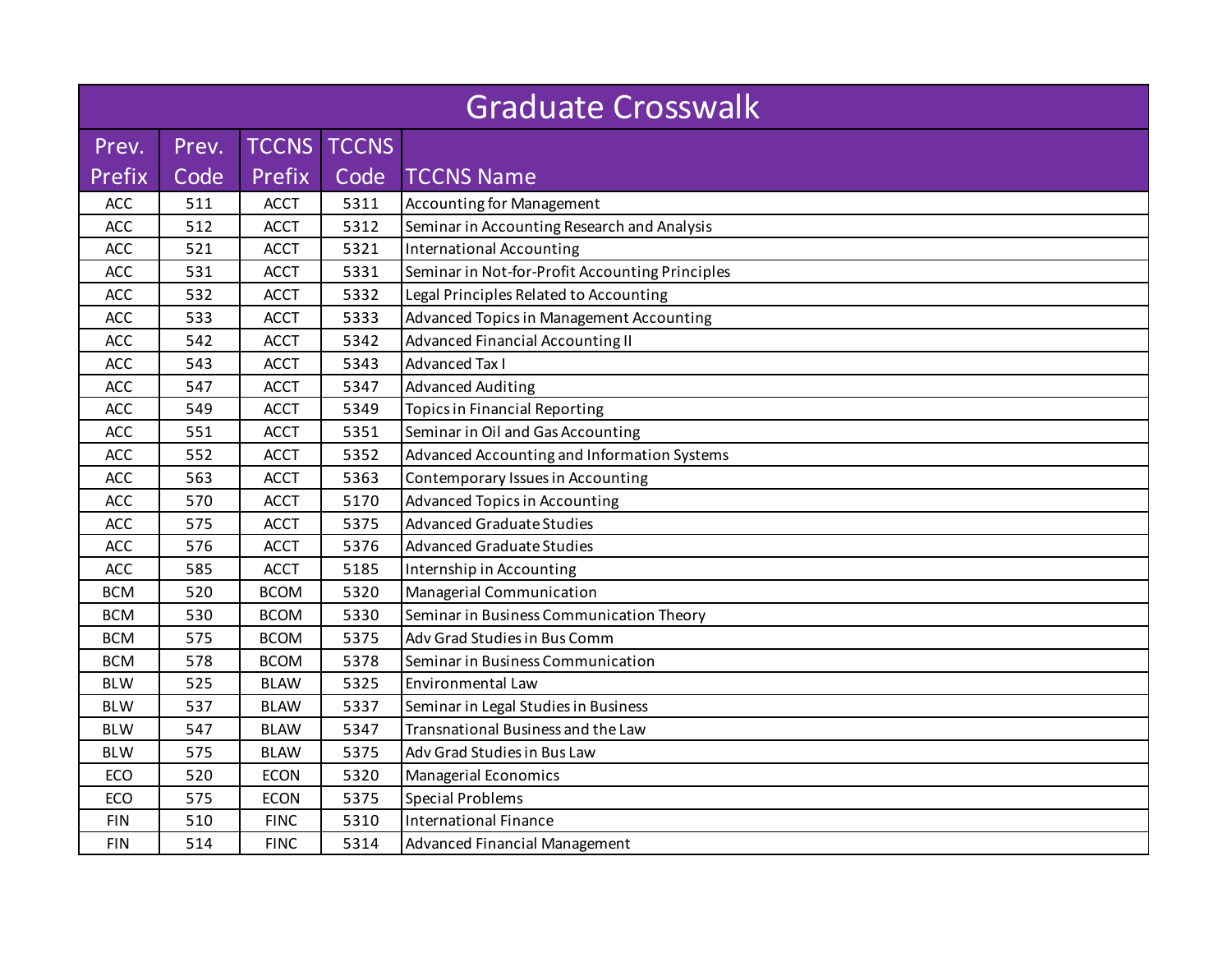| <b>FIN</b> | 554 | <b>FINC</b> | 5354 | Portfolio Analysis in Capital Markets          |
|------------|-----|-------------|------|------------------------------------------------|
| <b>FIN</b> | 575 | <b>FINC</b> | 5375 | <b>Special Problems</b>                        |
| <b>FIN</b> | 590 | <b>FINC</b> | 5390 | Advanced Student Investment Roundtable         |
| GBU        | 521 | <b>BUSI</b> | 5321 | <b>Topics in General Business</b>              |
| GBU        | 550 | <b>BUSI</b> | 5350 | Executive Leadership                           |
| GBU        | 557 | <b>BUSI</b> | 5357 | Negotiation and Dispute Resolution             |
| GBU        | 575 | <b>BUSI</b> | 5375 | <b>Advanced Graduate Studies</b>               |
| GBU        | 576 | <b>BUSI</b> | 5376 | <b>Advanced Graduate Studies</b>               |
| <b>MGT</b> | 510 | <b>MGMT</b> | 5310 | Introduction to Management in STEM Disciplines |
| <b>MGT</b> | 517 | <b>MGMT</b> | 5317 | <b>Strategic Management</b>                    |
| <b>MGT</b> | 522 | <b>MGMT</b> | 5322 | Advanced Topics in International Management    |
| <b>MGT</b> | 544 | <b>MGMT</b> | 5344 | Project Leadership                             |
| <b>MGT</b> | 550 | <b>MGMT</b> | 5350 | <b>Executive Leadership</b>                    |
| <b>MGT</b> | 570 | <b>MGMT</b> | 5370 | <b>Employee and Labor Relations</b>            |
| <b>MGT</b> | 571 | <b>MGMT</b> | 5371 | <b>Operations Management</b>                   |
| <b>MGT</b> | 573 | <b>MGMT</b> | 5373 | Seminar in Human Resource Management           |
| <b>MGT</b> | 575 | <b>MGMT</b> | 5375 | <b>Advanced Graduate Studies</b>               |
| <b>MGT</b> | 576 | <b>MGMT</b> | 5376 | <b>Advanced Graduate Studies</b>               |
| <b>MGT</b> | 577 | <b>MGMT</b> | 5377 | Organizational Behavior and Theory             |
| <b>MGT</b> | 580 | <b>MGMT</b> | 5380 | Quantitative Management Applications           |
| <b>MGT</b> | 581 | <b>MGMT</b> | 5381 | Information Systems in Organizations           |
| <b>MGT</b> | 585 | <b>MGMT</b> | 5385 | Seminar in Entrepreneurship                    |
| <b>MKT</b> | 510 | <b>MKTG</b> | 5310 | <b>Strategic Marketing of Service</b>          |
| <b>MKT</b> | 513 | <b>MKTG</b> | 5313 | Marketing Management                           |
| <b>MKT</b> | 525 | <b>MKTG</b> | 5325 | Seminar in E-Commerce                          |
| <b>MKT</b> | 552 | <b>MKTG</b> | 5352 | Seminar in International Marketing Management  |
| <b>MKT</b> | 575 | <b>MKTG</b> | 5375 | <b>Advanced Graduate Studies</b>               |
| <b>MKT</b> | 576 | <b>MKTG</b> | 5376 | <b>Advanced Graduate Studies</b>               |
| <b>ECH</b> | 500 | <b>ECED</b> | 5300 | Foundations of Early Childhood                 |
| <b>ECH</b> | 501 | <b>ECED</b> | 5305 | Child Development Birth Through Age 8          |
| <b>ECH</b> | 502 | <b>ECED</b> | 5310 | Early Childhood Play/Learning Environments     |
| <b>ECH</b> | 503 | <b>ECED</b> | 5315 | Curriculum in Early Childhood                  |
| <b>ECH</b> | 504 | <b>ECED</b> | 5320 | Language and Literacy in ECH                   |
| <b>ECH</b> | 505 | <b>ECED</b> | 5325 | Assessment in Early Childhood                  |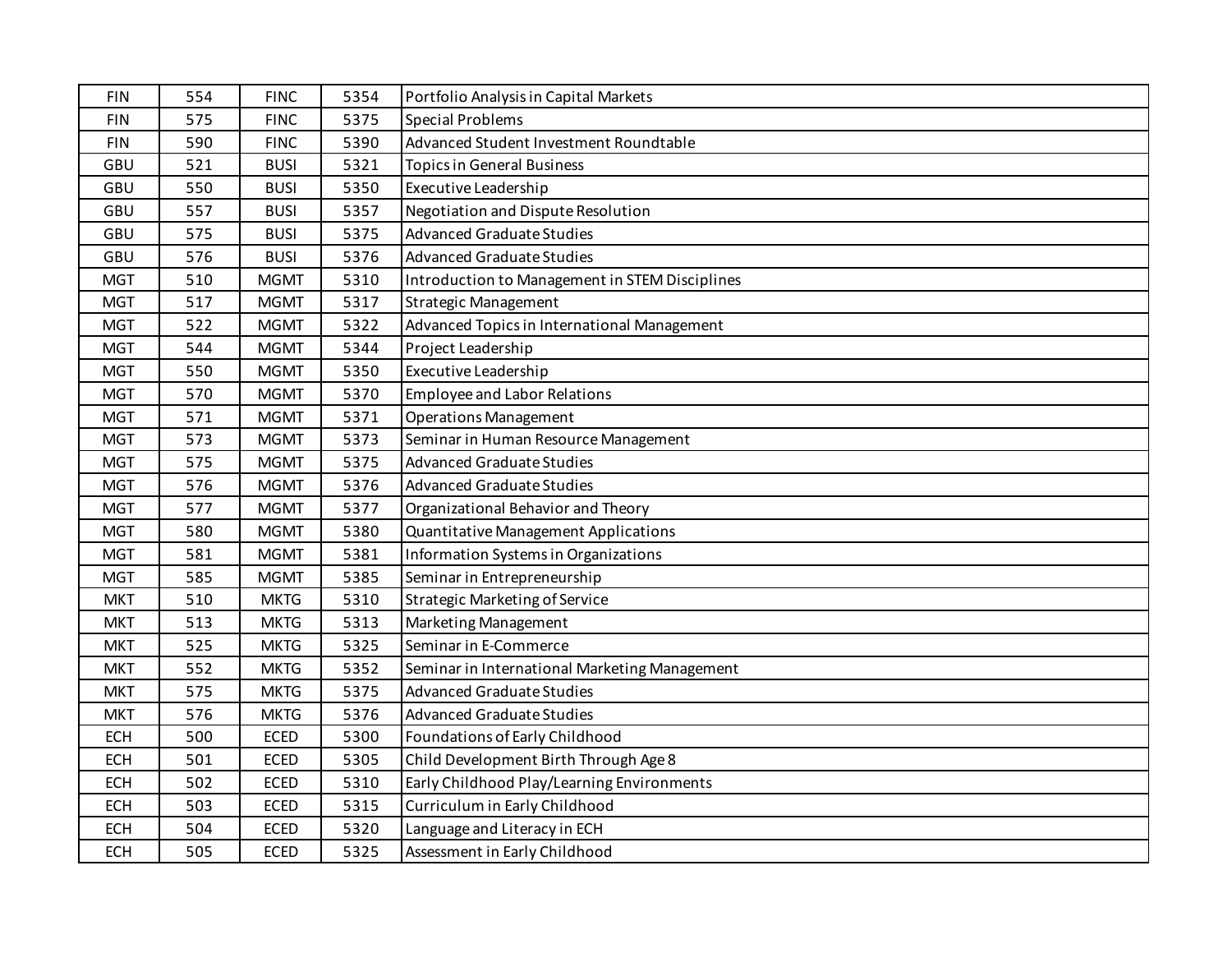| <b>ECH</b> | 506 | <b>ECED</b> | 5330 | ECH Classroom Management/Interaction             |
|------------|-----|-------------|------|--------------------------------------------------|
| <b>ECH</b> | 507 | <b>ECED</b> | 5335 | Math and Science in ECH                          |
| <b>ECH</b> | 508 | <b>ECED</b> | 5340 | <b>ECH Creativity and Social Learning</b>        |
| <b>ECH</b> | 509 | <b>ECED</b> | 5345 | Leaders and Advocates in ECH                     |
| <b>ECH</b> | 510 | <b>ECED</b> | 5350 | Introduction to ECH Research                     |
| <b>ECH</b> | 511 | <b>ECED</b> | 5355 | <b>Advanced Research in ECH</b>                  |
| <b>ECH</b> | 575 | <b>ECED</b> | 5175 | Special Problems: Independent Study              |
| ECH        | 578 | <b>ECED</b> | 5178 | <b>Special Topics</b>                            |
| <b>ELE</b> | 505 | <b>ELED</b> | 5340 | Foundations of ESL/Bilingual                     |
| <b>ELE</b> | 506 | <b>ELED</b> | 5343 | ESL/Bilingual Assessment                         |
| <b>ELE</b> | 507 | <b>ELED</b> | 5341 | <b>ESL/Bilingual Teaching Methods</b>            |
| <b>ELE</b> | 512 | <b>ELED</b> | 5380 | <b>Study Abroad</b>                              |
| <b>ELE</b> | 515 | <b>ELED</b> | 5342 | Language Acquisition for ESL/Bilingual           |
| <b>ELE</b> | 520 | <b>ELED</b> | 5300 | Survey of Teaching                               |
| <b>ELE</b> | 521 | <b>ELED</b> | 5320 | Elementary STEM Teaching I                       |
| <b>ELE</b> | 522 | <b>ELED</b> | 5321 | Elementary STEM Teaching II                      |
| <b>ELE</b> | 523 | <b>ELED</b> | 5315 | Social Studies in the Elementary School Advanced |
| <b>ELE</b> | 524 | <b>ELED</b> | 5325 | Language Arts in the Elementary School Advanced  |
| <b>ELE</b> | 525 | <b>ELED</b> | 5310 | Standards-Based Assessment                       |
| <b>ELE</b> | 527 | <b>ELED</b> | 5305 | Elementary School Child Advanced                 |
| <b>ELE</b> | 542 | <b>ELED</b> | 5141 | PBIC Field Inter/First Semester                  |
| <b>ELE</b> | 543 | <b>ELED</b> | 5142 | PBIC Field Inter/Second Semester                 |
| <b>ELE</b> | 555 | <b>ELED</b> | 5644 | Clinical Teaching in Elementary                  |
| <b>ELE</b> | 575 | <b>ELED</b> | 5175 | Special Problems: Independent Study              |
| <b>ELE</b> | 578 | <b>ELED</b> | 5178 | <b>Special Topics</b>                            |
| <b>ELE</b> | 584 | <b>ELED</b> | 5350 | Research and Analysis of Teaching                |
| <b>ELE</b> | 589 | <b>ELED</b> | 5389 | Thesis Research                                  |
| <b>ELE</b> | 590 | <b>ELED</b> | 5390 | Thesis Writing                                   |
| <b>ELE</b> | 595 | <b>ELED</b> | 5345 | Humane and Environmental Education               |
| <b>MLG</b> | 540 | <b>MLGE</b> | 5305 | Middle School Philosophy                         |
| <b>MLG</b> | 580 | <b>MLGE</b> | 5310 | The Self-Disciplined Learner                     |
| <b>RDG</b> | 501 | <b>READ</b> | 5308 | Foundations of Language and Literacy             |
| <b>RDG</b> | 502 | <b>READ</b> | 5310 | Curriculum and Instruction                       |
| <b>RDG</b> | 503 | <b>READ</b> | 5312 | Assessment, Instruction, and Evaluation          |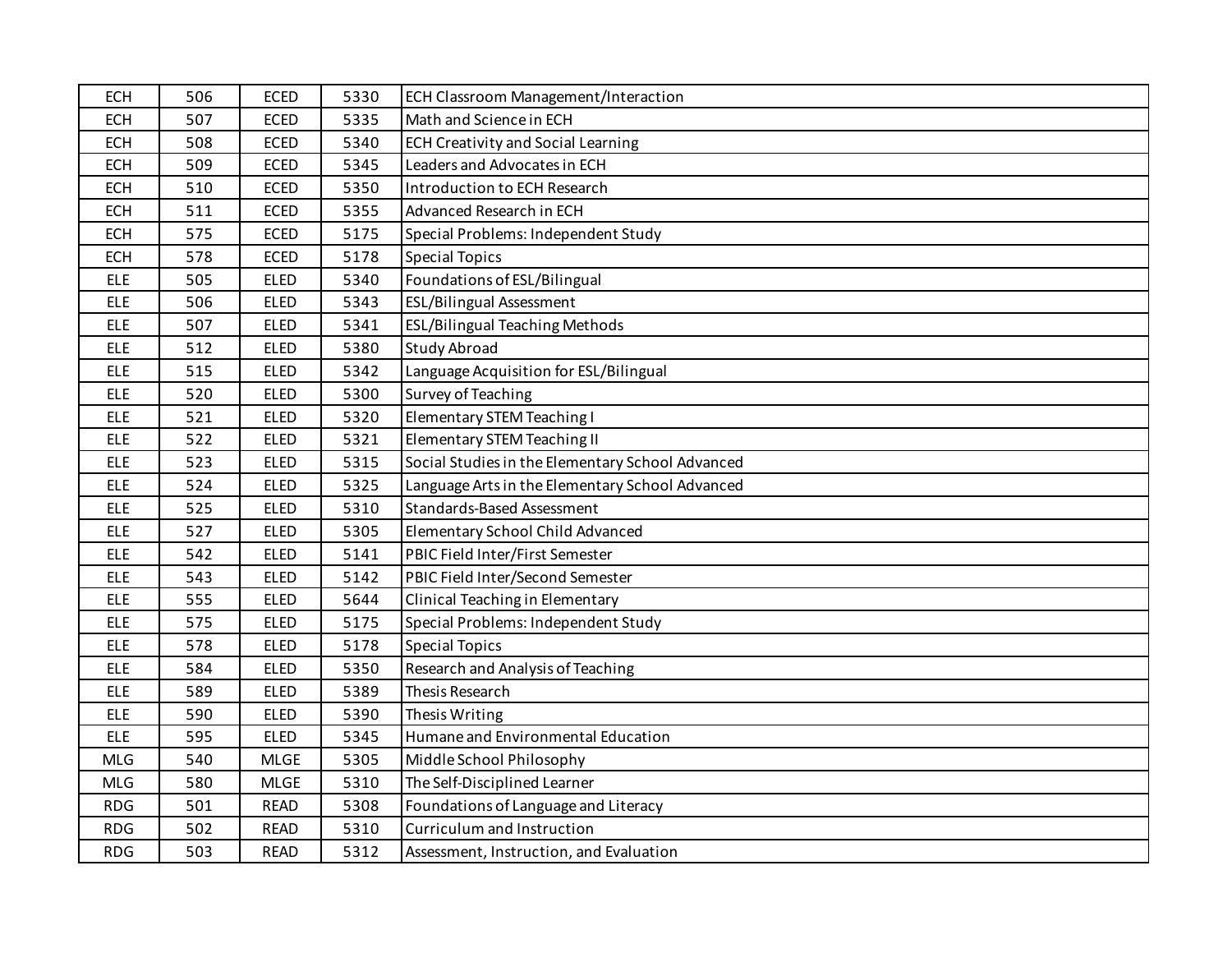| <b>RDG</b> | 504 | <b>READ</b> | 5314 | Professional Learning and Leadership                        |
|------------|-----|-------------|------|-------------------------------------------------------------|
| <b>RDG</b> | 508 | <b>READ</b> | 5316 | Disciplinary Literacy                                       |
| <b>RDG</b> | 518 | <b>READ</b> | 5300 | Reading Methods for Early Childhood                         |
| <b>RDG</b> | 519 | <b>READ</b> | 5302 | Reading Methods for Middle Childhood                        |
| <b>RDG</b> | 532 | <b>READ</b> | 5328 | Practicum in Instructional Coaching                         |
| <b>RDG</b> | 534 | <b>READ</b> | 5330 | Practicum in Corrective Reading                             |
| <b>RDG</b> | 574 | <b>READ</b> | 5318 | Creating Literate Environments                              |
| <b>RDG</b> | 575 | <b>READ</b> | 5175 | <b>Special Problems</b>                                     |
| <b>RDG</b> | 578 | <b>READ</b> | 5178 | <b>Special Topics</b>                                       |
| <b>SED</b> | 514 | <b>SEED</b> | 5330 | Investigations in School Subjects                           |
| <b>SED</b> | 515 | <b>SEED</b> | 5320 | Current Issues in Secondary Education                       |
| <b>SED</b> | 521 | <b>SEED</b> | 5331 | Intro to Learning Theory/Pedagogy                           |
| <b>SED</b> | 522 | <b>SEED</b> | 5314 | Curriculum and Instructional Design for All Learners        |
| <b>SED</b> | 523 | SEED        | 5316 | Assessment for Diverse Contemporary Classrooms              |
| <b>SED</b> | 524 | <b>SEED</b> | 5332 | Secondary Teacher as Constructivist Leader                  |
| <b>SED</b> | 525 | <b>SEED</b> | 5318 | Motivating and Managing the Active Learning Environment     |
| <b>SED</b> | 527 | <b>SEED</b> | 5312 | The 21st Century EC-12 Student                              |
| SED        | 533 | SEED        | 5340 | Experiential Learning in the 21st Century                   |
| <b>SED</b> | 534 | <b>SEED</b> | 5322 | Power and Pedagogy                                          |
| <b>SED</b> | 535 | <b>SEED</b> | 5333 | Advanced Instructional Technology                           |
| <b>SED</b> | 541 | <b>SEED</b> | 5141 | PBIC Internship/First Semester                              |
| <b>SED</b> | 542 | <b>SEED</b> | 5142 | Field Intern/Second Semester                                |
| <b>SED</b> | 543 | <b>SEED</b> | 5343 | Pedagogical Content Knowledge and the Professional Educator |
| <b>SED</b> | 544 | SEED        | 5344 | Clinical Experience in Curriculum and Instruction           |
| <b>SED</b> | 550 | SEED        | 5334 | Research In Education                                       |
| <b>SED</b> | 552 | SEED        | 5352 | Research and Innovation in Educational Technology           |
| <b>SED</b> | 553 | SEED        | 5335 | Teacher Leadership and Mentoring                            |
| SED        | 554 | <b>SEED</b> | 5354 | Designing Distance and Mobile Learning Experiences          |
| <b>SED</b> | 556 | <b>SEED</b> | 5356 | Teaching and Learning in PK-16 Virtual Environments         |
| <b>SED</b> | 558 | <b>SEED</b> | 5358 | Transforming Education through Engaging Technologies        |
| <b>SED</b> | 560 | <b>SEED</b> | 5321 | <b>Technology and Teaching</b>                              |
| <b>SED</b> | 562 | <b>SEED</b> | 5362 | Introduction to Gifted and Talented Education               |
| <b>SED</b> | 563 | <b>SEED</b> | 5336 | Analyzing Curriculum and Instruction                        |
| <b>SED</b> | 564 | <b>SEED</b> | 5364 | Social and Emotional Needs of the Gifted                    |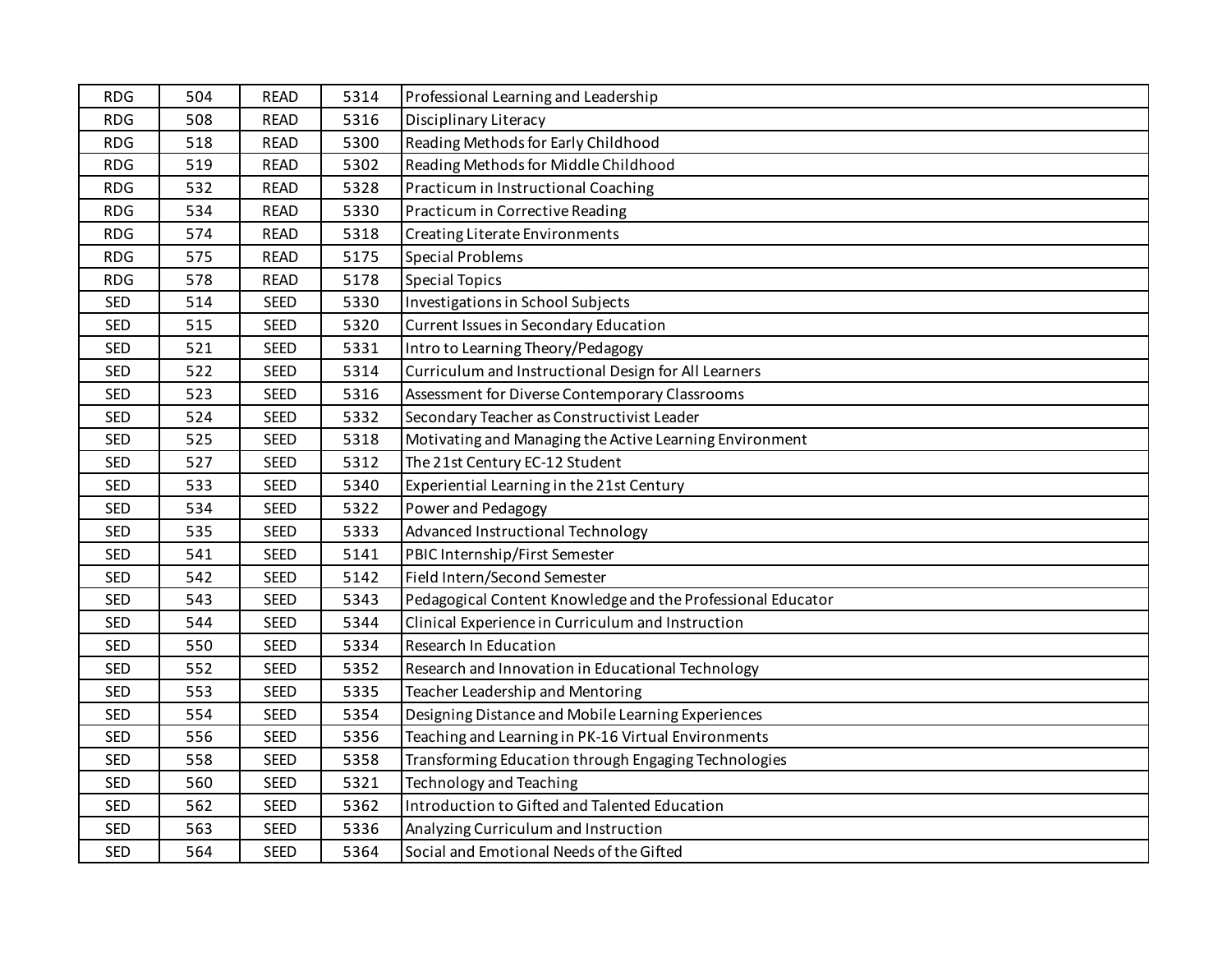| <b>SED</b> | 566 | <b>SEED</b> | 5366 | Curriculum for the Gifted and Talented                                                       |
|------------|-----|-------------|------|----------------------------------------------------------------------------------------------|
| <b>SED</b> | 568 | <b>SEED</b> | 5368 | Programs and Problems in Gifted Education                                                    |
| <b>SED</b> | 570 | <b>SEED</b> | 5324 | Data Analysis in Education                                                                   |
| <b>SED</b> | 571 | <b>SEED</b> | 5337 | Teacher as Researcher                                                                        |
| <b>SED</b> | 575 | <b>SEED</b> | 5175 | <b>Special Problems</b>                                                                      |
| <b>SED</b> | 577 | <b>SEED</b> | 5338 | Professional Development                                                                     |
| <b>SED</b> | 578 | <b>SEED</b> | 5178 | <b>Special Topics</b>                                                                        |
| <b>SED</b> | 582 | <b>SEED</b> | 5325 | <b>Evaluating Educational Policy for Advocacy</b>                                            |
| <b>SED</b> | 584 | <b>SEED</b> | 5339 | Individualization of Instruction                                                             |
| <b>SED</b> | 586 | <b>SEED</b> | 5326 | Family, School and Community Engagement within a Context of Justice and Civic Engagement     |
| <b>SED</b> | 588 | <b>SEED</b> | 5323 | Foundations of Culturally Responsive Pedagogy                                                |
| <b>SED</b> | 589 | <b>SEED</b> | 5389 | Thesis Research                                                                              |
| <b>SED</b> | 590 | <b>SEED</b> | 5390 | Thesis Writing                                                                               |
| <b>SED</b> | 591 | <b>SEED</b> | 5391 | Practical Inquiry and Action Research I                                                      |
| <b>SED</b> | 592 | <b>SEED</b> | 5392 | Practical Inquiry and Action Research II                                                     |
| <b>SED</b> | 595 | <b>SEED</b> | 5395 | Comprehensive Synthesis Seminar                                                              |
| <b>SPE</b> | 500 | SPED        | 5600 | Clinical Practicum in Orientation and Mobility                                               |
| <b>SPE</b> | 503 | SPED        | 5103 | Children with Special Needs (Inactive)                                                       |
| <b>SPE</b> | 515 | SPED        | 5315 | Foundations of Visual Impairment                                                             |
| <b>SPE</b> | 516 | <b>SPED</b> | 5316 | Structure and Function of the Visual System                                                  |
| <b>SPE</b> | 517 | SPED        | 5317 | Communication Skills for Visual Impairment                                                   |
| <b>SPE</b> | 518 | SPED        | 5318 | Basic Concepts in Orientation and Mobility                                                   |
| <b>SPE</b> | 519 | SPED        | 5319 | Low Vision                                                                                   |
| <b>SPE</b> | 520 | SPED        | 5320 | <b>Tactual Reading Skills for VI</b>                                                         |
| <b>SPE</b> | 521 | SPED        | 5321 | <b>Expanded Core in Visual Impairments</b>                                                   |
| <b>SPE</b> | 532 | SPED        | 5332 | Educational Appraisal of Exceptional Children                                                |
| <b>SPE</b> | 538 | SPED        | 5338 | Transition: Birth Through Early Adulthood                                                    |
| <b>SPE</b> | 539 | SPED        | 5339 | Introduction to Behavior Analysis                                                            |
| <b>SPE</b> | 544 | SPED        | 5344 | Psych-Educational Assessment                                                                 |
| <b>SPE</b> | 545 | <b>SPED</b> | 5345 | Individual Intelligence Testing                                                              |
| <b>SPE</b> | 551 | SPED        | 5351 | Working with Academic Students Who Have Visual Impairments                                   |
| <b>SPE</b> | 552 | SPED        | 5352 | Instructional Methods for Students Who Have Multiple Impairments Including Visual Impairment |
| SPE        | 553 | SPED        | 5353 | VI Technology                                                                                |
| <b>SPE</b> | 554 | SPED        | 5354 | Practicum in Professional and Ethical Practice                                               |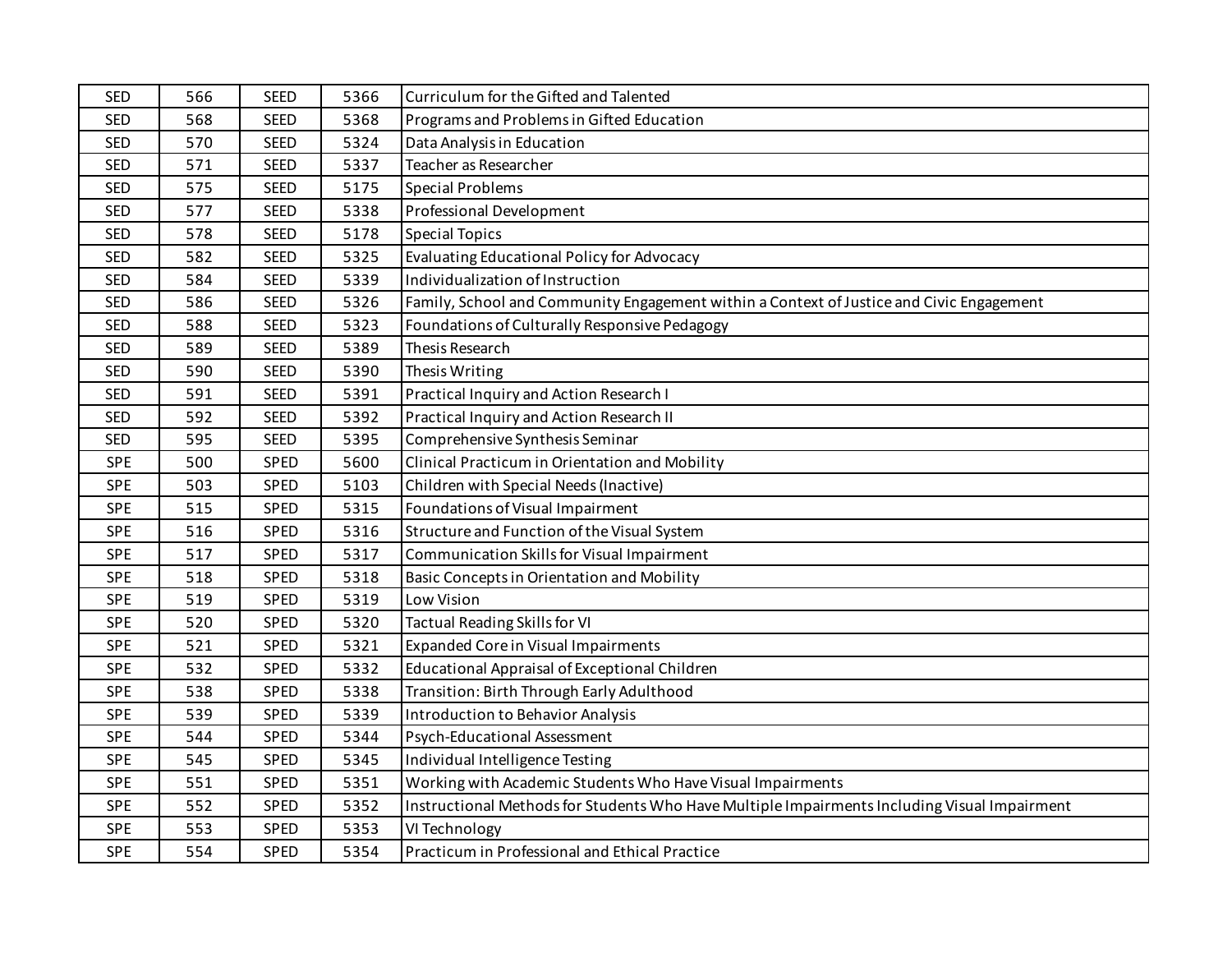| SPE        | 555 | SPED        | 5355 | Practicum in Diagnostic Evaluation                          |
|------------|-----|-------------|------|-------------------------------------------------------------|
| <b>SPE</b> | 556 | SPED        | 5356 | Research and Practice Infants/Children                      |
| <b>SPE</b> | 558 | SPED        | 5158 | Practicum in Special Education/Visual Impairment            |
| <b>SPE</b> | 560 | SPED        | 5360 | Children with Behavioral Disorders                          |
| SPE        | 561 | SPED        | 5361 | Educating Students with Physical and Health Impairments     |
| <b>SPE</b> | 562 | SPED        | 5362 | Instructional Strategies for Exceptional Learners           |
| <b>SPE</b> | 564 | SPED        | 5364 | Early Childhood Special Education                           |
| <b>SPE</b> | 565 | SPED        | 5365 | <b>Educational Programming-Autism</b>                       |
| <b>SPE</b> | 566 | SPED        | 5366 | Assistive Technology                                        |
| <b>SPE</b> | 567 | SPED        | 5367 | Trends in Educating Exceptional Children                    |
| <b>SPE</b> | 568 | SPED        | 5368 | Seminar in Special Education                                |
| <b>SPE</b> | 570 | SPED        | 5370 | Special Studies in Special Education                        |
| <b>SPE</b> | 571 | SPED        | 5371 | The Educational Diagnostician                               |
| <b>SPE</b> | 573 | SPED        | 5373 | Leadership in Visual Impairment                             |
| <b>SPE</b> | 575 | SPED        | 5175 | Independent Study                                           |
| <b>SPE</b> | 578 | SPED        | 5178 | <b>Special Topics</b>                                       |
| <b>SPE</b> | 593 | SPED        | 5393 | Intermediate Clinical Practicum in Orientation and Mobility |
| <b>SPE</b> | 594 | SPED        | 5394 | Advanced Clinical Practicum in Orientation and Mobility     |
| <b>SPE</b> | 595 | SPED        | 5695 | Internship in Orientation and Mobility                      |
| <b>AED</b> | 501 | <b>EDLE</b> | 5301 | Fundamentals of Educational Leadership                      |
| <b>AED</b> | 511 | <b>EDLE</b> | 6311 | The Superintendency                                         |
| <b>AED</b> | 513 | <b>EDLE</b> | 5313 | <b>Administration of Special Services</b>                   |
| <b>AED</b> | 516 | <b>EDLE</b> | 5316 | The Principalship                                           |
| <b>AED</b> | 519 | <b>EDLE</b> | 5319 | Instructional Leadership                                    |
| <b>AED</b> | 547 | <b>EDLE</b> | 5347 | Public School Finance and Business Administration           |
| <b>AED</b> | 549 | EDLE        | 5349 | Foundations of Curriculum Planning                          |
| <b>AED</b> | 551 | <b>EDLE</b> | 6351 | School Asset/Capital Management                             |
| <b>AED</b> | 552 | <b>EDLE</b> | 5352 | School Resource Management                                  |
| <b>AED</b> | 554 | <b>EDLE</b> | 5354 | Applied Performance for School Principals                   |
| <b>AED</b> | 565 | <b>EDLE</b> | 5365 | Public School Law                                           |
| <b>AED</b> | 575 | <b>EDLE</b> | 5175 | <b>Special Problems</b>                                     |
| <b>AED</b> | 578 | <b>EDLE</b> | 5178 | <b>Special Topics</b>                                       |
| <b>AED</b> | 591 | <b>EDLE</b> | 5391 | <b>Educational Research</b>                                 |
| <b>AED</b> | 592 | <b>EDLE</b> | 5392 | Practical Inquiry and Action Research II                    |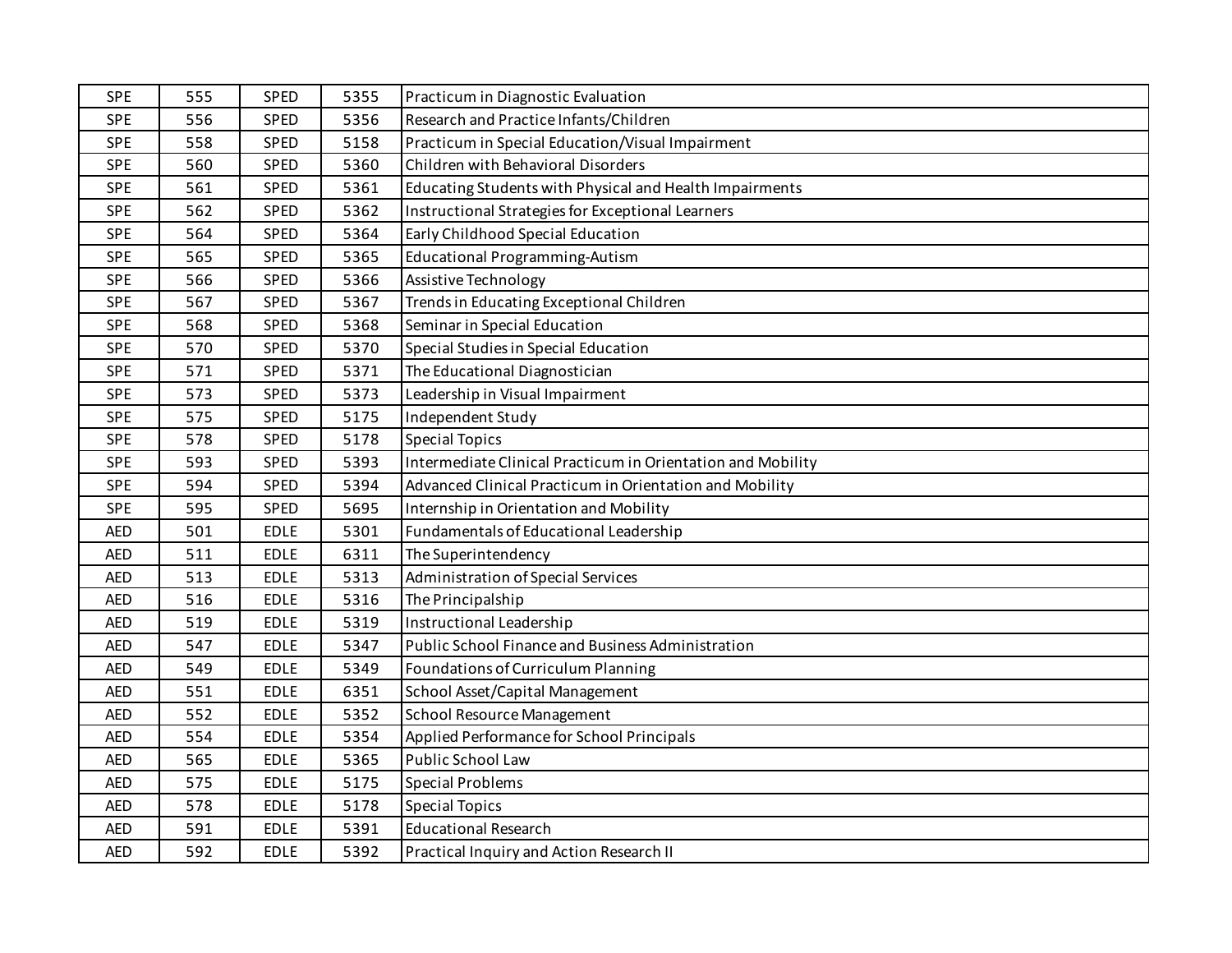| <b>AED</b> | 594 | <b>EDLE</b> | 5394 | Superintendency Seminar                                                                   |
|------------|-----|-------------|------|-------------------------------------------------------------------------------------------|
| <b>AED</b> | 596 | <b>EDLE</b> | 6396 | Internship for the School Superintendent                                                  |
| <b>AED</b> | 599 | <b>EDLE</b> | 5399 | Synthesis in Educational Leadership                                                       |
| <b>AED</b> | 601 | <b>EDLE</b> | 6341 | Leadership Theories and Application in Education                                          |
| <b>AED</b> | 602 | <b>EDLE</b> | 6342 | Ethics and Philosophy of Educational Leaders                                              |
| <b>AED</b> | 603 | <b>EDLE</b> | 6303 | Exploring Contemporary and Emerging Paradigms of Educational Research                     |
| <b>AED</b> | 604 | <b>EDLE</b> | 6304 | Examining the Dynamics of Organizational and Human Interaction within Educational Systems |
| <b>AED</b> | 611 | <b>EDLE</b> | 6310 | Critical Voice, Design, Analysis Educational Policy                                       |
| <b>AED</b> | 612 | <b>EDLE</b> | 6312 | Conceptualizing Scholar-Practitioner Models of Leadership                                 |
| <b>AED</b> | 613 | <b>EDLE</b> | 6345 | Leading Change in Education                                                               |
| <b>AED</b> | 621 | <b>RSCH</b> | 6313 | Quantitative Research                                                                     |
| <b>AED</b> | 623 | <b>RSCH</b> | 6312 | Qualitative/Mixed Methods Research                                                        |
| <b>AED</b> | 629 | <b>EDLE</b> | 6343 | Curriculum Leadership                                                                     |
| <b>AED</b> | 630 | <b>EDLE</b> | 6330 | Foundations of Curriculum                                                                 |
| <b>AED</b> | 631 | <b>EDLE</b> | 6331 | Instruction and School Effectiveness                                                      |
| <b>AED</b> | 632 | <b>EDLE</b> | 6346 | <b>Education Law and Policy</b>                                                           |
| <b>AED</b> | 633 | <b>EDLE</b> | 6348 | Cultural and Societal Patterns Impacting Education                                        |
| <b>AED</b> | 634 | <b>EDLE</b> | 6334 | Advanced Mixed Methods in Research                                                        |
| <b>AED</b> | 635 | <b>EDLE</b> | 6335 | Research Internship                                                                       |
| <b>AED</b> | 636 | <b>EDLE</b> | 6336 | Advanced Quantitative Methods in Research                                                 |
| <b>AED</b> | 637 | <b>EDLE</b> | 6337 | Advanced Qualitative Methods in Research                                                  |
| <b>AED</b> | 650 | <b>EDLE</b> | 6350 | Synthesis Seminar I                                                                       |
| <b>AED</b> | 651 | <b>EDLE</b> | 6351 | Synthesis Seminar II                                                                      |
| <b>AED</b> | 675 | <b>EDLE</b> | 6375 | Advanced Special Problems: Independent Study                                              |
| <b>AED</b> | 676 | <b>EDLE</b> | 6376 | Overview of the Superintendency                                                           |
| <b>AED</b> | 678 | <b>EDLE</b> | 6378 | <b>Special Topics</b>                                                                     |
| <b>AED</b> | 679 | <b>EDLE</b> | 6379 | Facilities and Resource Management                                                        |
| <b>AED</b> | 681 | <b>HEDL</b> | 6326 | Internship in Higher Education                                                            |
| <b>AED</b> | 682 | <b>RSCH</b> | 6314 | Applied Research in the Educational Settings                                              |
| <b>AED</b> | 683 | <b>HEDL</b> | 6324 | Business/Development Affairs in Higher Education                                          |
| <b>AED</b> | 684 | <b>HEDL</b> | 6321 | Organization and Administration in Higher Education                                       |
| <b>AED</b> | 685 | <b>HEDL</b> | 6325 | Critical Issues in Higher Education                                                       |
| <b>AED</b> | 686 | <b>EDLE</b> | 6386 | <b>Public School Finance and Resources</b>                                                |
| <b>AED</b> | 699 | <b>EDLE</b> | 6199 | Dissertation                                                                              |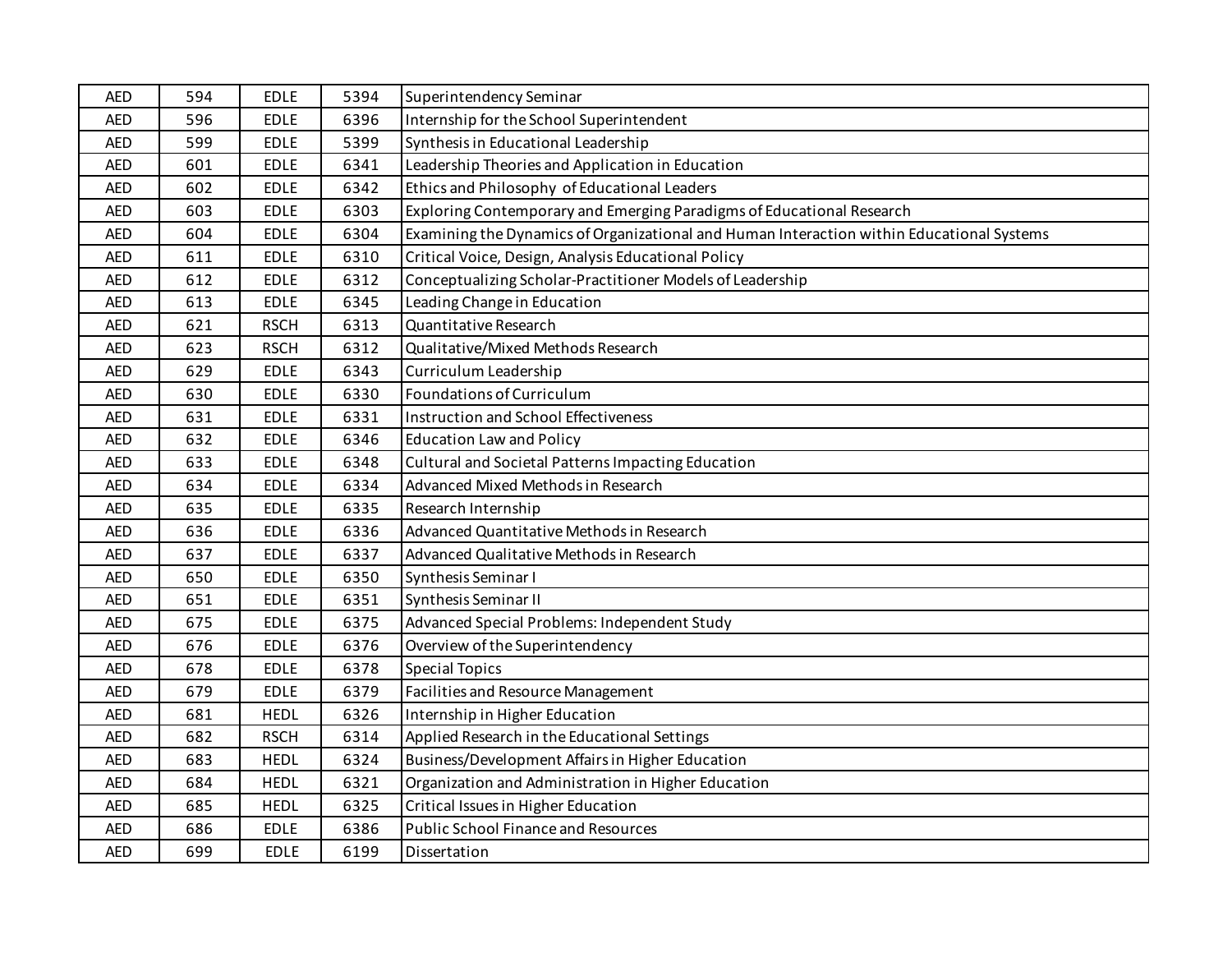| COU | 505 | PCOU | 5305 | Introduction to Rehabilitation Counseling                            |
|-----|-----|------|------|----------------------------------------------------------------------|
| COU | 507 | PCOU | 5307 | Vocational Evaluation and Job Placement of Persons with Disabilities |
| COU | 510 | PCOU | 5310 | Survey of Abnormalities                                              |
| COU | 519 | SAHE | 5319 | Introduction to Student Affairs                                      |
| COU | 520 | PCOU | 5320 | Professional Orientation in Counseling                               |
| COU | 521 | PCOU | 5321 | Seminar: Alcohol and Drug Abuse                                      |
| COU | 522 | PCOU | 5322 | <b>Family Counseling</b>                                             |
| COU | 523 | PCOU | 5323 | Legal and Ethical Issues in Counseling                               |
| COU | 524 | PCOU | 5324 | The School Counselor                                                 |
| COU | 525 | PCOU | 5325 | Career Development and Counseling                                    |
| COU | 526 | PCOU | 5326 | Medical Orientation to Counseling                                    |
| COU | 527 | PCOU | 5327 | Couples Therapy                                                      |
| COU | 528 | PCOU | 5328 | <b>Group Counseling</b>                                              |
| COU | 529 | PCOU | 5329 | Child and Adolescent Therapy                                         |
| COU | 530 | PCOU | 5330 | <b>Crisis Counseling</b>                                             |
| COU | 531 | PCOU | 5331 | Theories of Counseling                                               |
| COU | 533 | PCOU | 5333 | Counseling Skills and Techniques                                     |
| COU | 534 | PCOU | 5334 | <b>School Counseling Programs</b>                                    |
| COU | 535 | PCOU | 5335 | Multicultural Counseling                                             |
| COU | 536 | SAHE | 5336 | Diversity Issues in Student Affairs                                  |
| COU | 537 | SAHE | 5337 | <b>Organization and Group Dynamics</b>                               |
| COU | 539 | PCOU | 5339 | <b>Professional Counseling Practices</b>                             |
| COU | 540 | PCOU | 5340 | Special Studies in Counseling                                        |
| COU | 541 | PCOU | 5341 | Seminar in Counseling Research                                       |
| COU | 542 | PCOU | 5342 | Psychosocial Aspects of Counseling People with Disabilities          |
| COU | 543 | SAHE | 5343 | Theories of College Student Development                              |
| COU | 544 | PCOU | 5344 | Research and Program Evaluation                                      |
| COU | 545 | SAHE | 5345 | Leadership and Administration in Student Affairs                     |
| COU | 546 | SAHE | 5346 | <b>Ethical and Legal Issues</b>                                      |
| COU | 551 | SAHE | 5351 | Finance Issues in Student Affairs                                    |
| COU | 556 | PCOU | 5356 | Professional Development Seminar                                     |
| COU | 559 | PCOU | 5359 | Assessment in Counseling                                             |
| COU | 575 | PCOU | 5175 | Advanced Special Problems: Independent Study                         |
| COU | 578 | PCOU | 5178 | Special Topics in Counseling                                         |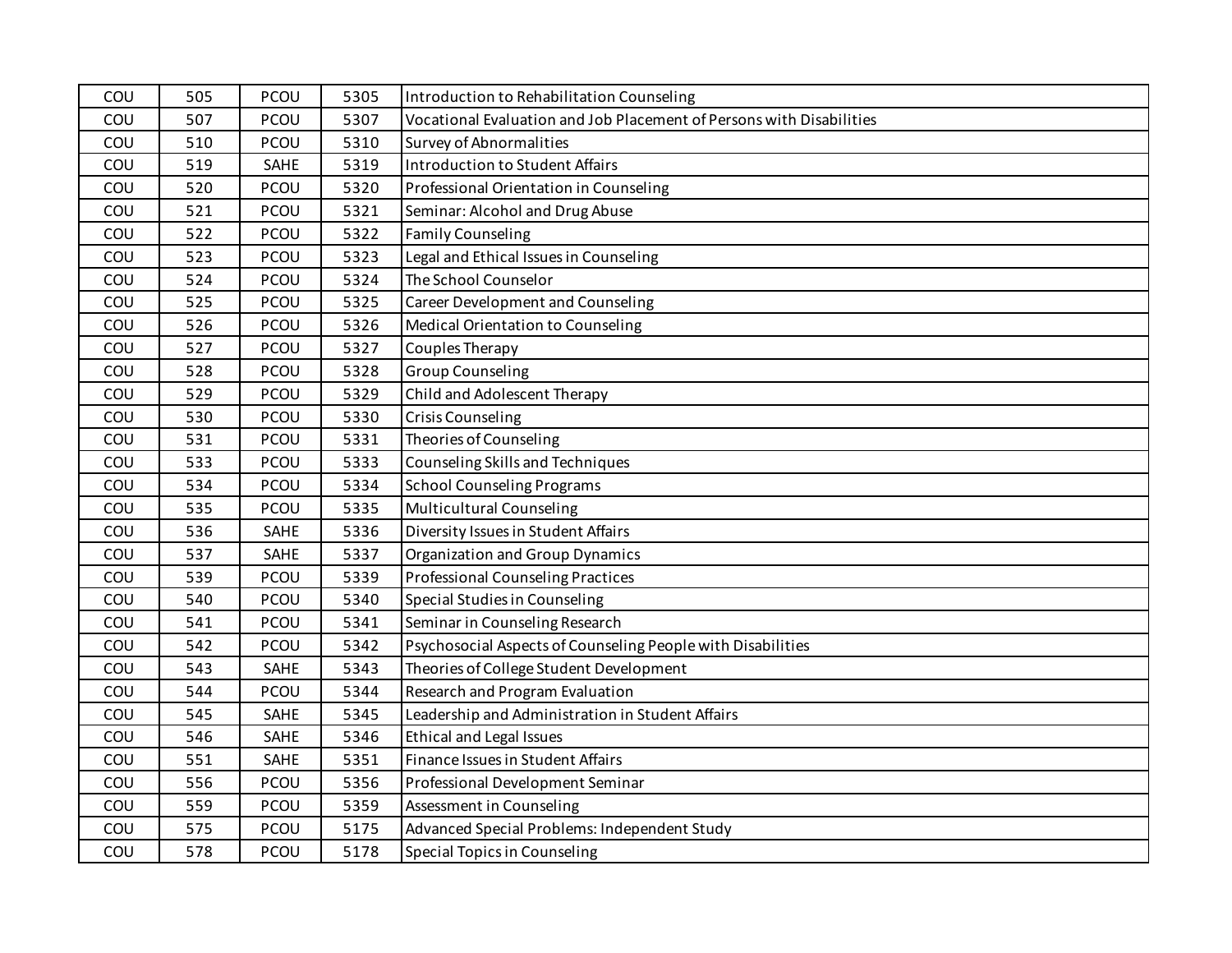| COU        | 581 | SAHE | 5381 | Interviewing and Helping Skills                     |
|------------|-----|------|------|-----------------------------------------------------|
| COU        | 585 | PCOU | 5385 | Lifespan Development                                |
| COU        | 590 | PCOU | 5390 | Supervision in School Counseling                    |
| COU        | 591 | PCOU | 5391 | Mental Health Psychopathology                       |
| COU        | 592 | PCOU | 5392 | Rehabilitation of Persons with Disability           |
| COU        | 593 | PCOU | 5393 | Pre-Practicum                                       |
| COU        | 594 | PCOU | 5394 | Practicum in Counseling                             |
| COU        | 595 | PCOU | 5395 | Internship in Counseling                            |
| COU        | 596 | SAHE | 5696 | <b>Student Affairs Practicum</b>                    |
| <b>EPS</b> | 501 | SPSY | 5342 | Ethics in School Psychology                         |
| EPS        | 502 | SPSY | 5302 | <b>Applied Behavior Analysis</b>                    |
| <b>EPS</b> | 544 | SPSY | 5311 | Psychoeducational Assessment                        |
| <b>EPS</b> | 545 | SPSY | 5312 | Individual Intelligence Testing                     |
| EPS        | 550 | SPSY | 5331 | <b>Research Methods</b>                             |
| <b>EPS</b> | 555 | SPSY | 5351 | Practicum in Diagnostic Evaluation                  |
| <b>EPS</b> | 559 | SPSY | 5313 | <b>Tests and Measurements</b>                       |
| <b>EPS</b> | 560 | SPSY | 5301 | Learning and Cognitive Development                  |
| EPS        | 561 | SPSY | 5343 | Social Basis of Behavior and Personality            |
| <b>EPS</b> | 563 | SPSY | 5303 | Individual Case Consultation                        |
| <b>EPS</b> | 565 | SPSY | 5341 | <b>School Psychology</b>                            |
| <b>EPS</b> | 575 | SPSY | 5175 | <b>Advanced Graduate Studies</b>                    |
| <b>EPS</b> | 580 | SPSY | 5314 | <b>Educational Psychology</b>                       |
| EPS        | 585 | SPSY | 5344 | Advanced Human Growth and Development               |
| <b>EPS</b> | 589 | SPSY | 5332 | Thesis Research                                     |
| <b>EPS</b> | 590 | SPSY | 5133 | Thesis Writing                                      |
| <b>EPS</b> | 595 | SPSY | 5352 | Internship School/Psychology                        |
| <b>EPS</b> | 601 | SPSY | 6307 | <b>Behavioral Ethics</b>                            |
| EPS        | 602 | SPSY | 6306 | Applied Behavior Analysis                           |
| <b>EPS</b> | 623 | SPSY | 6348 | Professional Legal and Ethical Issues in Psychology |
| <b>EPS</b> | 629 | SPSY | 6321 | Child and Adolescent Therapy                        |
| <b>EPS</b> | 650 | SPSY | 6334 | Research Methods                                    |
| <b>EPS</b> | 651 | SPSY | 6335 | Multivariate Statistics                             |
| <b>EPS</b> | 652 | SPSY | 6336 | Single-subject Research Methods                     |
| EPS        | 653 | SPSY | 6337 | Advanced Single-subject Research Methods            |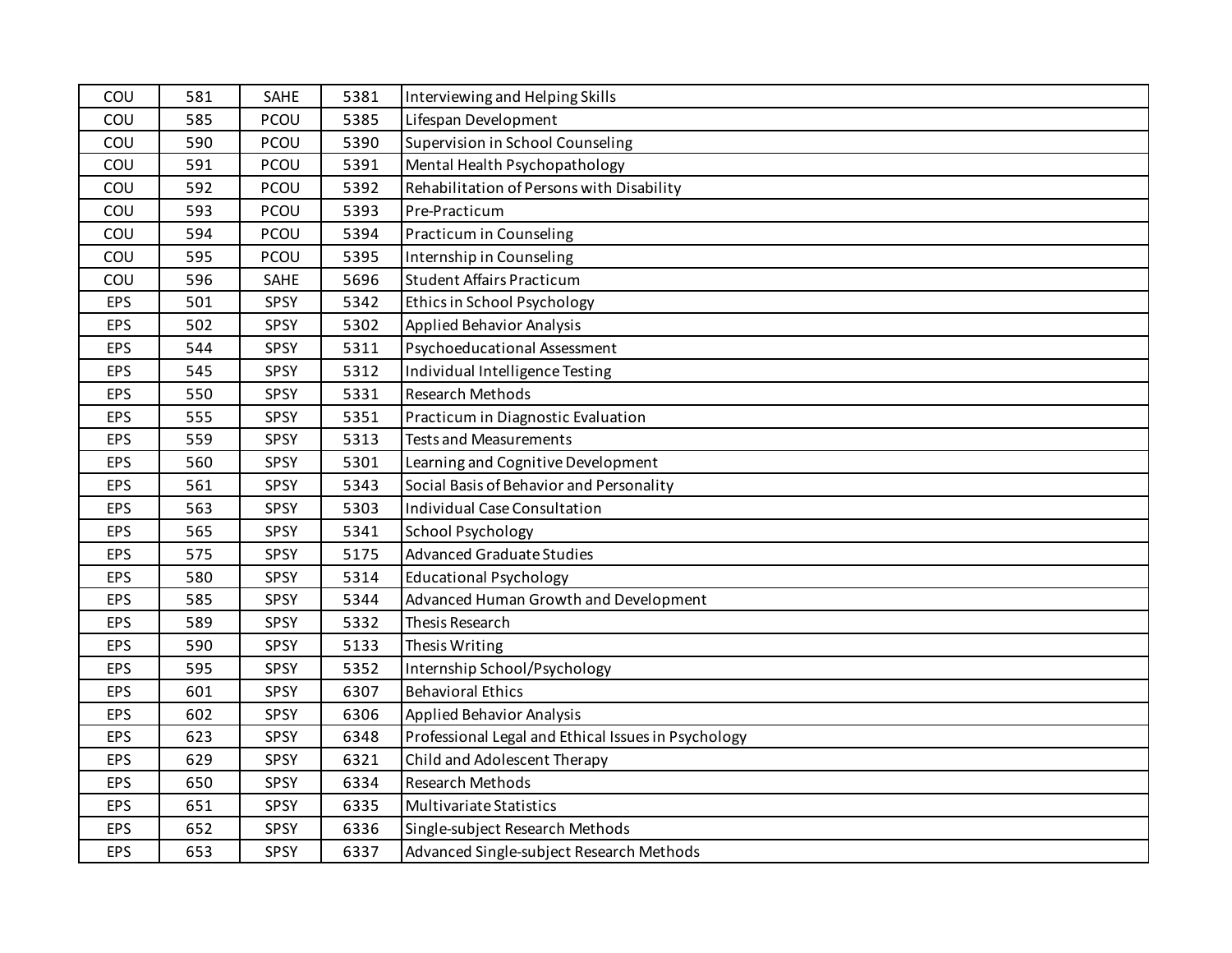| <b>EPS</b> | 655 | SPSY        | 6353 | Practicum                                                                                            |
|------------|-----|-------------|------|------------------------------------------------------------------------------------------------------|
| EPS        | 661 | SPSY        | 6349 | <b>History and Systems</b>                                                                           |
| EPS        | 665 | SPSY        | 6347 | <b>Advanced School Psychology</b>                                                                    |
| EPS        | 666 | SPSY        | 6304 | Verbal Behavior                                                                                      |
| EPS        | 667 | SPSY        | 6322 | Family Theraphy                                                                                      |
| <b>EPS</b> | 668 | <b>SPSY</b> | 6315 | Child and Family Assessment                                                                          |
| EPS        | 669 | SPSY        | 6340 | Comp Lang for School Psy                                                                             |
| EPS        | 670 | SPSY        | 6323 | Advanced Child and Adolescent Therapy                                                                |
| EPS        | 671 | SPSY        | 6305 | Severe Developmental Disabilities and Autism                                                         |
| <b>EPS</b> | 672 | SPSY        | 6316 | Advanced Neuropsychological Assessment                                                               |
| <b>EPS</b> | 675 | SPSY        | 6175 | <b>Special Problems</b>                                                                              |
| <b>EPS</b> | 678 | SPSY        | 6178 | Special Topics in School Psychology                                                                  |
| EPS        | 685 | SPSY        | 6346 | Child and Adolescent Psychopathology                                                                 |
| <b>EPS</b> | 690 | SPSY        | 6138 | Dissertation                                                                                         |
| EPS        | 695 | SPSY        | 6154 | Internship                                                                                           |
| SPH        | 500 | <b>SPHS</b> | 5300 | Neurogenic Language Disorders                                                                        |
| SPH        | 501 | <b>SPHS</b> | 5301 | Speech Sound Disorders in Children                                                                   |
| SPH        | 502 | <b>SPHS</b> | 5302 | <b>Fluency Disorders</b>                                                                             |
| SPH        | 503 | <b>SPHS</b> | 5303 | Diagnostic and Clinical/Research Writing for the SLP                                                 |
| SPH        | 504 | <b>SPHS</b> | 5304 | Clinical Practicum: Speech Language Pathology                                                        |
| SPH        | 505 | <b>SPHS</b> | 5305 | Language Disorders and Multiculturalism                                                              |
| SPH        | 506 | <b>SPHS</b> | 5306 | Dysphagia                                                                                            |
| SPH        | 507 | <b>SPHS</b> | 5307 | Speech Science                                                                                       |
| <b>SPH</b> | 508 | <b>SPHS</b> | 5308 | Neuropathologies of Speech                                                                           |
| SPH        | 509 | <b>SPHS</b> | 5109 | Capstone Proposal                                                                                    |
| SPH        | 510 | <b>SPHS</b> | 5310 | Special Studies In Speech-Language Pathology and Audiology                                           |
| SPH        | 511 | <b>SPHS</b> | 5311 | <b>Advanced Audiology</b>                                                                            |
| SPH        | 512 | <b>SPHS</b> | 5312 | Voice and Resonance Disorders                                                                        |
| <b>SPH</b> | 514 | <b>SPHS</b> | 5314 | Clinical Practicum in Speech-Language Pathology: Early Childhood Intervention                        |
| SPH        | 524 | <b>SPHS</b> | 5324 | Clinical Practicum in Speech-Language Pathology: Clinical Management in Medical Settings             |
| SPH        | 534 | <b>SPHS</b> | 5334 | Clinical Practicum in Speech-Language Pathology: Contemporary Issues and Augmentative and Alternativ |
| SPH        | 544 | <b>SPHS</b> | 5344 | Clinical Practicum in Speech-Language Pathology: Counseling and Interviewing Skills for the SLP      |
| SPH        | 554 | <b>SPHS</b> | 5354 | Clinical Practicum in Speech-Language Pathology: Seminar in Clinical Management                      |
| SPH        | 564 | <b>SPHS</b> | 5364 | Clinical Practicum in Speech-Language Pathology: The Supervisory Process                             |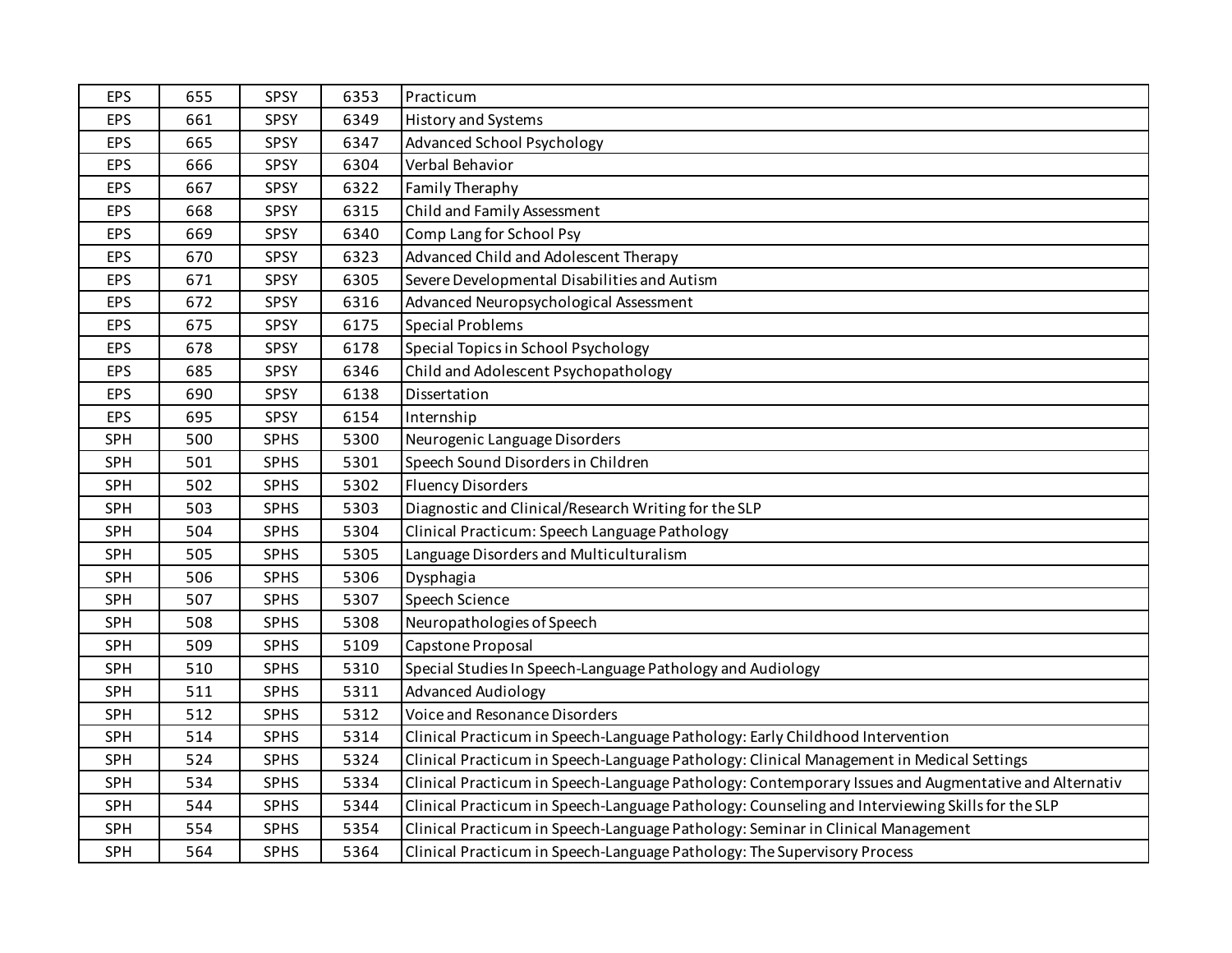| SPH        | 575 | <b>SPHS</b> | 5175 | <b>Advanced Special Problems</b>                       |
|------------|-----|-------------|------|--------------------------------------------------------|
| SPH        | 578 | <b>SPHS</b> | 5178 | <b>Special Topics</b>                                  |
| <b>HMS</b> | 500 | <b>HUSC</b> | 5300 | Philosophy of Human Sciences                           |
| <b>HMS</b> | 501 | <b>HUSC</b> | 5301 | Service Management in Human Sciences                   |
| <b>HMS</b> | 502 | <b>HUSC</b> | 5302 | Employee Development Issues in Human Sciences          |
| <b>HMS</b> | 503 | <b>NUTR</b> | 5303 | Cultural Aspects of Food                               |
| <b>HMS</b> | 504 | <b>HUSC</b> | 5304 | Quantity Food Production and Service                   |
| <b>HMS</b> | 505 | <b>HUSC</b> | 5305 | Food Service Organization and Management               |
| <b>HMS</b> | 508 | <b>INDS</b> | 5308 | Sustainability                                         |
| <b>HMS</b> | 511 | <b>NUTR</b> | 5311 | <b>Introductory Dietetic Practice</b>                  |
| <b>HMS</b> | 512 | <b>INDS</b> | 5312 | Design of Long-Term Care Facilities and Senior Housing |
| <b>HMS</b> | 514 | <b>INDS</b> | 5314 | Interior Design Studio I                               |
| <b>HMS</b> | 516 | <b>INDS</b> | 5316 | <b>Advanced Lighting</b>                               |
| <b>HMS</b> | 520 | <b>HUSC</b> | 5320 | <b>Advanced Practicum</b>                              |
| <b>HMS</b> | 521 | <b>NUTR</b> | 5321 | Private Practice in Dietetics                          |
| <b>HMS</b> | 523 | <b>INDS</b> | 5323 | Design of Medical Offices                              |
| <b>HMS</b> | 524 | <b>INDS</b> | 5324 | Design of Acute Care Facilities                        |
| <b>HMS</b> | 525 | <b>INDS</b> | 5325 | Design of Ambulatory Care Facilities                   |
| <b>HMS</b> | 526 | <b>HUSC</b> | 5326 | Field Experiences in Human Sciences                    |
| <b>HMS</b> | 527 | <b>HUSC</b> | 5327 | <b>Textiles and Apparel Studies</b>                    |
| <b>HMS</b> | 529 | <b>NUTR</b> | 5329 | <b>Nutrition for Sports</b>                            |
| <b>HMS</b> | 531 | <b>NUTR</b> | 5231 | Supervised Practice Seminar                            |
| <b>HMS</b> | 532 | <b>NUTR</b> | 5332 | <b>Public Health Nutrition</b>                         |
| <b>HMS</b> | 533 | <b>HDFS</b> | 5333 | Family and Public Policy                               |
| <b>HMS</b> | 534 | <b>HDFS</b> | 5334 | Theories of Human Development                          |
| <b>HMS</b> | 535 | <b>NUTR</b> | 5335 | Integrative and Functional Nutrition I                 |
| <b>HMS</b> | 539 | <b>NUTR</b> | 5339 | <b>Food and Nutrition Studies</b>                      |
| <b>HMS</b> | 540 | <b>HUSC</b> | 5340 | Development in Consumer Education                      |
| <b>HMS</b> | 545 | <b>HUSC</b> | 5345 | Administration and Supervision in Human Sciences       |
| <b>HMS</b> | 549 | <b>HUSC</b> | 5349 | Occupational Family and Consumer Science Programs      |
| <b>HMS</b> | 551 | <b>HDFS</b> | 5351 | Child Development and Parenting                        |
| <b>HMS</b> | 552 | <b>HDFS</b> | 5352 | <b>Family Studies</b>                                  |
| <b>HMS</b> | 555 | <b>HMSC</b> | 5355 | Literature Review in Human Sci                         |
| <b>HMS</b> | 560 | <b>INDS</b> | 5360 | <b>Advanced Housing</b>                                |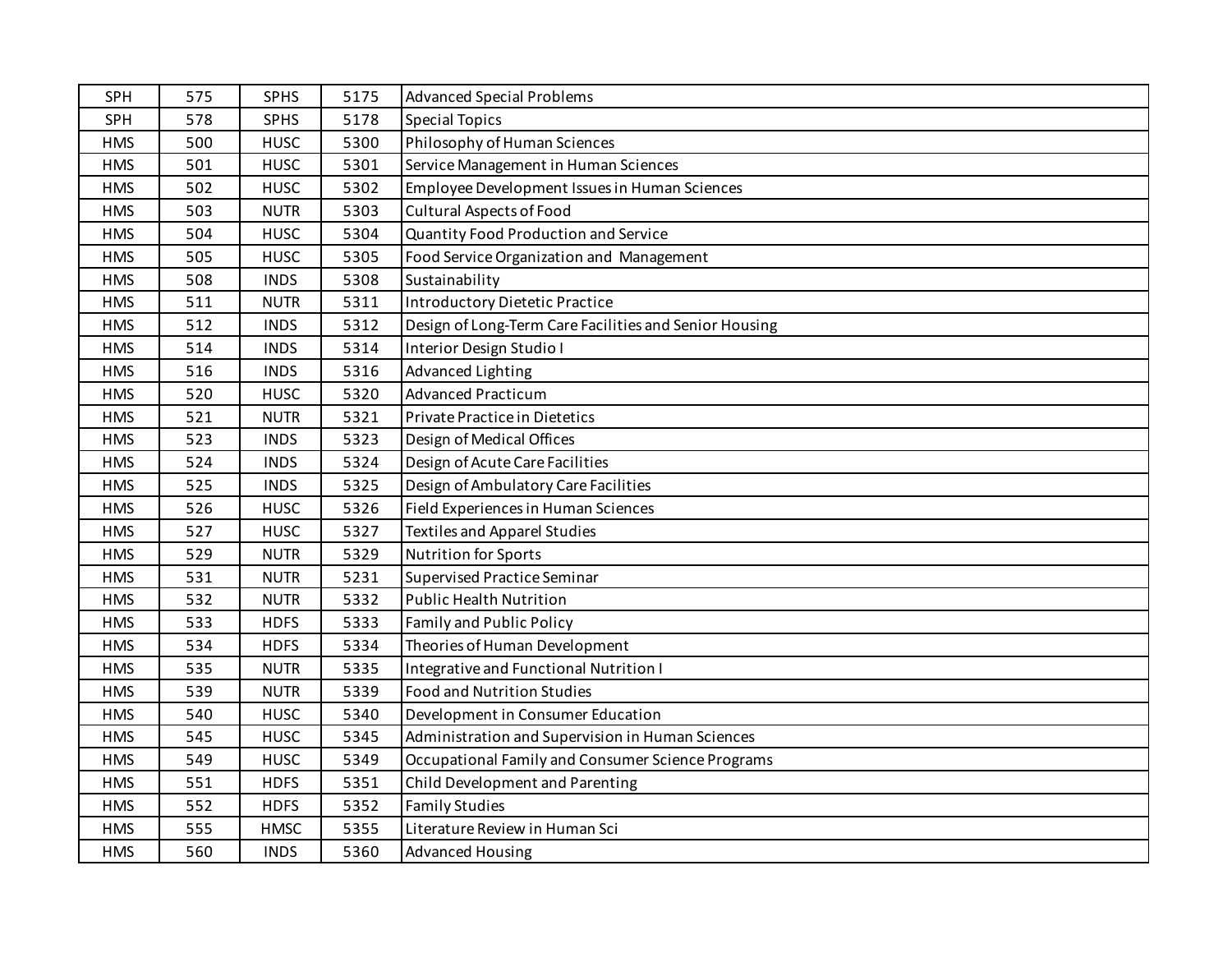| <b>HMS</b> | 563  | <b>HUSC</b> | 5363 | <b>Fashion Promotion</b>                           |
|------------|------|-------------|------|----------------------------------------------------|
| <b>HMS</b> | 565  | <b>NUTR</b> | 5365 | <b>Pediatric Nutrition</b>                         |
| <b>HMS</b> | 570  | <b>HMSC</b> | 5370 | Research Methods in Hum Scienc                     |
| <b>HMS</b> | 572  | <b>HUSC</b> | 5372 | <b>Topics in Human Sciences</b>                    |
| <b>HMS</b> | 574  | <b>HUSC</b> | 5374 | Human Sciences Delivery Systems                    |
| <b>HMS</b> | 575  | <b>HUSC</b> | 5175 | <b>Graduate Special Problems</b>                   |
| <b>HMS</b> | 576  | <b>HUSC</b> | 5376 | <b>Advanced Graduate Studies</b>                   |
| <b>HMS</b> | 578  | <b>HUSC</b> | 5176 | <b>Advanced Graduate Studies</b>                   |
| <b>HMS</b> | 586  | <b>HDFS</b> | 5386 | Adult Development and Aging                        |
| <b>HMS</b> | 589  | <b>HUSC</b> | 5189 | Thesis Research                                    |
| <b>HMS</b> | 590  | <b>HUSC</b> | 5190 | Applied Performance for School Principals          |
| <b>HMS</b> | 531P | <b>NUTR</b> | 5431 | Supervised Practice for Dietetic Interns           |
| <b>KIN</b> | 502  | <b>KINE</b> | 5102 | Special Studies in Kinesiology                     |
| <b>KIN</b> | 508  | <b>ATTR</b> | 5208 | <b>Emergency Care</b>                              |
| KIN        | 510  | <b>ATTR</b> | 5110 | <b>Medical Terminology</b>                         |
| <b>KIN</b> | 521  | <b>ATTR</b> | 5321 | <b>Athletic Training Clinical I</b>                |
| <b>KIN</b> | 522  | <b>ATTR</b> | 5222 | Athletic Training Clinical II                      |
| <b>KIN</b> | 530  | <b>ATTR</b> | 5230 | Seminar in Athletic Training                       |
| KIN        | 531  | ATTR        | 5331 | <b>Therapeutic Modalities</b>                      |
| <b>KIN</b> | 532  | <b>ATTR</b> | 5332 | Evaluation of Lower Extremity                      |
| <b>KIN</b> | 533  | <b>ATTR</b> | 5333 | Evaluation of Upper Extremity                      |
| <b>KIN</b> | 534  | <b>ATTR</b> | 5334 | Management Strategies in Athletic Training         |
| <b>KIN</b> | 536  | <b>ATTR</b> | 5336 | Therapeutic Exercise                               |
| <b>KIN</b> | 537  | ATTR        | 5237 | Orthopedic Surgical Rehabilitation                 |
| <b>KIN</b> | 541  | <b>ATTR</b> | 5241 | Athletic Training Clinical III                     |
| <b>KIN</b> | 544  | <b>KINE</b> | 5344 | Supplements and Ergogenic Aids in Society          |
| <b>KIN</b> | 545  | <b>KINE</b> | 5345 | Trends and Issues in Health and Kinesiology        |
| <b>KIN</b> | 550  | <b>KINE</b> | 5350 | Introduction to Research in Health and Kinesiology |
| <b>KIN</b> | 551  | <b>ATTR</b> | 5551 | Athletic Training Clinical IV                      |
| <b>KIN</b> | 552  | <b>KINE</b> | 5352 | Scientific Basis of Exercise                       |
| <b>KIN</b> | 553  | <b>KINE</b> | 5353 | Physiology of Exercise                             |
| <b>KIN</b> | 554  | <b>ATTR</b> | 5354 | Introduction to Athletic Training                  |
| <b>KIN</b> | 555  | <b>KINE</b> | 5355 | Orientation and Analysis of Laboratory Techniques  |
| <b>KIN</b> | 560  | <b>KINE</b> | 5360 | Psychophysiology                                   |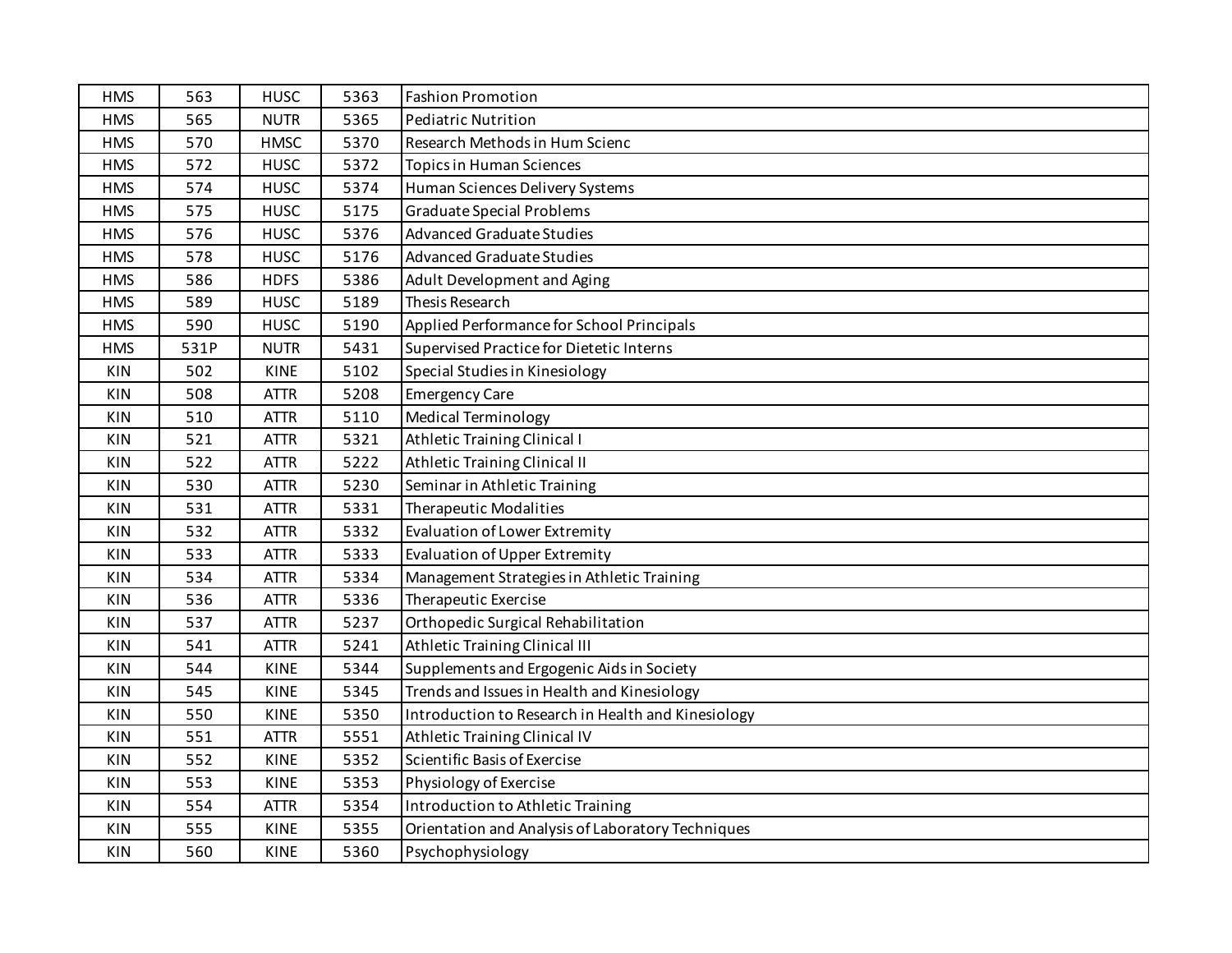| KIN        | 562  | <b>KINE</b> | 5362 | Motor Learning                                              |
|------------|------|-------------|------|-------------------------------------------------------------|
| KIN        | 565  | <b>KINE</b> | 5365 | Role of Sports in Society                                   |
| <b>KIN</b> | 567  | <b>KINE</b> | 5367 | <b>Behavioral Medicine</b>                                  |
| <b>KIN</b> | 568  | KINE        | 5368 | Sport Psychology                                            |
| <b>KIN</b> | 569  | KINE        | 5369 | <b>Exercise Psychology</b>                                  |
| <b>KIN</b> | 570  | <b>ATTR</b> | 5370 | <b>General Medical Conditions</b>                           |
| <b>KIN</b> | 574  | <b>ATTR</b> | 5374 | Advanced Athletic Training                                  |
| <b>KIN</b> | 578  | KINE        | 5178 | <b>Special Topics</b>                                       |
| KIN        | 580  | <b>KINE</b> | 5380 | Field Experience                                            |
| <b>KIN</b> | 581  | <b>KINE</b> | 5081 | Problems in Teaching College Kinesiology: Internship        |
| KIN        | 585  | <b>KINE</b> | 5385 | Research and Statistical Analysis in Health and Kinesiology |
| <b>KIN</b> | 589  | <b>KINE</b> | 5389 | Thesis Research                                             |
| KIN        | 590  | <b>KINE</b> | 5190 | Thesis Writing                                              |
| <b>KIN</b> | 531L | <b>ATTR</b> | 5131 | Therapeutic Modalities Laboratory                           |
| <b>KIN</b> | 532L | <b>ATTR</b> | 5132 | Evaluation of Lower Extremity Laboratory                    |
| <b>KIN</b> | 533L | <b>ATTR</b> | 5133 | Evaluation of Upper Extremity Laboratory                    |
| <b>KIN</b> | 536L | <b>ATTR</b> | 5136 | Therapeutic Exercise Laboratory                             |
| KIN        | 537L | <b>ATTR</b> | 5137 | Orthopedic Surgical Rehabilitation Laboratory               |
| KIN        | 580P | <b>KINE</b> | 5080 | Field Experience Practicum                                  |
| ART        | 500  | <b>ARTS</b> | 5323 | <b>Graduate Figure Drawing</b>                              |
| <b>ART</b> | 501  | <b>ARTS</b> | 5391 | Modern Philosophies of Art                                  |
| ART        | 502  | <b>ARTS</b> | 5301 | Graduate Abstract Expressionism to Postmodern Art History   |
| ART        | 505  | <b>ARTS</b> | 5367 | Pro Seminar in Art Museum Studies                           |
| ART        | 506  | <b>ARTS</b> | 5368 | Seminar in Art Museum Education                             |
| ART        | 508  | <b>ARTS</b> | 5362 | Art Education: Contemporary Issues                          |
| ART        | 509  | <b>ARTS</b> | 5369 | Readings and Research in Museum Studies                     |
| ART        | 510  | <b>ARTS</b> | 5316 | <b>Graduate Painting</b>                                    |
| ART        | 511  | <b>ARTS</b> | 5324 | Graduate Expressive Drawing                                 |
| ART        | 512  | <b>ARTS</b> | 5352 | Graduate Filmmaking                                         |
| ART        | 513  | <b>ARTS</b> | 5353 | <b>Graduate Feature Production I</b>                        |
| ART        | 514  | <b>ARTS</b> | 5354 | <b>Graduate Feature Production II</b>                       |
| ART        | 515  | <b>ARTS</b> | 5311 | <b>Graduate Color Theory</b>                                |
| ART        | 517  | <b>ARTS</b> | 5356 | Graduate Advanced Photography                               |
| <b>ART</b> | 518  | <b>ARTS</b> | 5357 | Graduate Color Photography                                  |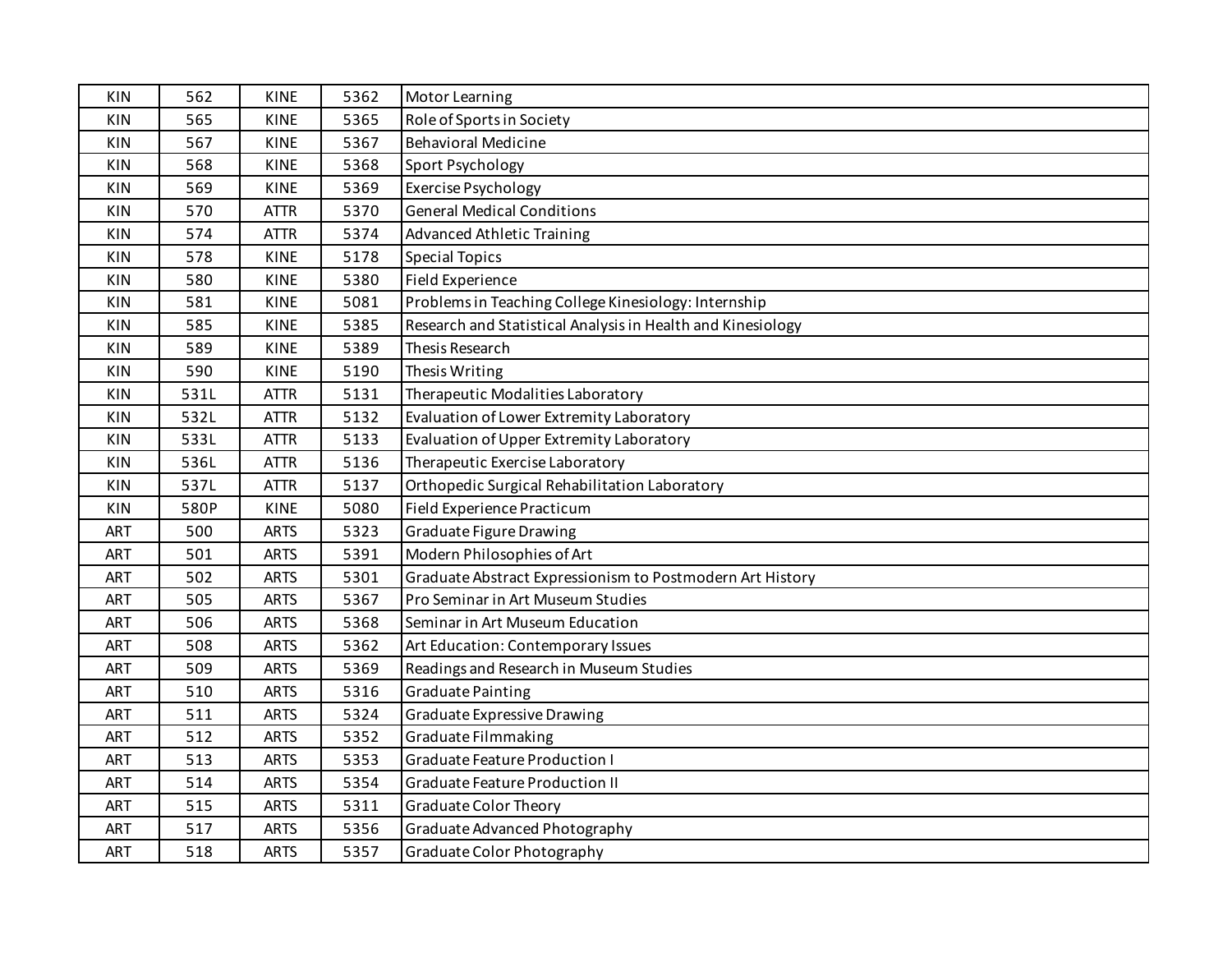| ART        | 519 | <b>ARTS</b> | 5358 | Graduate Alternative Process Photography                     |
|------------|-----|-------------|------|--------------------------------------------------------------|
| <b>ART</b> | 520 | <b>ARTS</b> | 5333 | Graduate Printmaking                                         |
| ART        | 525 | <b>ARTS</b> | 5334 | <b>Graduate Book Art Studies</b>                             |
| ART        | 530 | <b>ARTS</b> | 5330 | Graduate Studio Techniques                                   |
| <b>ART</b> | 531 | <b>ARTS</b> | 5331 | Graduate Studio Media                                        |
| ART        | 533 | <b>ARTS</b> | 5326 | Graduate Sculpture                                           |
| ART        | 534 | <b>ARTS</b> | 5327 | <b>Graduate Sculpture: Casting</b>                           |
| ART        | 535 | <b>ARTS</b> | 5328 | Graduate Sculpture: Installation                             |
| <b>ART</b> | 540 | <b>ARTS</b> | 5341 | Graduate Art Metals - Jewelry                                |
| <b>ART</b> | 545 | <b>ARTS</b> | 5375 | Graduate Northern Renaissance Art History                    |
| <b>ART</b> | 546 | <b>ARTS</b> | 5376 | Graduate History of Design                                   |
| ART        | 547 | <b>ARTS</b> | 5377 | Graduate Art History-Imaging the Body                        |
| ART        | 548 | <b>ARTS</b> | 5378 | Graduate Art Historical Parallels in Media                   |
| <b>ART</b> | 549 | <b>ARTS</b> | 5309 | Graduate World Traditions of Art                             |
| <b>ART</b> | 550 | <b>ARTS</b> | 5346 | <b>Graduate Ceramics</b>                                     |
| <b>ART</b> | 561 | <b>ARTS</b> | 5348 | Graduate Digital Media                                       |
| ART        | 562 | <b>ARTS</b> | 5349 | Graduate Digital Media: Interactive Art                      |
| ART        | 563 | <b>ARTS</b> | 5350 | <b>Graduate Digital Media: Motion Graphics</b>               |
| <b>ART</b> | 564 | <b>ARTS</b> | 5351 | Graduate Digital Media: Time-Based Media                     |
| <b>ART</b> | 570 | <b>ARTS</b> | 5313 | <b>Graduate Graphic Design Communications</b>                |
| ART        | 571 | <b>ARTS</b> | 5314 | Graduate Graphic Design - Typography                         |
| <b>ART</b> | 572 | <b>ARTS</b> | 5315 | Graduate Graphic Design - Illustration                       |
| ART        | 575 | <b>ARTS</b> | 5385 | <b>Advanced Graduate Studies</b>                             |
| <b>ART</b> | 576 | <b>ARTS</b> | 5386 | Graduate Independent Studies                                 |
| ART        | 579 | <b>ARTS</b> | 5389 | Graduate Graphic Design Communications Cooperative           |
| ART        | 580 | <b>ARTS</b> | 5300 | Graduate History of Modern Art                               |
| ART        | 582 | <b>ARTS</b> | 5302 | Graduate History of Photography, the Print and Related Media |
| ART        | 583 | <b>ARTS</b> | 5303 | Graduate Greek and Roman Art History                         |
| ART        | 584 | <b>ARTS</b> | 5304 | Graduate Nineteenth - Century European Art History           |
| ART        | 585 | <b>ARTS</b> | 5305 | Graduate Renaissance Art History                             |
| ART        | 586 | <b>ARTS</b> | 5306 | Graduate Baroque Art History                                 |
| <b>ART</b> | 587 | <b>ARTS</b> | 5307 | <b>Graduate American Art History</b>                         |
| ART        | 588 | <b>ARTS</b> | 5308 | <b>Graduate Mexican Art History</b>                          |
| ART        | 589 | <b>ARTS</b> | 5363 | Thesis Research                                              |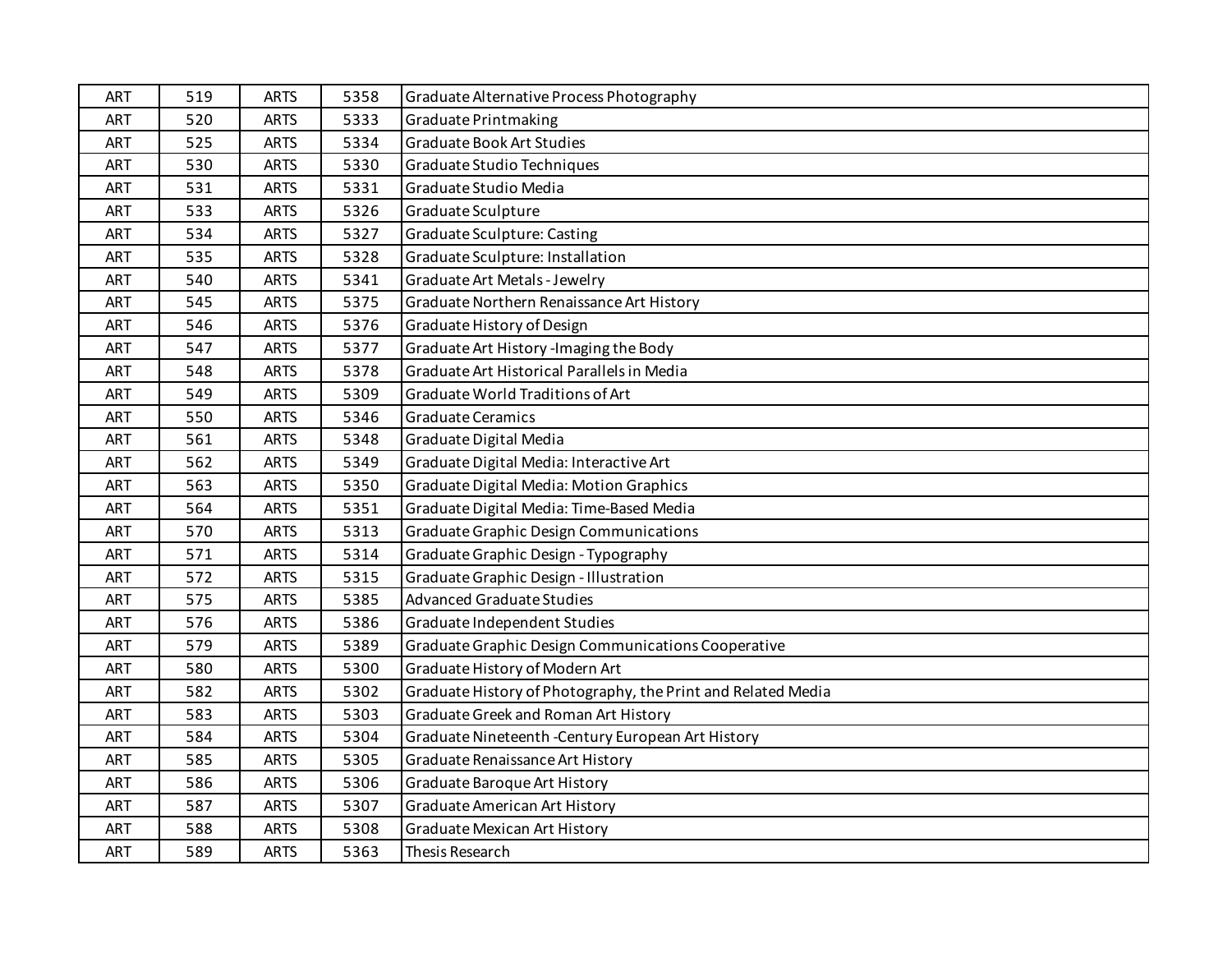| ART        | 590  | <b>ARTS</b> | 5364 | Thesis Writing                           |
|------------|------|-------------|------|------------------------------------------|
| <b>ART</b> | 591  | <b>ARTS</b> | 5196 | MFA Exhibition                           |
| ART        | 592  | <b>ARTS</b> | 5392 | <b>Graduate Professional Practices</b>   |
| ART        | 594  | <b>ARTS</b> | 5394 | Teaching College Art                     |
| <b>ART</b> | 597  | <b>ARTS</b> | 5397 | <b>Graduate Selected Topics</b>          |
| ART        | 599  | <b>ARTS</b> | 5361 | Art Education: Foundations               |
| <b>MHL</b> | 521  | <b>MUMH</b> | 5321 | Music of the Baroque Era                 |
| <b>MHL</b> | 522  | <b>MUMH</b> | 5322 | Music of the Classic Era                 |
| MHL        | 523  | <b>MUMH</b> | 5323 | Music of the Romantic Era                |
| <b>MHL</b> | 524  | <b>MUMH</b> | 5324 | Music of the Twentieth Century           |
| <b>MHL</b> | 525  | <b>MUMH</b> | 5325 | Music in America                         |
| <b>MHL</b> | 531  | <b>MUMH</b> | 5331 | Music Bibliography                       |
| <b>MHL</b> | 574  | <b>MUMH</b> | 5374 | <b>Studies in Music Literature</b>       |
| <b>MTC</b> | 527  | <b>MUTC</b> | 5329 | <b>Applied Composition</b>               |
| <b>MTC</b> | 561  | <b>MUTC</b> | 5361 | Introduction to Graduate Music Theory    |
| <b>MTC</b> | 562  | <b>MUTC</b> | 5362 | Theory Pedagogy                          |
| <b>MTC</b> | 563  | <b>MUTC</b> | 5363 | Orchestration                            |
| <b>MTC</b> | 564  | <b>MUTC</b> | 5364 | Post-tonal Analysis                      |
| <b>MTC</b> | 565  | <b>MUTC</b> | 5365 | Schenkerian Theory                       |
| <b>MUE</b> | 504  | <b>MUSI</b> | 5304 | Instrumental Techniques                  |
| <b>MUE</b> | 540  | <b>MUSI</b> | 5340 | Music Research Seminar                   |
| <b>MUE</b> | 541  | <b>MUSI</b> | 5341 | Psychology of Music                      |
| <b>MUE</b> | 542  | <b>MUSI</b> | 5342 | <b>Foundations of Music Education</b>    |
| <b>MUE</b> | 543  | <b>MUSI</b> | 5343 | <b>Current Trends in Music Education</b> |
| <b>MUE</b> | 544  | <b>MUSI</b> | 5344 | Reflective Practitioner                  |
| <b>MUE</b> | 545  | <b>MUSI</b> | 5345 | Music in Early Childhood                 |
| <b>MUE</b> | 547  | <b>MUSI</b> | 5347 | Professional/Clinical Project            |
| <b>MUE</b> | 560  | <b>MUSI</b> | 5360 | Instructional Design in Music Education  |
| <b>MUE</b> | 503L | <b>MUSI</b> | 5303 | <b>Band Literature</b>                   |
| <b>MUP</b> | 509  | <b>MUAP</b> | 5109 | Applied Instruction                      |
| <b>MUP</b> | 519  | <b>MUAP</b> | 5219 | Applied Instruction                      |
| <b>MUP</b> | 529  | <b>MUAP</b> | 5329 | Applied Instruction                      |
| <b>MUP</b> | 532  | <b>MUEN</b> | 5132 | Opera Workshop                           |
| <b>MUP</b> | 533  | <b>MUEN</b> | 5133 | <b>University Choirs</b>                 |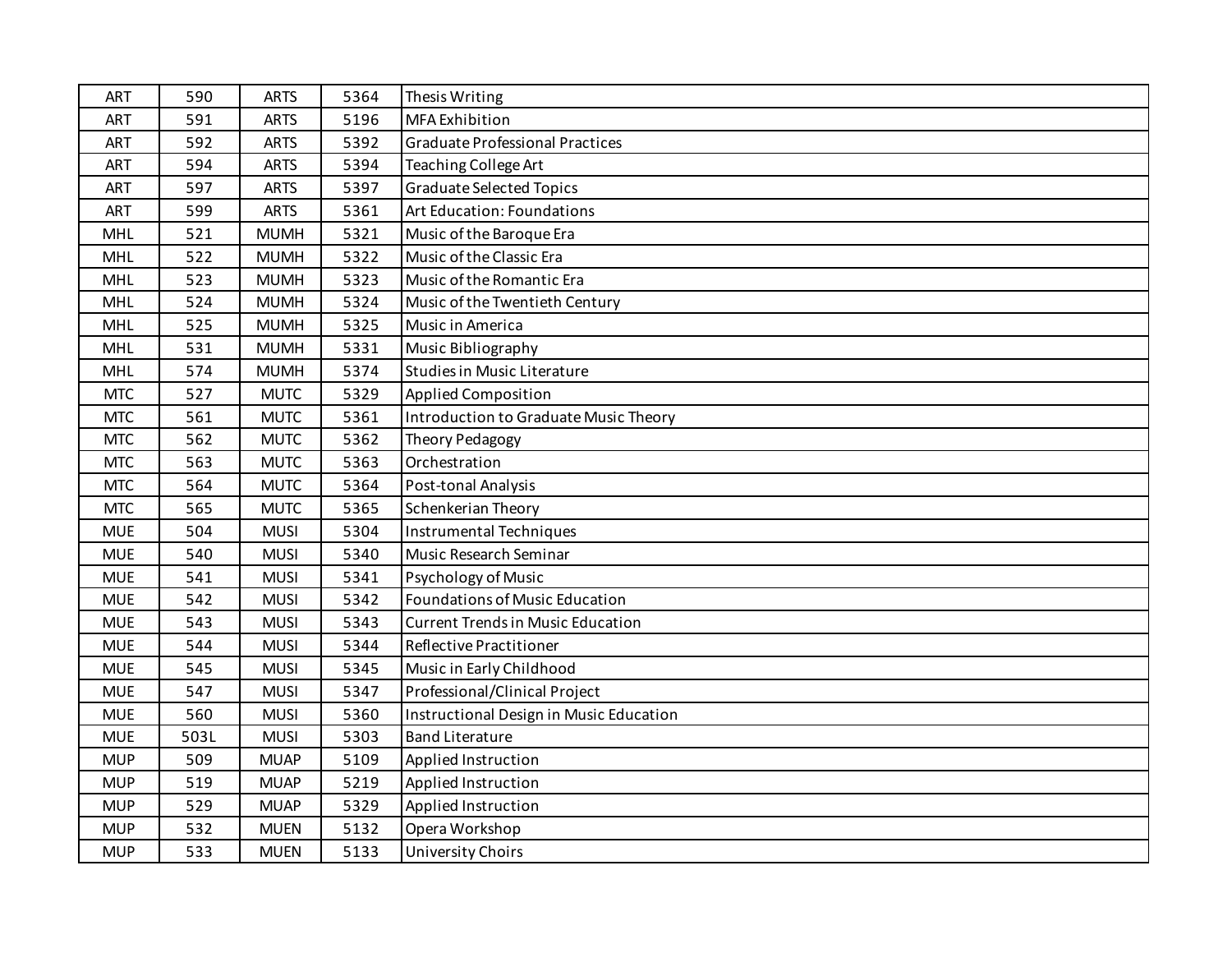| <b>MUP</b> | 534  | <b>MUEN</b> | 5134 | Orchestra                         |
|------------|------|-------------|------|-----------------------------------|
| <b>MUP</b> | 535  | <b>MUEN</b> | 5135 | <b>University Bands</b>           |
| <b>MUP</b> | 537  | <b>MUEN</b> | 5137 | Jazz Band                         |
| <b>MUP</b> | 539  | <b>MUEN</b> | 5139 | <b>Chamber Music Practicum</b>    |
| <b>MUP</b> | 557  | <b>MUAP</b> | 5357 | <b>Instrumental Conducting</b>    |
| <b>MUP</b> | 558  | <b>MUAP</b> | 5158 | Repertoire                        |
| <b>MUP</b> | 561  | <b>MUAP</b> | 5261 | Survey of Vocal Literature        |
| <b>MUP</b> | 562  | <b>MUAP</b> | 5262 | Survey of Instrumental Literature |
| <b>MUP</b> | 564  | <b>MUAP</b> | 5364 | Performance Theory and Materials  |
| <b>MUP</b> | 595  | <b>MUAP</b> | 5095 | Recital                           |
| <b>MUP</b> | 596  | <b>MUAP</b> | 5096 | Major Opera Role                  |
| <b>MUS</b> | 572  | <b>MUSI</b> | 5172 | Professional Development          |
| <b>MUS</b> | 575  | <b>MUSI</b> | 5175 | <b>Advanced Graduate Studies</b>  |
| <b>MUS</b> | 576  | <b>MUSI</b> | 5176 | <b>Advanced Graduate Studies</b>  |
| <b>MUS</b> | 578  | <b>MUSI</b> | 5178 | Seminar                           |
| <b>MUS</b> | 589  | <b>MUSI</b> | 5389 | Thesis Research                   |
| <b>MUS</b> | 590  | <b>MUSI</b> | 5190 | Thesis Writing                    |
| <b>THR</b> | 500  | <b>DRAM</b> | 5100 | Graduate Research                 |
| <b>THR</b> | 522  | <b>DRAM</b> | 5322 | History & Theory of Directing     |
| <b>THR</b> | 527  | <b>DRAM</b> | 5327 | <b>Advanced Acting</b>            |
| <b>THR</b> | 528  | <b>DRAM</b> | 5328 | <b>Advanced Directing</b>         |
| <b>THR</b> | 529  | <b>DRAM</b> | 5329 | Directing Theatre for Youth       |
| <b>THR</b> | 550  | <b>DRAM</b> | 5150 | Graduate Practicum                |
| <b>THR</b> | 560  | <b>DRAM</b> | 5360 | Drama Theory/Criticism/Hist       |
| <b>THR</b> | 563  | <b>DRAM</b> | 5361 | Introduction to Playwriting       |
| <b>THR</b> | 564  | <b>DRAM</b> | 5364 | Screenwriting - Grad Level        |
| <b>THR</b> | 575  | <b>DRAM</b> | 5175 | <b>Advanced Graduate Studies</b>  |
| <b>THR</b> | 576  | <b>DRAM</b> | 5176 | <b>Advanced Graduate Studies</b>  |
| <b>THR</b> | 580  | <b>DRAM</b> | 5380 | Design for the Theatre            |
| <b>THR</b> | 589  | <b>DRAM</b> | 5389 | Thesis Research                   |
| <b>THR</b> | 590  | <b>DRAM</b> | 5390 | Thesis Writing                    |
| <b>THR</b> | 527L | <b>DRAM</b> | 5027 | Advanced Acting Lab               |
| <b>THR</b> | 528L | <b>DRAM</b> | 5028 | Advanced Directing Lab            |
| <b>THR</b> | 551L | <b>DRAM</b> | 5351 | <b>Theatrical Process Lab</b>     |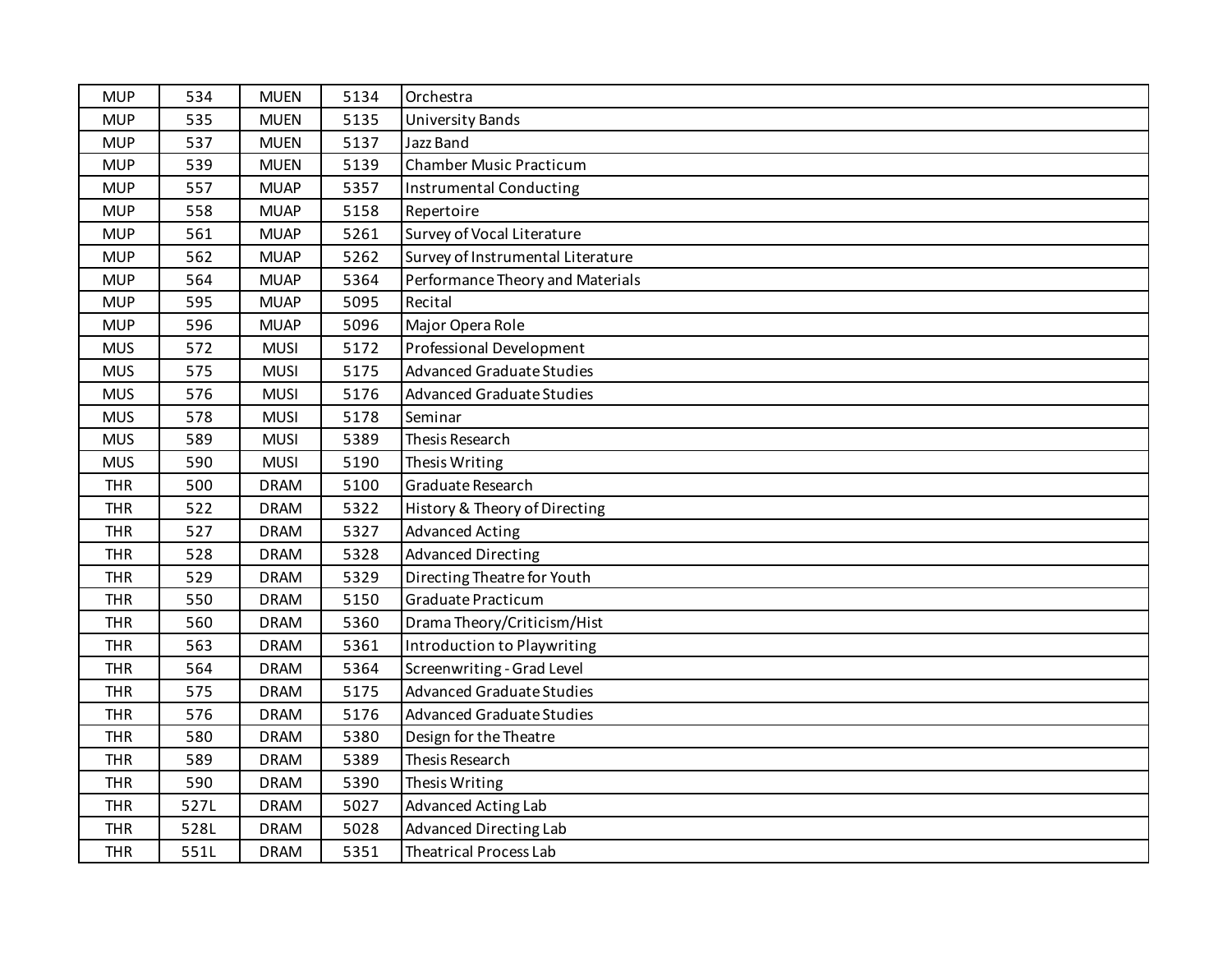| <b>THR</b> | 580L | <b>DRAM</b> | 5080 | Design for the Theatre Lab                                        |
|------------|------|-------------|------|-------------------------------------------------------------------|
| <b>AGD</b> | 581  | <b>AGRI</b> | 5381 | Methods of Teaching Agricultural Sciences in the Secondary School |
| <b>AGM</b> | 510  | <b>AGRI</b> | 5210 | Ag Machinery Operation and Performance                            |
| AGM        | 525  | <b>AGRI</b> | 5225 | Mobile Hydraulics in Agriculture                                  |
| <b>AGM</b> | 510L | <b>AGRI</b> | 5110 | Agr Machine Oper & Perform Lab                                    |
| AGM        | 525L | <b>AGRI</b> | 5125 | Mobile Hydraulics in Agriculture Lab                              |
| <b>AGN</b> | 508  | <b>AGRI</b> | 5344 | Soil-Plant Relationships                                          |
| <b>AGN</b> | 548  | <b>AGRI</b> | 5348 | Range Management                                                  |
| <b>AGN</b> | 569  | <b>AGRI</b> | 5333 | <b>Plant Protection</b>                                           |
| <b>AGR</b> | 530  | <b>AGRI</b> | 5391 | Research Methods                                                  |
| <b>AGR</b> | 531  | <b>AGRI</b> | 5342 | Advanced Agricultural Waste Management                            |
| <b>AGR</b> | 575  | <b>AGRI</b> | 5175 | <b>Advanced Graduate Studies</b>                                  |
| AGR        | 578  | <b>AGRI</b> | 5378 | Seminar                                                           |
| AGR        | 580  | <b>AGRI</b> | 5380 | Topics in Agriculture                                             |
| AGR        | 590  | <b>AGRI</b> | 5190 | Research and Writing of Thesis                                    |
| ANS        | 501  | <b>AGRI</b> | 5361 | <b>Advanced Nutrition</b>                                         |
| ANS        | 502  | <b>AGRI</b> | 5362 | Physiology of Growth and Stress in Livestock                      |
| ANS        | 536  | <b>AGRI</b> | 5336 | <b>Companion Animals</b>                                          |
| ANS        | 541  | <b>AGRI</b> | 5386 | Principles of Animal Breeding                                     |
| ANS        | 542  | <b>AGRI</b> | 5271 | <b>Equine Production and Foaling</b>                              |
| ANS        | 544  | <b>AGRI</b> | 5244 | Feedstuffs, Feeding and Formulation                               |
| ANS        | 552  | <b>AGRI</b> | 5352 | Agricultural Law                                                  |
| ANS        | 542L | <b>AGRI</b> | 5171 | Equine Production & Manage Lab                                    |
| ANS        | 544L | <b>AGRI</b> | 5144 | Feedstuffs, Feeding & Form.Lab                                    |
| <b>ANT</b> | 575  | <b>ANTH</b> | 5175 | Graduate Independent Study in Anthropology                        |
| <b>HRT</b> | 514  | <b>AGRI</b> | 5321 | Advanced Horticulture Crop Production                             |
| <b>HRT</b> | 516  | <b>AGRI</b> | 5334 | Plant Propagation                                                 |
| <b>HRT</b> | 518  | <b>AGRI</b> | 5332 | Public Garden Management                                          |
| <b>HRT</b> | 516L | <b>AGRI</b> | 5034 | Plant Propagation Lab                                             |
| PLS        | 520  | <b>AGRI</b> | 5206 | Agriculture Waste Management                                      |
| PLS        | 537  | <b>AGRI</b> | 5207 | <b>Poultry Management</b>                                         |
| PLS        | 540  | <b>AGRI</b> | 5308 | Non-Ruminant Nutrition and Feeding                                |
| PLS        | 550  | <b>AGRI</b> | 5350 | Advanced Disease Management                                       |
| PLS        | 565  | <b>AGRI</b> | 5309 | Agriculture Products Processing                                   |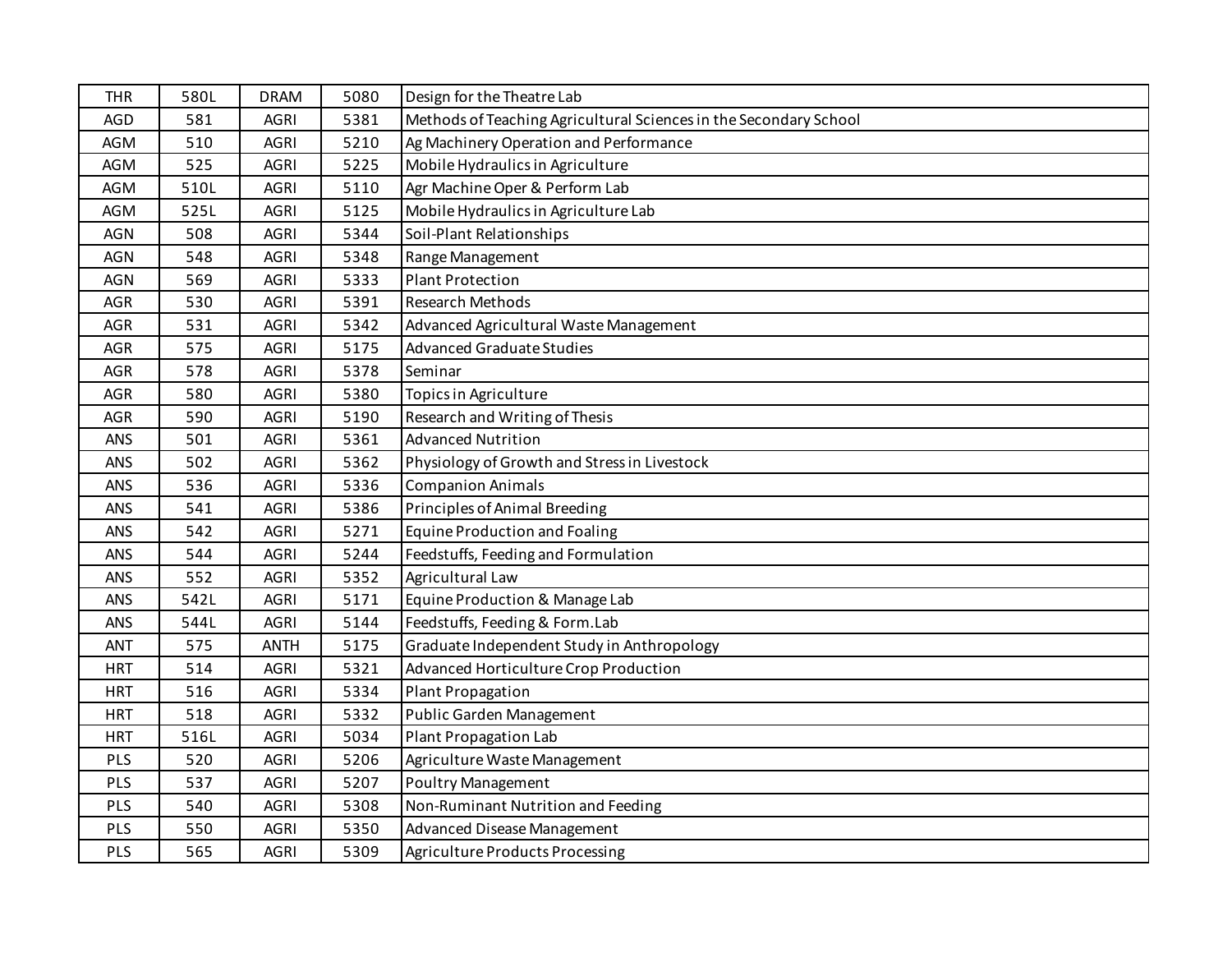| PLS        | 537L | <b>AGRI</b> | 5107 | Poultry Management Lab                            |
|------------|------|-------------|------|---------------------------------------------------|
| PLS        | 565L | <b>AGRI</b> | 5009 | Agriculture Products Processing Lab               |
| <b>AEC</b> | 542  | <b>AGRI</b> | 5311 | <b>Agricultural Policy</b>                        |
| <b>AEC</b> | 551  | <b>AGRI</b> | 5351 | Farm Management                                   |
| <b>AEC</b> | 551L | <b>AGRI</b> | 5051 | Farm Management Lab                               |
| ENV        | 502  | <b>ENVR</b> | 5302 | Environmental Contaminant Management              |
| ENV        | 503  | <b>ENVR</b> | 5303 | Remediation/Reclamation of Disturb Land           |
| ENV        | 504  | <b>ENVR</b> | 5304 | Advanced Environmental Health and Safety          |
| <b>ENV</b> | 507  | <b>ENVR</b> | 5307 | Water Resources Management                        |
| <b>ENV</b> | 510  | <b>ENVR</b> | 5210 | Risk Assessment                                   |
| ENV        | 512  | <b>ENVR</b> | 5312 | Environmental Hydrology                           |
| ENV        | 514  | <b>ENVR</b> | 5314 | Wetland Delineation and Functional Assessment     |
| ENV        | 515  | <b>ENVR</b> | 5415 | Environmental Assess & Mgmt                       |
| ENV        | 525  | <b>ENVR</b> | 5325 | Environmental Policy and Regulation               |
| <b>ENV</b> | 530  | <b>ENVR</b> | 5330 | Ecotoxicology                                     |
| <b>ENV</b> | 550  | <b>ENVR</b> | 5350 | Air Quality Assessment                            |
| ENV        | 560  | <b>ENVR</b> | 5160 | Internship                                        |
| ENV        | 570  | <b>ENVR</b> | 5170 | Graduate Seminar                                  |
| ENV        | 571  | <b>ENVR</b> | 5371 | Topics in Environmental Science                   |
| ENV        | 575  | <b>ENVR</b> | 5175 | <b>Advanced Graduate Studies</b>                  |
| ENV        | 590  | <b>ENVR</b> | 5190 | Thesis                                            |
| <b>ENV</b> | 503L | <b>ENVR</b> | 5003 | Remediation and Reclamation of Disturbed Land Lab |
| ENV        | 512L | <b>ENVR</b> | 5012 | Environmental Hydrology Lab                       |
| <b>ENV</b> | 514L | <b>ENVR</b> | 5014 | Wetland Delineation and Functional Assessment     |
| ENV        | 515L | <b>ENVR</b> | 5015 | Environmental Assess/Mgmt Lab                     |
| <b>FOR</b> | 501  | <b>FORS</b> | 5301 | <b>Forest Consulting</b>                          |
| <b>FOR</b> | 502  | <b>FORS</b> | 5302 | <b>Advanced Field Ecology</b>                     |
| <b>FOR</b> | 504  | <b>FORS</b> | 5304 | Southern Hardwood Silviculture                    |
| <b>FOR</b> | 505  | <b>FORS</b> | 5305 | Amphibian Ecology and Conservation                |
| <b>FOR</b> | 506  | <b>FORS</b> | 5306 | <b>Wildlife Population Ecology</b>                |
| <b>FOR</b> | 507  | <b>FORS</b> | 5307 | GIS Applications in Wildlife Management           |
| <b>FOR</b> | 509  | <b>FORS</b> | 5309 | Forest Hydrology                                  |
| <b>FOR</b> | 510  | <b>FORS</b> | 5210 | Research Methods in Natural Resources             |
| <b>FOR</b> | 512  | <b>FORS</b> | 5312 | Timber Management                                 |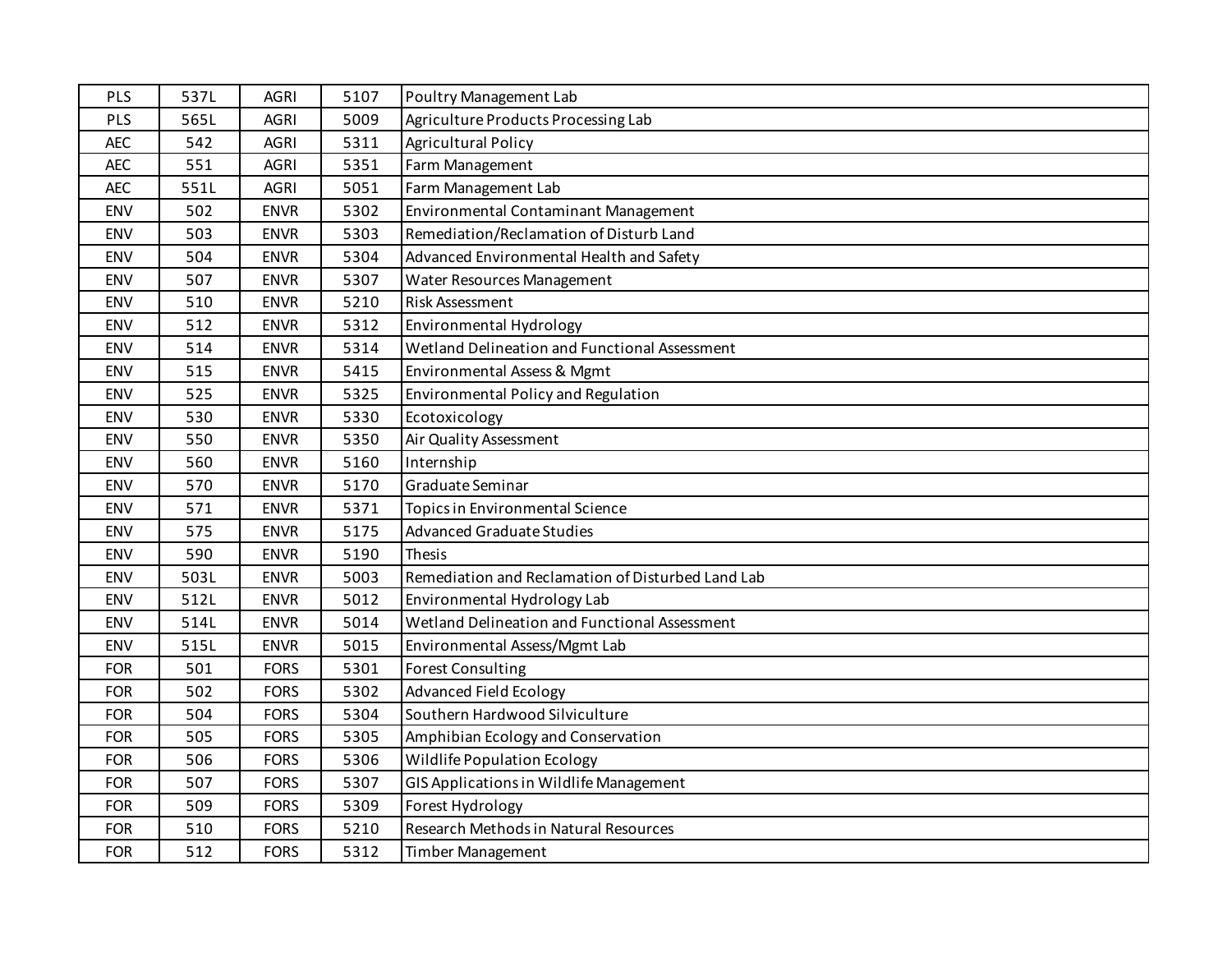| <b>FOR</b> | 515 | <b>FORS</b> | 5315 | <b>Tree Physiology</b>                          |
|------------|-----|-------------|------|-------------------------------------------------|
| <b>FOR</b> | 516 | <b>FORS</b> | 5316 | Forest Investment Analysis                      |
| <b>FOR</b> | 517 | <b>FORS</b> | 5317 | <b>Biometrics</b>                               |
| <b>FOR</b> | 518 | <b>FORS</b> | 5318 | Applied Regression of Natural Resources         |
| <b>FOR</b> | 521 | <b>FORS</b> | 5321 | Landscape Ecology                               |
| <b>FOR</b> | 523 | <b>FORS</b> | 5323 | <b>Plant Water Relations</b>                    |
| <b>FOR</b> | 524 | <b>FORS</b> | 5324 | Economic Project Analysis                       |
| <b>FOR</b> | 525 | <b>FORS</b> | 5325 | <b>Forest Economics</b>                         |
| <b>FOR</b> | 527 | <b>FORS</b> | 5327 | Advanced Intensive Silviculture                 |
| <b>FOR</b> | 528 | <b>FORS</b> | 5328 | Regional Silviculture                           |
| <b>FOR</b> | 535 | <b>FORS</b> | 5335 | <b>Forest Soils</b>                             |
| <b>FOR</b> | 541 | <b>FORS</b> | 5341 | <b>Big Game Management</b>                      |
| <b>FOR</b> | 542 | <b>FORS</b> | 5342 | Human Dimensions of Natural Resources           |
| <b>FOR</b> | 543 | <b>FORS</b> | 5343 | Weather and Climate                             |
| <b>FOR</b> | 545 | <b>FORS</b> | 5345 | Forest and Range Ecological Concepts            |
| <b>FOR</b> | 546 | <b>FORS</b> | 5346 | Fire Ecology and Management                     |
| <b>FOR</b> | 547 | <b>FORS</b> | 5347 | Predator Ecology and Conservation               |
| <b>FOR</b> | 548 | <b>FORS</b> | 5348 | Range Management                                |
| <b>FOR</b> | 550 | <b>FORS</b> | 5350 | Advanced Wildlife Habitat Management            |
| <b>FOR</b> | 551 | <b>FORS</b> | 5351 | Management of Outdoor Recreation Areas          |
| <b>FOR</b> | 554 | <b>FORS</b> | 5354 | Non-game Wildlife Ecology                       |
| <b>FOR</b> | 555 | <b>FORS</b> | 5355 | <b>Environmental Communications</b>             |
| <b>FOR</b> | 556 | <b>FORS</b> | 5356 | Environmental Attitudes and Issues              |
| <b>FOR</b> | 564 | <b>FORS</b> | 5364 | <b>Advanced Forestry Topics</b>                 |
| <b>FOR</b> | 565 | <b>FORS</b> | 5365 | Range Development and Improvement               |
| <b>FOR</b> | 566 | <b>FORS</b> | 5366 | Advanced Urban Wildlife Management              |
| <b>FOR</b> | 567 | <b>FORS</b> | 5367 | Oral Interpretive Programs                      |
| <b>FOR</b> | 568 | <b>FORS</b> | 5368 | Writing for Interpretation                      |
| <b>FOR</b> | 569 | <b>FORS</b> | 5369 | Interpret Research and Evaluation               |
| <b>FOR</b> | 570 | <b>FORS</b> | 5370 | Field-Based Interpret Programs                  |
| <b>FOR</b> | 571 | <b>FORS</b> | 5371 | Curriculum-Based Interpretive Programs          |
| <b>FOR</b> | 572 | <b>FORS</b> | 5372 | Interpretive Planning                           |
| <b>FOR</b> | 573 | <b>FORS</b> | 5373 | Leadership in Communications and Interpretation |
| <b>FOR</b> | 574 | <b>FORS</b> | 5374 | Advanced Interpretative Media/Graphics          |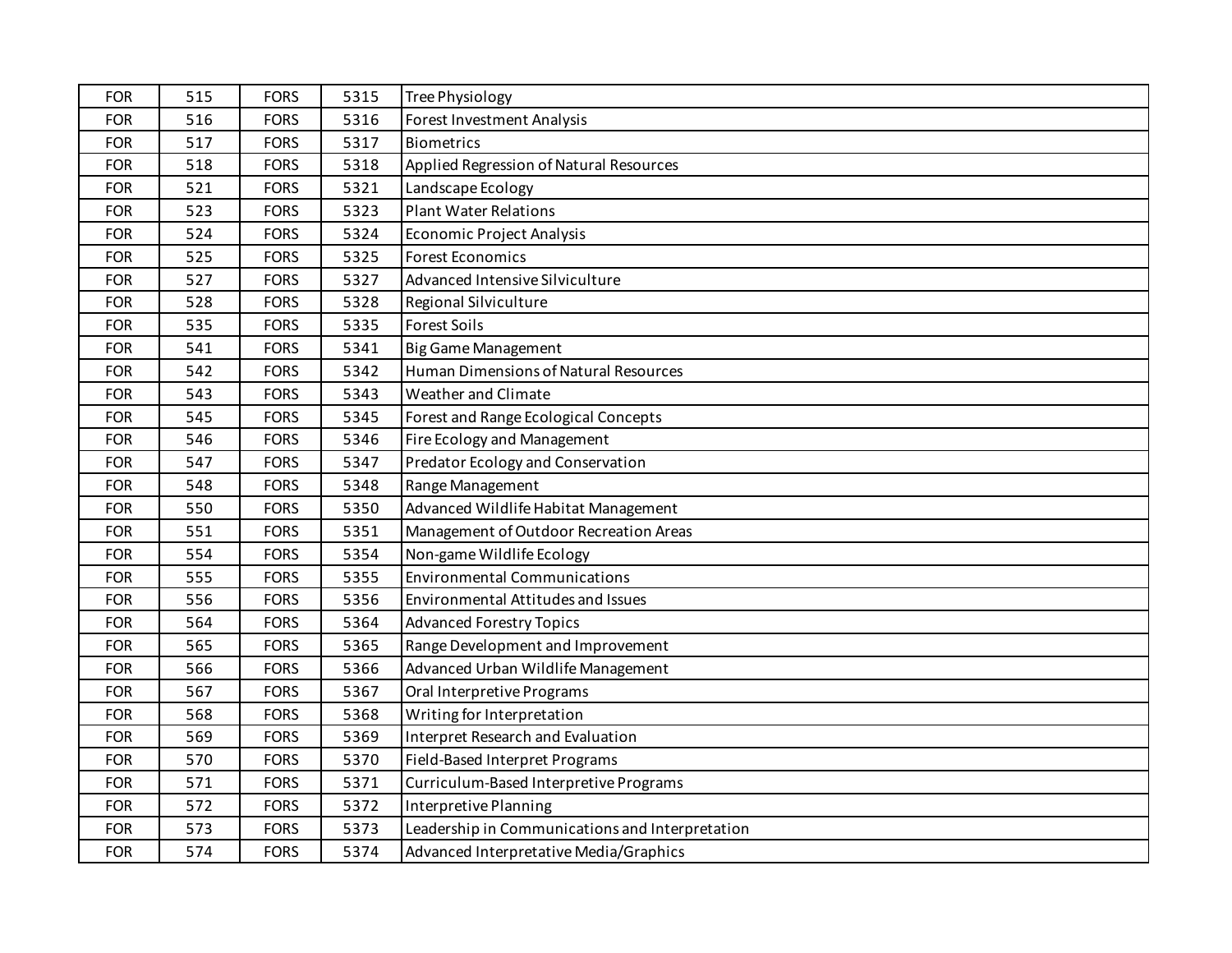| <b>FOR</b> | 575 | <b>FORS</b> | 5175 | <b>Advanced Graduate Studies</b>                        |
|------------|-----|-------------|------|---------------------------------------------------------|
| <b>FOR</b> | 576 | <b>FORS</b> | 5176 | <b>Advanced Graduate Studies</b>                        |
| <b>FOR</b> | 577 | <b>FORS</b> | 5377 | Data Analysis                                           |
| <b>FOR</b> | 578 | <b>FORS</b> | 5378 | Cultural and Heritage Interpretation                    |
| <b>FOR</b> | 579 | <b>FORS</b> | 5379 | Principles and Policies in Resource Interpretation      |
| <b>FOR</b> | 580 | <b>FORS</b> | 5380 | Advanced Professional Communications and Interpretation |
| <b>FOR</b> | 586 | <b>FORS</b> | 5446 | Mammalogy                                               |
| <b>FOR</b> | 587 | <b>FORS</b> | 5187 | Graduate Seminar                                        |
| <b>FOR</b> | 588 | <b>FORS</b> | 5388 | Prob Analysis in Resource Intr                          |
| <b>FOR</b> | 590 | <b>FORS</b> | 5190 | Thesis                                                  |
| <b>FOR</b> | 601 | <b>FORS</b> | 6301 | <b>Forest Consulting</b>                                |
| <b>FOR</b> | 602 | <b>FORS</b> | 6302 | <b>Advanced Field Ecology</b>                           |
| <b>FOR</b> | 604 | <b>FORS</b> | 6304 | Southern Hardwood Silviculture                          |
| <b>FOR</b> | 605 | <b>FORS</b> | 6305 | Range Development and Improvement                       |
| <b>FOR</b> | 606 | <b>FORS</b> | 6306 | Wildlife Population Ecology                             |
| <b>FOR</b> | 607 | <b>FORS</b> | 6307 | GIS Applications in Wildlife Management                 |
| <b>FOR</b> | 609 | <b>FORS</b> | 6009 | Forest Hydrology                                        |
| <b>FOR</b> | 610 | <b>FORS</b> | 6210 | Research Methods in Natural Resources                   |
| <b>FOR</b> | 612 | <b>FORS</b> | 6312 | <b>Timber Management</b>                                |
| <b>FOR</b> | 615 | <b>FORS</b> | 6315 | <b>Tree Physiology</b>                                  |
| <b>FOR</b> | 616 | <b>FORS</b> | 6316 | Forest Investment Analysis                              |
| <b>FOR</b> | 617 | <b>FORS</b> | 6317 | <b>Biometrics</b>                                       |
| <b>FOR</b> | 618 | <b>FORS</b> | 6318 | Applied Regression in Natural Resources                 |
| <b>FOR</b> | 621 | <b>FORS</b> | 6321 | Landscape Ecology                                       |
| <b>FOR</b> | 623 | <b>FORS</b> | 6323 | <b>Plant Water Relations</b>                            |
| <b>FOR</b> | 624 | <b>FORS</b> | 6324 | <b>Economic Project Analysis</b>                        |
| <b>FOR</b> | 625 | <b>FORS</b> | 6325 | <b>Forest Economics</b>                                 |
| <b>FOR</b> | 627 | <b>FORS</b> | 6327 | Advanced Intensive Silviculture                         |
| <b>FOR</b> | 628 | <b>FORS</b> | 6328 | Regional Silviculture                                   |
| <b>FOR</b> | 635 | <b>FORS</b> | 6335 | <b>Forest Soils</b>                                     |
| <b>FOR</b> | 641 | <b>FORS</b> | 6341 | <b>Big Game Management</b>                              |
| <b>FOR</b> | 642 | <b>FORS</b> | 6342 | Human Dimensions of Natural Resources                   |
| <b>FOR</b> | 643 | <b>FORS</b> | 6343 | Weather and Climate                                     |
| <b>FOR</b> | 645 | <b>FORS</b> | 6345 | Forest and Range Ecology Concepts                       |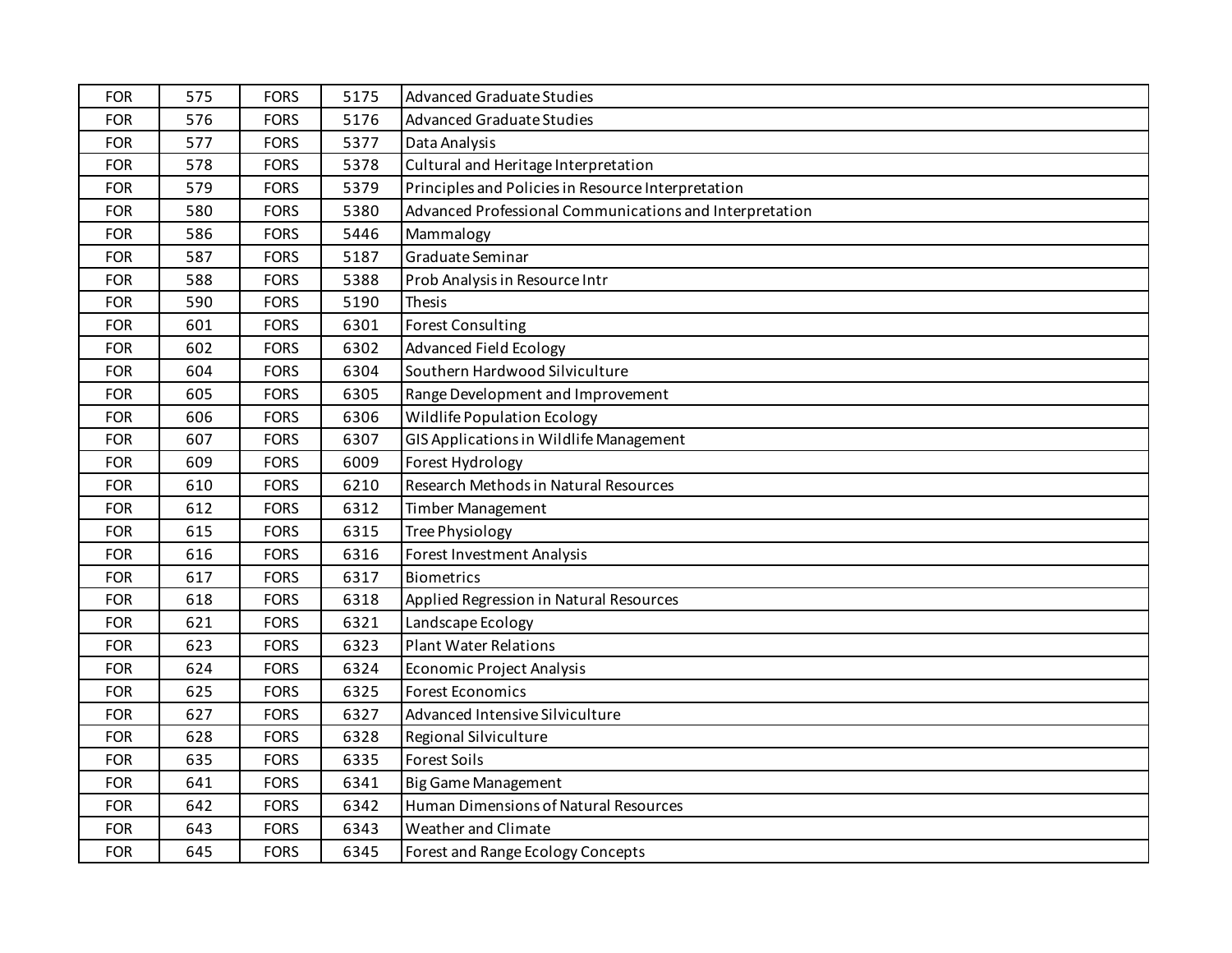| <b>FOR</b> | 646  | <b>FORS</b> | 6346 | Fire Ecology and Management                             |
|------------|------|-------------|------|---------------------------------------------------------|
| <b>FOR</b> | 647  | <b>FORS</b> | 6347 | Predator Ecology and Conservation                       |
| <b>FOR</b> | 648  | <b>FORS</b> | 6348 | Range Management                                        |
| <b>FOR</b> | 650  | <b>FORS</b> | 6350 | Advanced Wildlife Habit Management                      |
| <b>FOR</b> | 651  | <b>FORS</b> | 6351 | Management of Outdoor Recreation Areas                  |
| <b>FOR</b> | 654  | <b>FORS</b> | 6354 | Non-game Wildlife Ecology                               |
| <b>FOR</b> | 655  | <b>FORS</b> | 6355 | <b>Environmental Communications</b>                     |
| <b>FOR</b> | 656  | <b>FORS</b> | 6356 | <b>Environmental Attitudes and Issues</b>               |
| <b>FOR</b> | 664  | <b>FORS</b> | 6364 | <b>Advanced Forestry Topics</b>                         |
| <b>FOR</b> | 665  | <b>FORS</b> | 6365 | Range Development and Improvement                       |
| <b>FOR</b> | 666  | <b>FORS</b> | 6366 | Advanced Urban Wildlife Management                      |
| <b>FOR</b> | 667  | <b>FORS</b> | 6367 | Oral Interpretive Programs                              |
| <b>FOR</b> | 668  | <b>FORS</b> | 6368 | Writing for Interpretation                              |
| <b>FOR</b> | 669  | <b>FORS</b> | 6369 | Interpretive Research and Evaluation                    |
| <b>FOR</b> | 670  | <b>FORS</b> | 6370 | Field-Based Interpretive Programs                       |
| <b>FOR</b> | 671  | <b>FORS</b> | 6371 | Curriculum-Based Interpretive Programs                  |
| <b>FOR</b> | 672  | <b>FORS</b> | 6372 | Interpretive Planning                                   |
| <b>FOR</b> | 673  | <b>FORS</b> | 6373 | Leadership in Communications and Interpretation         |
| <b>FOR</b> | 674  | <b>FORS</b> | 6374 | Advanced Interpretative Media/Graphics                  |
| <b>FOR</b> | 675  | <b>FORS</b> | 6175 | <b>Advanced Graduate Studies</b>                        |
| <b>FOR</b> | 676  | <b>FORS</b> | 6176 | <b>Advanced Graduate Studies</b>                        |
| <b>FOR</b> | 677  | <b>FORS</b> | 6377 | <b>Doctoral Problems</b>                                |
| <b>FOR</b> | 678  | <b>FORS</b> | 6378 | Cultural and Heritage Interpretation                    |
| <b>FOR</b> | 679  | <b>FORS</b> | 6379 | Principles and Policies in Resource Interpretation      |
| <b>FOR</b> | 680  | <b>FORS</b> | 6380 | Advanced Professional Communications and Interpretation |
| <b>FOR</b> | 686  | <b>FORS</b> | 6486 | <b>Advanced Mammalogy</b>                               |
| <b>FOR</b> | 687  | <b>FORS</b> | 6187 | Graduate Seminar                                        |
| <b>FOR</b> | 699  | <b>FORS</b> | 6199 | Dissertation                                            |
| <b>FOR</b> | 507L | <b>FORS</b> | 5007 | GIS Applications in Wildlife Management Lab             |
| <b>FOR</b> | 521L | <b>FORS</b> | 5021 | Landscape Ecology Lab                                   |
| <b>FOR</b> | 527L | <b>FORS</b> | 5027 | Advanced Intensive Silviculture Lab                     |
| <b>FOR</b> | 541L | <b>FORS</b> | 5041 | Big Game Management Lab                                 |
| <b>FOR</b> | 550L | <b>FORS</b> | 5050 | Advanced Wildlife Habit Management Lab                  |
| <b>FOR</b> | 551L | <b>FORS</b> | 5051 | Management of Outdoor Recreation Areas Lab              |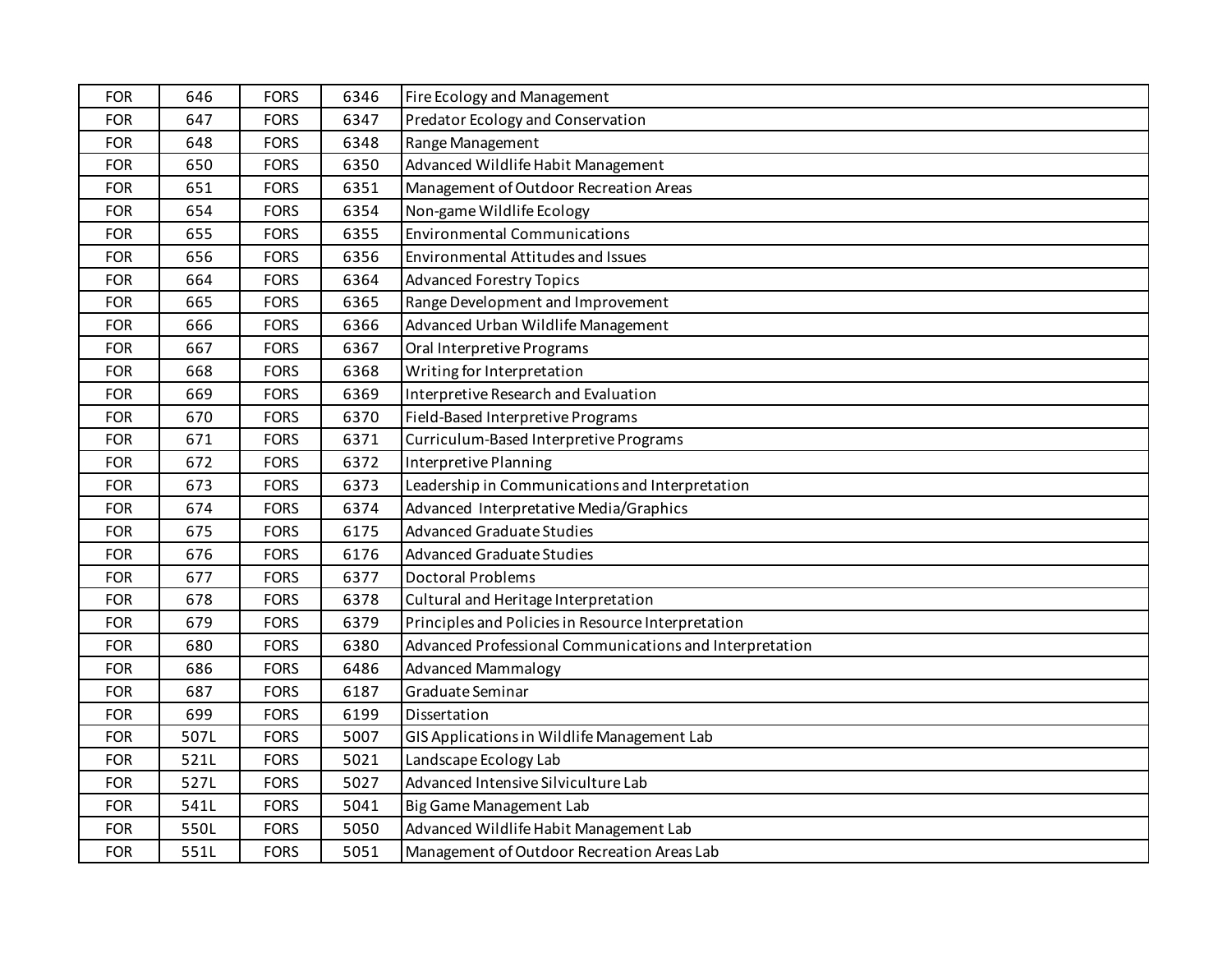| <b>FOR</b> | 586L | <b>FORS</b> | 5046 | Mammalogy Lab                               |
|------------|------|-------------|------|---------------------------------------------|
| <b>FOR</b> | 607L | <b>FORS</b> | 6007 | GIS Applications in Wildlife Management Lab |
| <b>FOR</b> | 641L | <b>FORS</b> | 6041 | Big Game Management Lab                     |
| <b>FOR</b> | 650L | <b>FORS</b> | 6050 | Advanced Wildlife Habitat Management Lab    |
| <b>FOR</b> | 686L | <b>FORS</b> | 6086 | <b>Advanced Mammalogy Lab</b>               |
| GIS        | 500  | <b>GISC</b> | 5300 | <b>GIS Programming</b>                      |
| GIS        | 505  | <b>GISC</b> | 5305 | <b>Remote Sensing Applications</b>          |
| GIS        | 510  | <b>GISC</b> | 5310 | Landscape Modeling                          |
| GIS        | 515  | <b>GISC</b> | 5315 | <b>Spatial Analysis</b>                     |
| GIS        | 520  | <b>GISC</b> | 5320 | <b>Ecological Planning</b>                  |
| GIS        | 525  | <b>GISC</b> | 5325 | Mobile and Field GIS                        |
| GIS        | 551  | <b>GISC</b> | 5351 | Introduction to GIS and Geospatial Analysis |
| GIS        | 552  | <b>GISC</b> | 5352 | Introduction to Digital Remote Sensing      |
| GIS        | 553  | <b>GISC</b> | 5353 | <b>GIS and Geospatial Applications</b>      |
| GIS        | 564  | <b>GISC</b> | 5364 | <b>Advanced Geospatial Science Topics</b>   |
| GIS        | 575  | <b>GISC</b> | 5175 | Advanced Graduate Studies in GIS            |
| GIS        | 500L | <b>GISC</b> | 5000 | GIS Programming Lab                         |
| GIS        | 510L | <b>GISC</b> | 5010 | Landscape Modeling Lab                      |
| GIS        | 515L | <b>GISC</b> | 5015 | Spatial Analysis Lab                        |
| GIS        | 525L | <b>GISC</b> | 5025 | Mobile and Field GIS Lab                    |
| GIS        | 551L | GISC        | 5051 | Introduction to GIS/Geospatial Analysis Lab |
| GIS        | 552L | GISC        | 5052 | Introduction to Digital Remote Sensing Lab  |
| GIS        | 553L | <b>GISC</b> | 5053 | GIS and Geospatial Applications Lab         |
| GEO        | 501  | <b>GEOG</b> | 5301 | Seminar in Physical Geography               |
| GEO        | 502  | GEOG        | 5302 | Seminar in Cultural Geography               |
| GEO        | 503  | GEOG        | 5303 | Seminar in Regional Geography               |
| GEO        | 504  | <b>GEOG</b> | 5304 | Geographic Techniques                       |
| GEO        | 575  | <b>GEOG</b> | 5375 | <b>Advanced Graduate Studies</b>            |
| GEO        | 576  | <b>GEOG</b> | 5376 | <b>Advanced Graduate Studies</b>            |
| GEO        | 589  | <b>GEOG</b> | 5389 | Thesis Research                             |
| GEO        | 590  | <b>GEOG</b> | 5390 | Thesis Writing                              |
| SOC        | 501  | SOCI        | 5301 | <b>General Sociology</b>                    |
| SOC        | 502  | SOCI        | 5302 | <b>Contemporary Social Problems</b>         |
| SOC        | 503  | SOCI        | 5303 | Contemporary Race and Ethnic Relations      |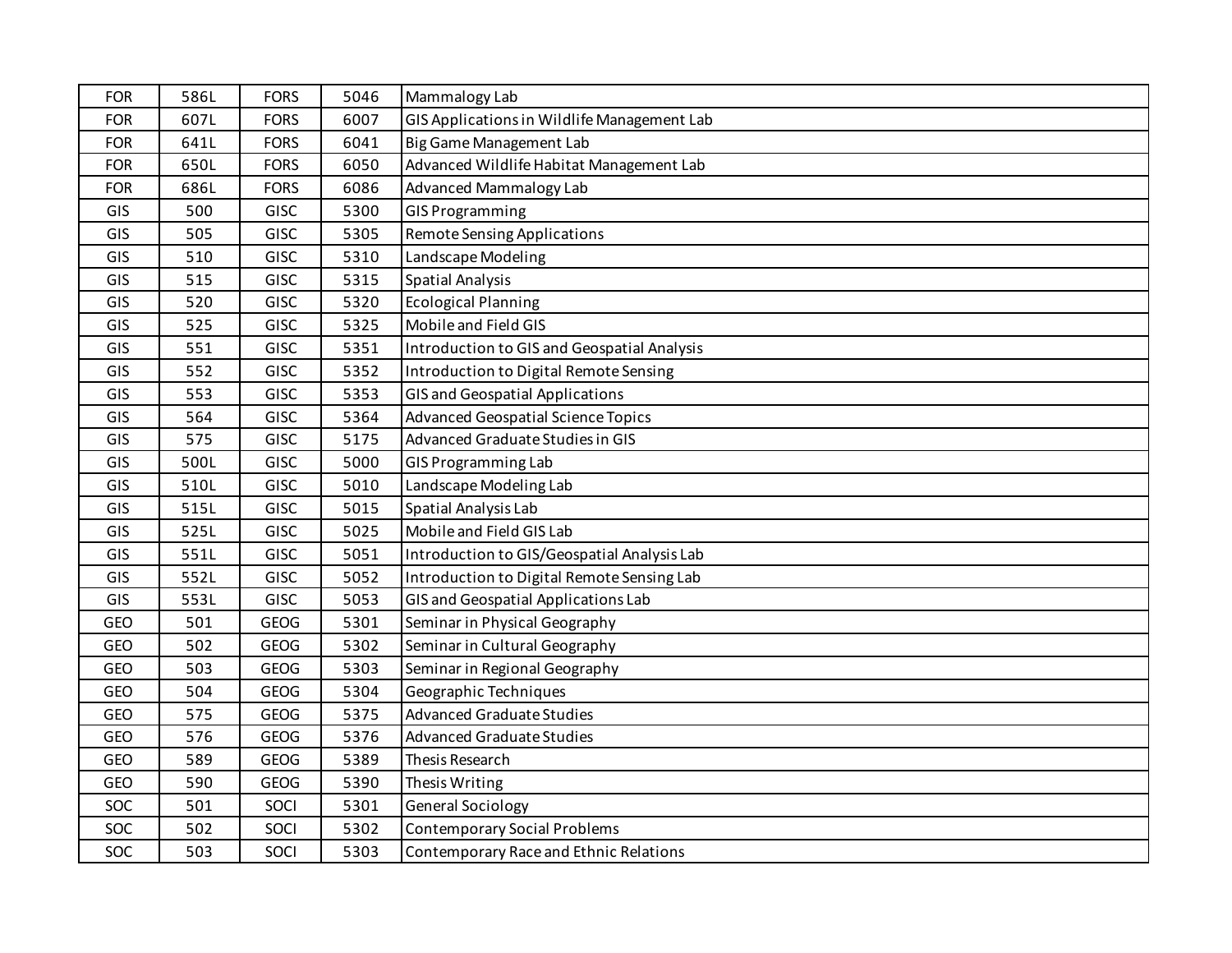| SOC        | 504 | SOCI        | 5304 | <b>Families and Society</b>                     |
|------------|-----|-------------|------|-------------------------------------------------|
| <b>SOC</b> | 510 | SOCI        | 5310 | Sociological Theory                             |
| SOC        | 550 | SOCI        | 5350 | <b>Social Statistics</b>                        |
| SOC        | 551 | SOCI        | 5351 | Sociological Inquiry                            |
| SOC        | 575 | SOCI        | 5375 | <b>Advanced Graduate Studies</b>                |
| COM        | 500 | COMM        | 5300 | Qualitative Methods in Communication            |
| COM        | 502 | COMM        | 5302 | <b>Communication Ethics</b>                     |
| COM        | 503 | COMM        | 5303 | <b>Communication Theory</b>                     |
| COM        | 504 | COMM        | 5304 | <b>Topics in Communication</b>                  |
| COM        | 505 | COMM        | 5305 | <b>Advanced Topics in Media Studies</b>         |
| COM        | 507 | COMM        | 5307 | Management of Meetings                          |
| COM        | 510 | COMM        | 5310 | Persuasive Leadership                           |
| COM        | 512 | COMM        | 5312 | <b>Critical Media Studies</b>                   |
| COM        | 514 | COMM        | 5314 | Rhetorical Theory and Criticism                 |
| COM        | 515 | COMM        | 5315 | <b>Political Communication</b>                  |
| COM        | 517 | COMM        | 5317 | Crisis Communication                            |
| COM        | 520 | COMM        | 5320 | Gender Studies and Communication                |
| COM        | 535 | COMM        | 5335 | <b>Intercultural Communication</b>              |
| COM        | 560 | COMM        | 5360 | <b>Issues Management and Crisis Response</b>    |
| COM        | 570 | COMM        | 5370 | Advanced Interpersonal Communication            |
| COM        | 573 | COMM        | 5373 | Advanced Topics in Organizational Communication |
| COM        | 575 | COMM        | 5175 | Advanced Graduate Studies In Communication      |
| COM        | 576 | COMM        | 5376 | Advanced Graduate Studies in Communication      |
| COM        | 590 | COMM        | 5190 | <b>Thesis</b>                                   |
| <b>HSP</b> | 500 | <b>HSPN</b> | 5300 | Seminar in Hispanic Studies                     |
| <b>HSP</b> | 505 | <b>HSPN</b> | 5305 | Research, Theory and Writing                    |
| <b>HSP</b> | 510 | <b>HSPN</b> | 5310 | Brazilian Portuguese Language                   |
| <b>HSP</b> | 515 | <b>HSPN</b> | 5315 | Applied Linguistics and Teaching Methods        |
| <b>HSP</b> | 520 | <b>HSPN</b> | 5320 | Studies in Linguistics                          |
| <b>HSP</b> | 525 | <b>HSPN</b> | 5325 | Studies in Latin American Literature            |
| <b>HSP</b> | 530 | <b>HSPN</b> | 5330 | Studies in Peninsular Literature                |
| <b>HSP</b> | 535 | <b>HSPN</b> | 5335 | Studies in Brazilian Literature                 |
| <b>HSP</b> | 540 | <b>HSPN</b> | 5340 | Latin American Francophone Literature           |
| <b>HSP</b> | 545 | <b>HSPN</b> | 5345 | U.S. Hispanic Literature and Culture            |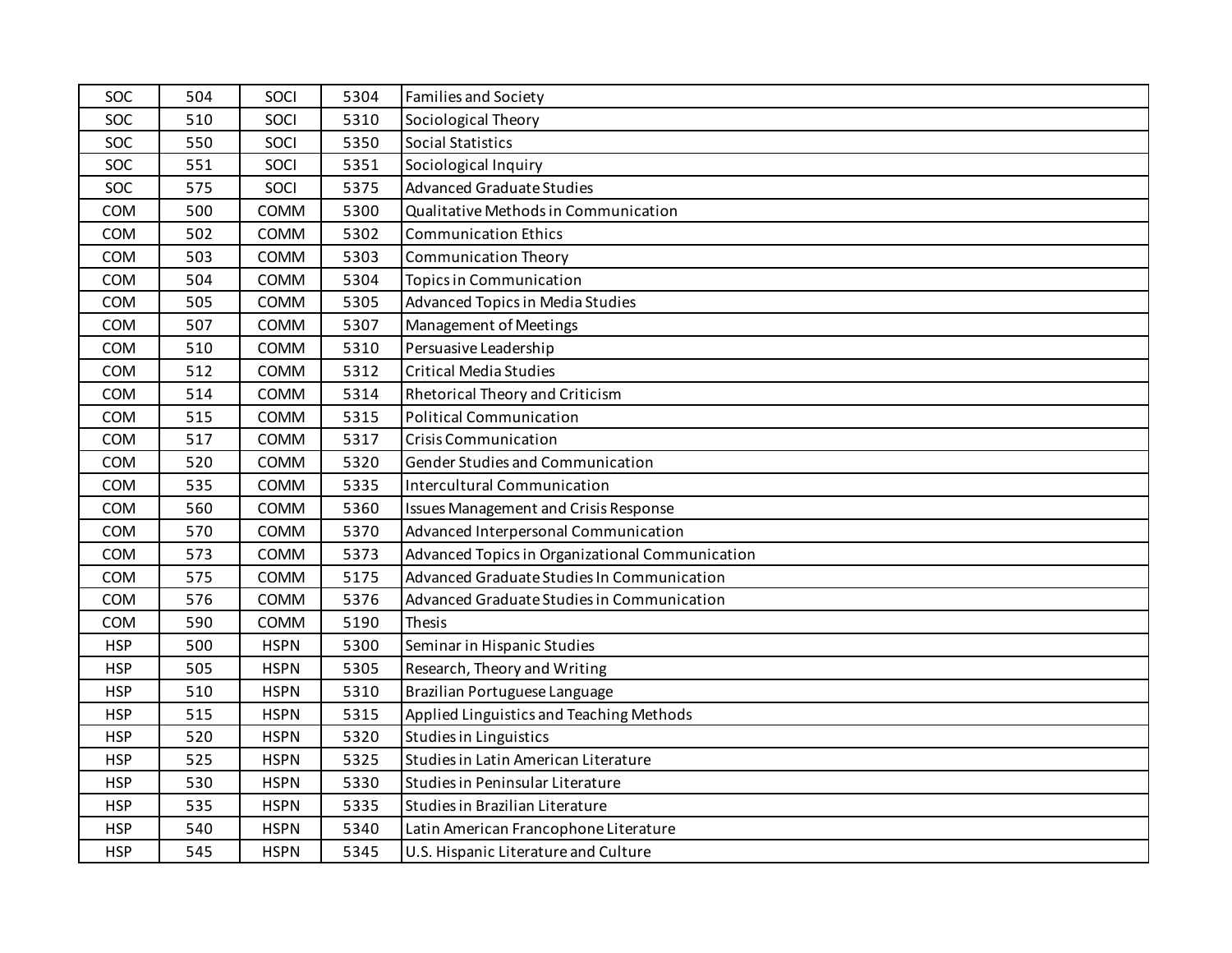| <b>HSP</b> | 550 | <b>HSPN</b> | 5350 | History of Ideas in the Hispanic World     |
|------------|-----|-------------|------|--------------------------------------------|
| <b>HSP</b> | 555 | <b>HSPN</b> | 5355 | <b>Hispanic and Brazilian Film Studies</b> |
| <b>HSP</b> | 557 | <b>HSPN</b> | 5357 | <b>Hispanic Theater</b>                    |
| <b>HSP</b> | 560 | <b>HSPN</b> | 5360 | Internship                                 |
| <b>HSP</b> | 565 | <b>HSPN</b> | 5365 | Topics in Hispanic Studies                 |
| <b>HSP</b> | 575 | <b>HSPN</b> | 5375 | <b>Advanced Graduate Studies</b>           |
| <b>HSP</b> | 590 | <b>HSPN</b> | 5390 | Thesis                                     |
| LAS        | 550 | LAMS        | 5350 | Special Topics in LAS                      |
| <b>ENG</b> | 502 | <b>ENGL</b> | 5302 | <b>Bibliography and Research Methods</b>   |
| <b>ENG</b> | 505 | <b>ENGL</b> | 5305 | World Literary Topics                      |
| <b>ENG</b> | 510 | <b>ENGL</b> | 5310 | <b>British Literary Topics</b>             |
| <b>ENG</b> | 520 | <b>ENGL</b> | 5320 | <b>American Literary Topics</b>            |
| <b>ENG</b> | 521 | <b>ENGL</b> | 5321 | Comparative Literature                     |
| <b>ENG</b> | 530 | ENGL        | 5330 | Major Authors                              |
| <b>ENG</b> | 535 | <b>ENGL</b> | 5335 | Teaching Literature                        |
| <b>ENG</b> | 540 | LING        | 5340 | Linguistics Analysis                       |
| <b>ENG</b> | 542 | LING        | 5342 | Topics in Linguistics                      |
| <b>ENG</b> | 545 | <b>ENGL</b> | 5345 | Film Narratology                           |
| <b>ENG</b> | 546 | <b>ENGL</b> | 5346 | Topics in Film                             |
| <b>ENG</b> | 551 | <b>ENGL</b> | 5351 | Special Topics: Children's Literature      |
| <b>ENG</b> | 552 | <b>ENGL</b> | 5352 | Teaching Children's/Young Adult Literature |
| <b>ENG</b> | 553 | <b>ENGL</b> | 5353 | Golden Age of Children's Literature        |
| <b>ENG</b> | 556 | <b>ENGL</b> | 5356 | Young Adult Literature                     |
| <b>ENG</b> | 559 | <b>ENGL</b> | 5359 | Graduate Poetry Workshop                   |
| <b>ENG</b> | 561 | ENGL        | 5361 | <b>Graduate Fiction Workshop</b>           |
| <b>ENG</b> | 562 | ENGL        | 5362 | <b>Graduate Nonfiction Workshop</b>        |
| ENG        | 565 | <b>ENGL</b> | 5365 | Poetics and Prosody                        |
| <b>ENG</b> | 566 | <b>ENGL</b> | 5366 | <b>Teaching Creative Writing</b>           |
| <b>ENG</b> | 569 | <b>ENGL</b> | 5169 | Distinguished Writer Seminar               |
| <b>ENG</b> | 573 | <b>ENGL</b> | 5373 | Pedagogy of Technical Writing              |
| <b>ENG</b> | 580 | ENGL        | 5380 | Teaching First-Year Composition            |
| <b>ENG</b> | 581 | <b>ENGL</b> | 5181 | Practicum Teaching 132                     |
| <b>ENG</b> | 583 | <b>ENGL</b> | 5383 | <b>Special Topics</b>                      |
| <b>ENG</b> | 585 | <b>ENGL</b> | 5385 | Literary Criticism                         |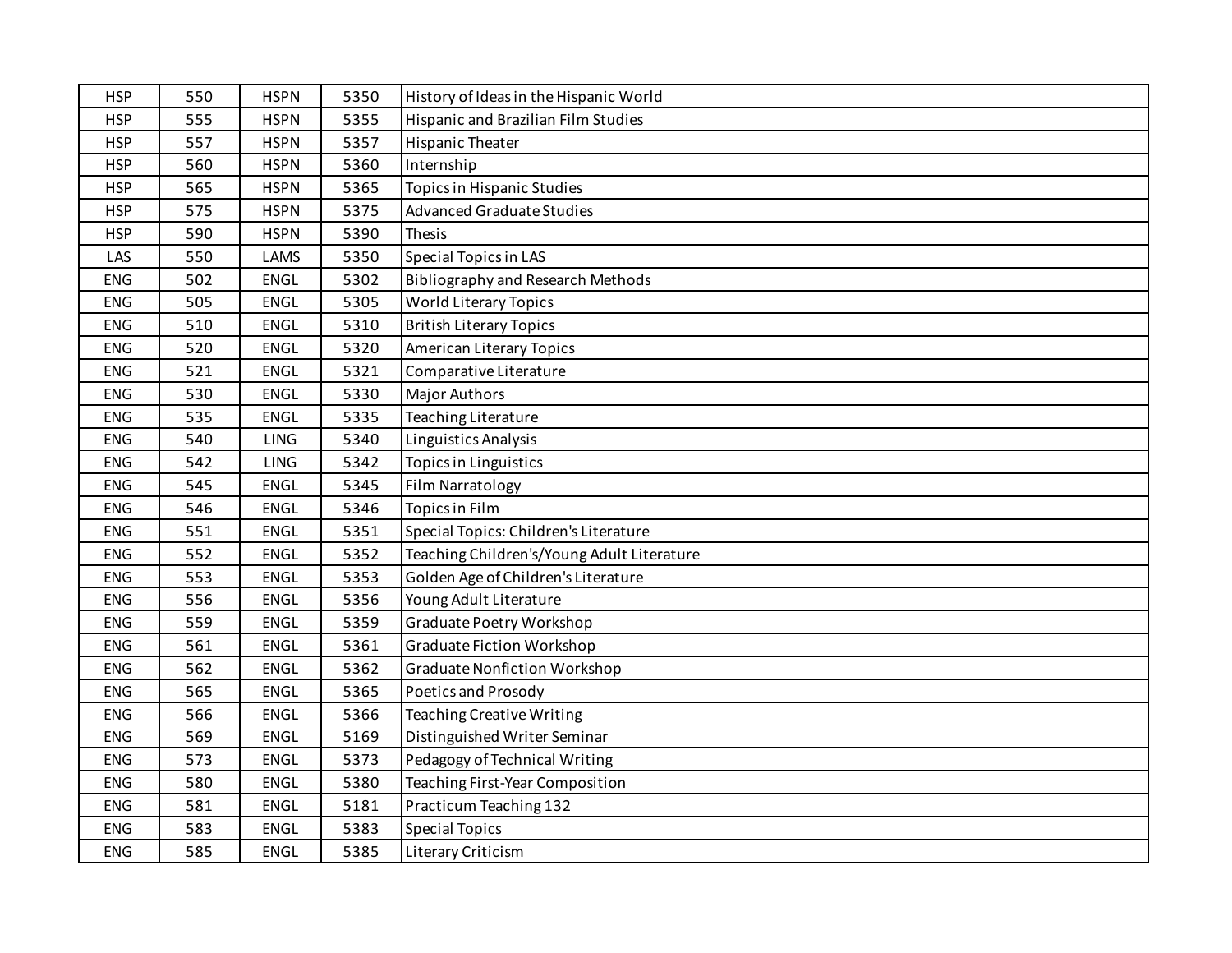| <b>ENG</b> | 588 | <b>ENGL</b> | 5188 | Comprehensive Examination Preparation     |
|------------|-----|-------------|------|-------------------------------------------|
| <b>ENG</b> | 589 | <b>ENGL</b> | 5389 | Thesis Research                           |
| <b>ENG</b> | 590 | <b>ENGL</b> | 5190 | Thesis Writing                            |
| <b>ENG</b> | 595 | <b>ENGL</b> | 5195 | Independent Study                         |
| <b>HIS</b> | 530 | <b>HIST</b> | 5330 | Historiography                            |
| <b>HIS</b> | 531 | <b>HIST</b> | 5331 | Historical Research, Writing, and Editing |
| <b>HIS</b> | 535 | <b>HIST</b> | 5335 | Introduction to Public History            |
| <b>HIS</b> | 536 | <b>HIST</b> | 5336 | <b>Topics in Public History</b>           |
| <b>HIS</b> | 541 | <b>HIST</b> | 5341 | Western Heritage: Ancient and Medieval    |
| <b>HIS</b> | 542 | <b>HIST</b> | 5342 | Early Modern Europe                       |
| <b>HIS</b> | 543 | <b>HIST</b> | 5343 | Recent European History                   |
| <b>HIS</b> | 544 | <b>HIST</b> | 5344 | <b>British Studies</b>                    |
| <b>HIS</b> | 546 | <b>HIST</b> | 5346 | Topics in European History                |
| <b>HIS</b> | 547 | <b>HIST</b> | 5347 | <b>Topics in American History</b>         |
| <b>HIS</b> | 551 | <b>HIST</b> | 5351 | <b>Colonial and Revolutionary America</b> |
| <b>HIS</b> | 552 | <b>HIST</b> | 5352 | 19th-Century America                      |
| <b>HIS</b> | 553 | <b>HIST</b> | 5353 | <b>Recent American History</b>            |
| <b>HIS</b> | 561 | <b>HIST</b> | 5361 | History of the American Civil War         |
| <b>HIS</b> | 565 | <b>HIST</b> | 5365 | Texas                                     |
| <b>HIS</b> | 566 | <b>HIST</b> | 5366 | World History                             |
| <b>HIS</b> | 567 | <b>HIST</b> | 5367 | Topics in World History                   |
| <b>HIS</b> | 570 | <b>HIST</b> | 5370 | <b>Collections Management</b>             |
| <b>HIS</b> | 575 | <b>HIST</b> | 5175 | <b>Advanced Graduate Studies</b>          |
| <b>HIS</b> | 576 | <b>HIST</b> | 5376 | <b>Advanced Graduate Studies</b>          |
| <b>HIS</b> | 578 | <b>HIST</b> | 5378 | Seminar                                   |
| <b>HIS</b> | 580 | <b>HIST</b> | 5380 | The Teaching of History                   |
| <b>HIS</b> | 581 | <b>HIST</b> | 5381 | Seminar in Public History                 |
| <b>HIS</b> | 582 | <b>HIST</b> | 5382 | Internship in Public History              |
| <b>HIS</b> | 583 | <b>HIST</b> | 5183 | Practicum in Public History               |
| <b>HIS</b> | 590 | <b>HIST</b> | 5190 | <b>Thesis</b>                             |
| <b>HUM</b> | 500 | <b>HUMA</b> | 5300 | Introduction to Digital Humanities        |
| <b>HUM</b> | 501 | <b>HUMA</b> | 5301 | Foundational Skills in Digital Humanities |
| <b>HUM</b> | 510 | <b>HUMA</b> | 5310 | Digital Humanities Practicum              |
| <b>IDS</b> | 589 | <b>IDST</b> | 5389 | Thesis research                           |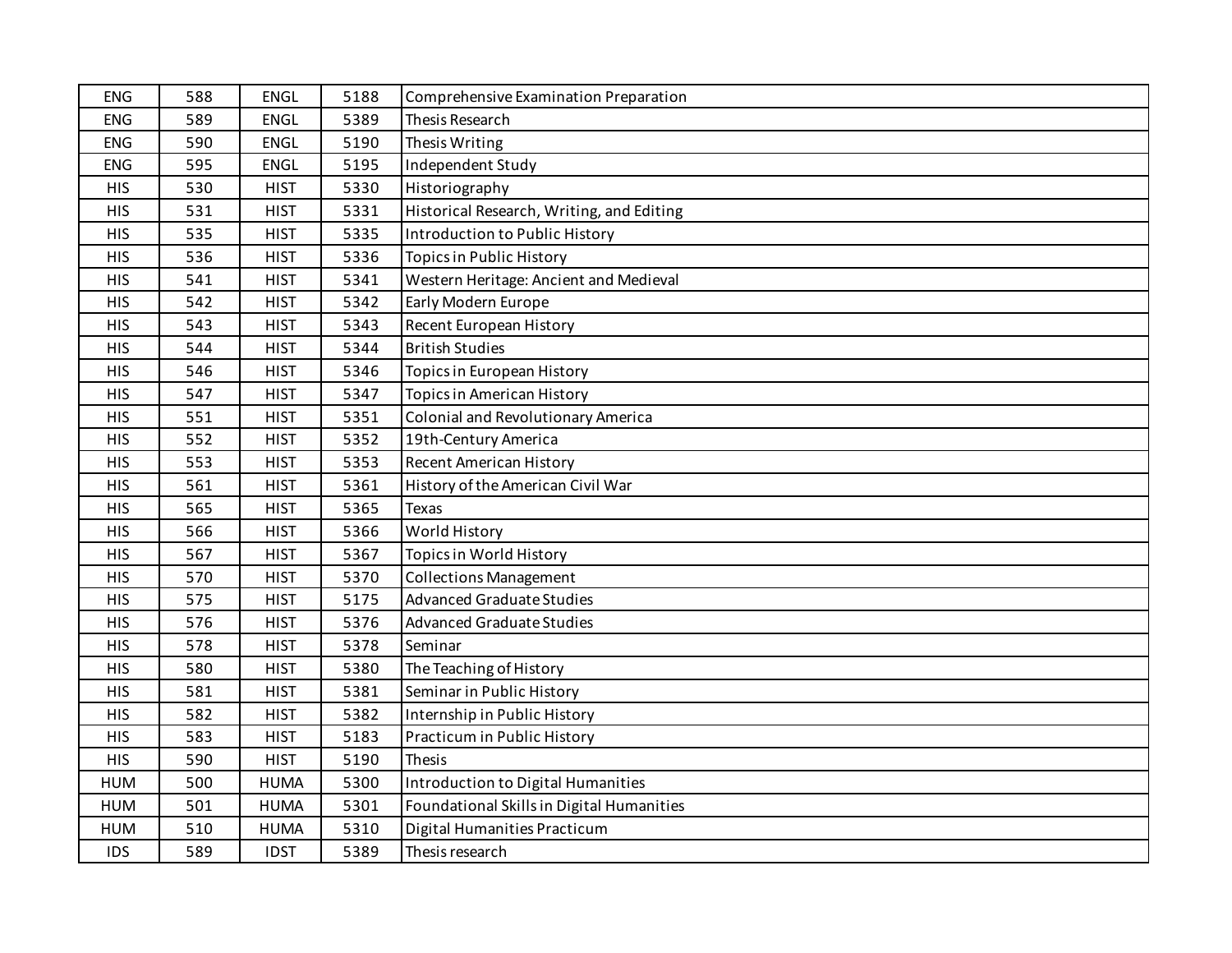| <b>IDS</b> | 590 | <b>IDST</b> | 5190 | Thesis writing                                                   |
|------------|-----|-------------|------|------------------------------------------------------------------|
| <b>PUB</b> | 570 | <b>PUBL</b> | 5370 | Professional Internship                                          |
| <b>PUB</b> | 571 | <b>PUBL</b> | 5371 | <b>Publishing Capstone</b>                                       |
| <b>PUB</b> | 572 | <b>PUBL</b> | 5372 | Digital Publishing                                               |
| <b>PUB</b> | 573 | <b>PUBL</b> | 5373 | History of Journal and Book Publishing                           |
| <b>PUB</b> | 576 | <b>PUBL</b> | 5376 | <b>Publication Management and Promotion</b>                      |
| <b>PUB</b> | 578 | <b>PUBL</b> | 5178 | Publishing and the University Press                              |
| <b>PUB</b> | 579 | <b>PUBL</b> | 5379 | Academic and Scholarly Publishing                                |
| <b>PUB</b> | 584 | <b>PUBL</b> | 5384 | Development and Design of Print Publications: Books and Journals |
| <b>PUB</b> | 586 | <b>PUBL</b> | 5386 | Manuscript Acquisition                                           |
| <b>MCM</b> | 500 | <b>MCOM</b> | 5300 | Media and Society                                                |
| <b>MCM</b> | 505 | <b>MCOM</b> | 5305 | Media Theory                                                     |
| <b>MCM</b> | 510 | <b>MCOM</b> | 5310 | Media Research Methods                                           |
| <b>MCM</b> | 515 | <b>MCOM</b> | 5315 | Media Law and Ethics                                             |
| <b>MCM</b> | 520 | <b>MCOM</b> | 5320 | Media History                                                    |
| <b>MCM</b> | 525 | <b>MCOM</b> | 5325 | Media Sales                                                      |
| <b>MCM</b> | 530 | <b>MCOM</b> | 5330 | Management Problems in Media                                     |
| <b>MCM</b> | 535 | <b>MCOM</b> | 5335 | <b>Media and Politics</b>                                        |
| <b>MCM</b> | 540 | <b>MCOM</b> | 5340 | <b>International Media</b>                                       |
| <b>MCM</b> | 550 | <b>MCOM</b> | 5350 | Seminar in Advertising                                           |
| <b>MCM</b> | 555 | <b>MCOM</b> | 5355 | Seminar in Public Relations                                      |
| <b>MCM</b> | 560 | <b>MCOM</b> | 5360 | Seminar in Journalism                                            |
| <b>MCM</b> | 565 | <b>MCOM</b> | 5365 | Seminar in Broadcasting                                          |
| <b>MCM</b> | 575 | <b>MCOM</b> | 5175 | <b>Topics in Mass Communication</b>                              |
| <b>MCM</b> | 585 | <b>MCOM</b> | 5185 | Independent Study in Mass Communication                          |
| <b>MCM</b> | 590 | <b>MCOM</b> | 5190 | Thesis                                                           |
| <b>MCM</b> | 595 | <b>MCOM</b> | 5395 | Media Project                                                    |
| <b>NSS</b> | 500 | <b>NISS</b> | 5300 | Introduction to Intelligence and Security                        |
| <b>NSS</b> | 501 | <b>NISS</b> | 5301 | Research and Writing in Intelligence and Security                |
| <b>NSS</b> | 502 | <b>NISS</b> | 5302 | Nuclear Proliferation and Weapons of Mass Destruction            |
| <b>NSS</b> | 503 | <b>NISS</b> | 5303 | <b>International Terrorism</b>                                   |
| <b>NSS</b> | 504 | <b>NISS</b> | 5304 | Multilateral Organizations in Global Security                    |
| <b>NSS</b> | 505 | <b>NISS</b> | 5305 | U.S. Policy in the Middle East and North Africa                  |
| <b>NSS</b> | 507 | <b>NISS</b> | 5307 | U.S. Policy Russia                                               |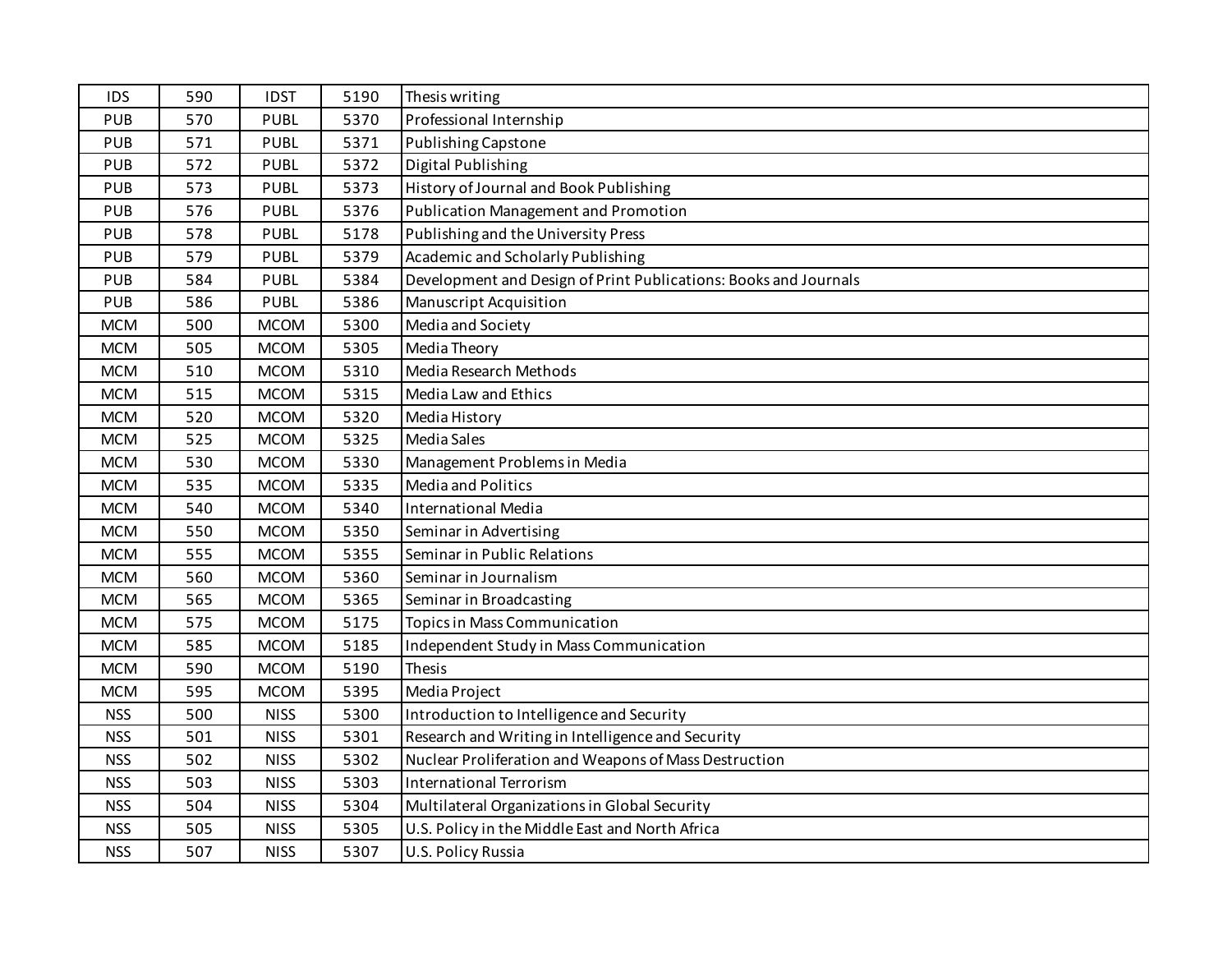| <b>NSS</b> | 520 | <b>NISS</b> | 5320 | Interagency Operations, Counter Intelligence and Homeland Security |
|------------|-----|-------------|------|--------------------------------------------------------------------|
| <b>NSS</b> | 521 | <b>NISS</b> | 5321 | Responses to Transnational Threats: From the FBI to Interpol       |
| <b>NSS</b> | 522 | <b>NISS</b> | 5322 | The Politics of Cyberwarfare                                       |
| <b>NSS</b> | 523 | <b>NISS</b> | 5323 | Organized Crime and Narco Terrorism                                |
| PBA        | 500 | PADM        | 5300 | Survey of Public Administration                                    |
| PBA        | 505 | PADM        | 5305 | <b>Public Administration Methods</b>                               |
| PBA        | 507 | PADM        | 5307 | Applied Statistics for Public Administration                       |
| PBA        | 510 | PADM        | 5310 | <b>Public Personnel Administration</b>                             |
| PBA        | 515 | PADM        | 5315 | Public Budgeting and Financial Management                          |
| PBA        | 520 | PADM        | 5320 | Policy Systems and Program Evaluation                              |
| PBA        | 525 | PADM        | 5325 | Public Organizations and Management                                |
| PBA        | 530 | PADM        | 5330 | <b>Topics in Public Affairs</b>                                    |
| PBA        | 535 | PADM        | 5335 | Leadership and Organizational Change in Public Administration      |
| PBA        | 540 | PADM        | 5340 | Administrative Law and Procedure                                   |
| PBA        | 545 | PADM        | 5345 | Ethics in Public Administration                                    |
| PBA        | 550 | PADM        | 5350 | Nonprofit Governance                                               |
| PBA        | 555 | PADM        | 5355 | Volunteer Management                                               |
| PBA        | 560 | PADM        | 5360 | <b>Fundraising and Grant Writing</b>                               |
| PBA        | 565 | PADM        | 5365 | Cultural Competency in Public and Nonprofit Organizations          |
| PBA        | 575 | PADM        | 5375 | Public Administration Capstone Project                             |
| PBA        | 576 | PADM        | 5176 | Public Administration Capstone Completion                          |
| PBA        | 599 | PADM        | 5399 | Public Administration Internship                                   |
| <b>PSY</b> | 500 | <b>PSYC</b> | 5300 | Psychology Proseminar                                              |
| <b>PSY</b> | 501 | <b>PSYC</b> | 5317 | Univariate Statistics for Behavioral Sciences                      |
| <b>PSY</b> | 504 | <b>PSYC</b> | 5330 | Biopsychology                                                      |
| <b>PSY</b> | 507 | <b>PSYC</b> | 5318 | Multivariate Statistics for Behavioral Sciences                    |
| <b>PSY</b> | 508 | <b>PSYC</b> | 5308 | Cognitive Psychology                                               |
| <b>PSY</b> | 514 | <b>PSYC</b> | 5313 | Organizational Psychology                                          |
| <b>PSY</b> | 516 | <b>PSYC</b> | 5316 | Decision-Making                                                    |
| <b>PSY</b> | 517 | <b>PSYC</b> | 5321 | Ethics and Research in Psychology                                  |
| <b>PSY</b> | 518 | <b>PSYC</b> | 5320 | <b>Advanced Psychopathology</b>                                    |
| <b>PSY</b> | 523 | <b>PSYC</b> | 5301 | <b>Advanced General Psychology</b>                                 |
| <b>PSY</b> | 525 | <b>PSYC</b> | 5325 | <b>Teaching Seminar</b>                                            |
| <b>PSY</b> | 526 | <b>PSYC</b> | 5314 | Advanced Developmental Psychology                                  |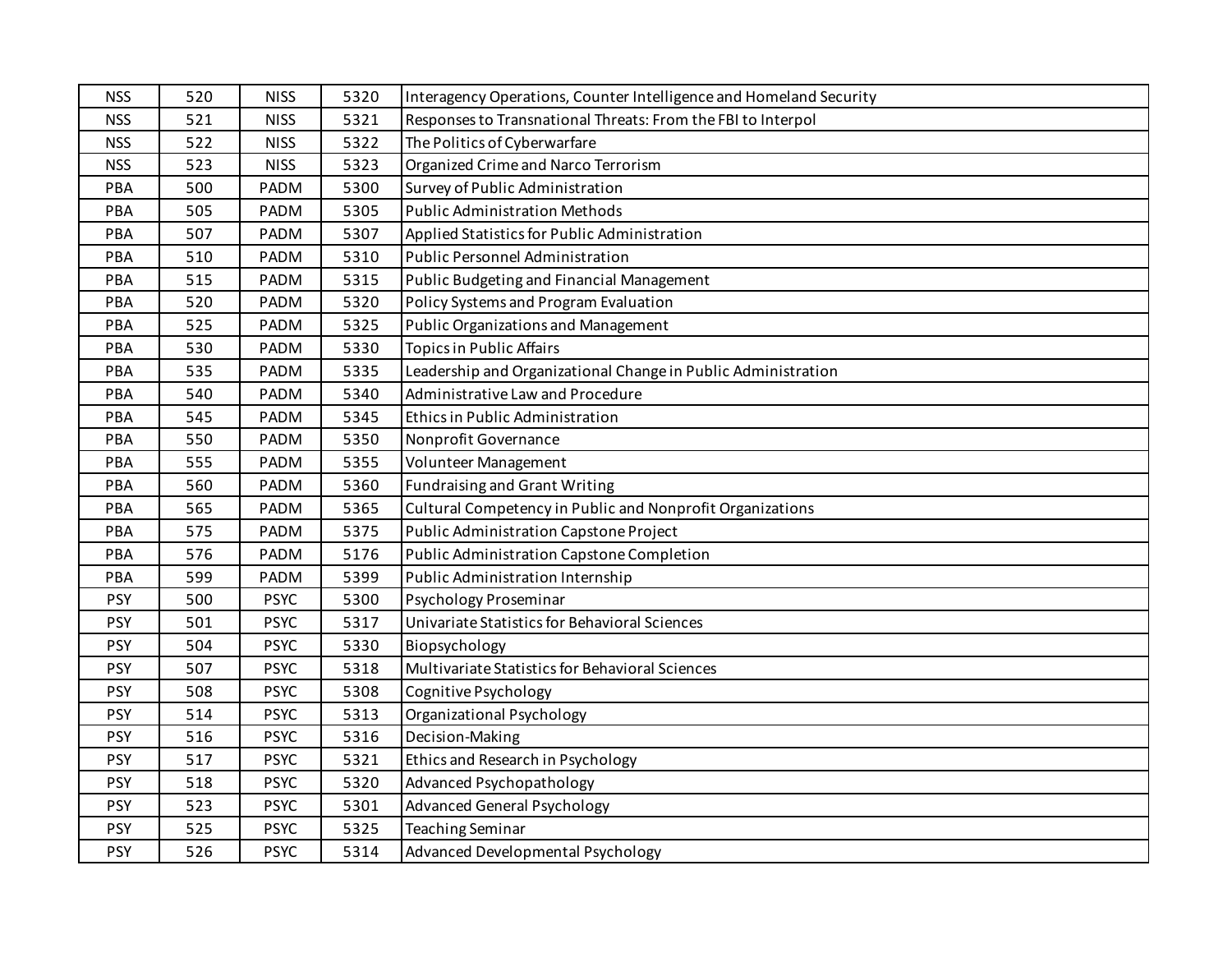| <b>PSY</b> | 528 | <b>PSYC</b> | 5328 | Practicum in Teaching Psychology                   |
|------------|-----|-------------|------|----------------------------------------------------|
| <b>PSY</b> | 530 | <b>PSYC</b> | 5306 | <b>Advanced Human Sexuality</b>                    |
| <b>PSY</b> | 534 | <b>PSYC</b> | 5334 | <b>Advanced Applied Psychology</b>                 |
| <b>PSY</b> | 535 | <b>PSYC</b> | 5335 | <b>Advanced Tests and Measurement</b>              |
| PSY        | 539 | <b>PSYC</b> | 5339 | Human Factors Engineering                          |
| <b>PSY</b> | 561 | <b>PSYC</b> | 5319 | <b>Advanced Social Psychology</b>                  |
| <b>PSY</b> | 575 | <b>PSYC</b> | 5175 | <b>Advanced Graduate Studies</b>                   |
| <b>PSY</b> | 585 | <b>PSYC</b> | 5385 | Advanced Research Design                           |
| <b>PSY</b> | 589 | <b>PSYC</b> | 5189 | Thesis Research                                    |
| <b>PSY</b> | 590 | <b>PSYC</b> | 5190 | Thesis Writing                                     |
| <b>SWK</b> | 500 | SOCW        | 5300 | Social Work Research                               |
| <b>SWK</b> | 501 | SOCW        | 5301 | Introduction to the Social Work Profession         |
| <b>SWK</b> | 502 | SOCW        | 5302 | Human Behavior                                     |
| <b>SWK</b> | 504 | SOCW        | 5304 | Introduction to Rurality                           |
| <b>SWK</b> | 505 | SOCW        | 5305 | <b>Generalist Practice I</b>                       |
| <b>SWK</b> | 507 | SOCW        | 5307 | Introduction to Social Welfare Policy and Services |
| <b>SWK</b> | 512 | SOCW        | 5312 | Human Behavior and Social Environment II           |
| SWK        | 514 | SOCW        | 5314 | <b>Advanced Standing Seminar</b>                   |
| <b>SWK</b> | 515 | SOCW        | 5315 | <b>Generalist Practice II</b>                      |
| <b>SWK</b> | 517 | SOCW        | 5317 | <b>Social Policy Analysis</b>                      |
| <b>SWK</b> | 518 | SOCW        | 5318 | Child Welfare Services                             |
| <b>SWK</b> | 519 | SOCW        | 5419 | <b>Field Instruction</b>                           |
| <b>SWK</b> | 520 | SOCW        | 5320 | Social Work Research Process                       |
| <b>SWK</b> | 525 | SOCW        | 5325 | <b>Advance Generalist Practice</b>                 |
| <b>SWK</b> | 528 | SOCW        | 5328 | Social Work in Mental Health                       |
| <b>SWK</b> | 529 | SOCW        | 5429 | Field Instruction II                               |
| <b>SWK</b> | 530 | SOCW        | 5330 | Research Practicum                                 |
| <b>SWK</b> | 531 | SOCW        | 5331 | <b>International Social Work</b>                   |
| <b>SWK</b> | 532 | SOCW        | 5332 | Sustainable Community Development                  |
| <b>SWK</b> | 533 | SOCW        | 5333 | <b>Diversity Appreciation</b>                      |
| SWK        | 535 | SOCW        | 5335 | Seminar in Advanced Rural Practice                 |
| <b>SWK</b> | 538 | SOCW        | 5338 | Social Work with the Aged                          |
| <b>SWK</b> | 539 | SOCW        | 5339 | Field Instruction III                              |
| SWK        | 540 | SOCW        | 5440 | <b>Field Instruction IV</b>                        |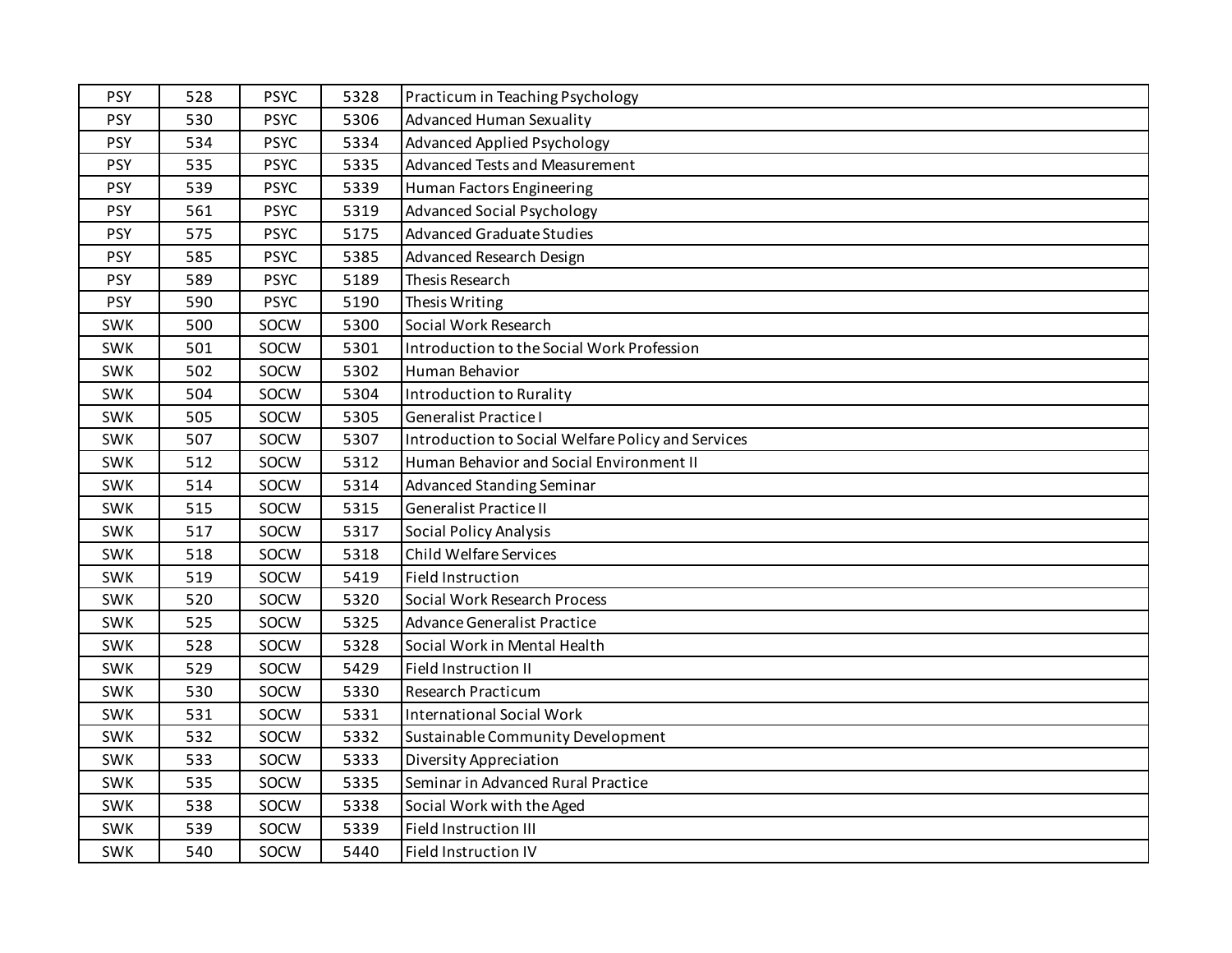| <b>SWK</b> | 541 | SOCW        | 5441 | Field Instruction V                          |
|------------|-----|-------------|------|----------------------------------------------|
| <b>SWK</b> | 548 | SOCW        | 5348 | Religion, Spirituality and Helping           |
| <b>SWK</b> | 549 | SOCW        | 5549 | Advanced Field Instruction III               |
| <b>SWK</b> | 558 | SOCW        | 5358 | <b>Advanced Practice with Groups</b>         |
| SWK        | 559 | SOCW        | 5659 | Field Instruction II                         |
| <b>SWK</b> | 568 | SOCW        | 5368 | Chemical Dependency                          |
| <b>SWK</b> | 575 | SOCW        | 5175 | <b>Advanced Graduate Studies</b>             |
| SWK        | 578 | SOCW        | 5178 | Seminar in Social Work                       |
| <b>SWK</b> | 589 | SOCW        | 5389 | Thesis Research                              |
| <b>SWK</b> | 590 | SOCW        | 5390 | Thesis Writing                               |
| <b>BIO</b> | 501 | <b>BIOL</b> | 5351 | <b>Advanced Cellular Biology</b>             |
| <b>BIO</b> | 502 | <b>BIOL</b> | 5364 | Aquatic Vascular Plants (lecture)            |
| <b>BIO</b> | 503 | <b>BIOL</b> | 5367 | Advanced Terrestrial Plant Ecology (lecture) |
| <b>BIO</b> | 504 | <b>BIOL</b> | 5387 | Animal Ecology (lecture)                     |
| <b>BIO</b> | 507 | <b>BIOL</b> | 5386 | <b>Advanced Behavioral Ecology</b>           |
| <b>BIO</b> | 508 | <b>BIOL</b> | 5327 | Microbial Ecology (lecture)                  |
| <b>BIO</b> | 509 | <b>BIOL</b> | 5385 | <b>Comparative Animal Physiology</b>         |
| <b>BIO</b> | 510 | <b>BIOL</b> | 5353 | Cytogenetics                                 |
| <b>BIO</b> | 511 | <b>BIOL</b> | 5388 | Phylogenetics                                |
| <b>BIO</b> | 512 | <b>BIOL</b> | 5682 | <b>Field Biology</b>                         |
| <b>BIO</b> | 514 | <b>BIOL</b> | 5382 | Biogeography                                 |
| <b>BIO</b> | 516 | <b>BIOL</b> | 5363 | Advanced Plant Anatomy (lecture)             |
| <b>BIO</b> | 523 | <b>BIOL</b> | 5465 | Advanced Plant Physiology (lecture)          |
| <b>BIO</b> | 524 | <b>BIOL</b> | 5366 | Advanced Plant Pathology (lecture)           |
| <b>BIO</b> | 526 | <b>BIOL</b> | 5428 | Advanced Pathogenic Bacteriology (lecture)   |
| <b>BIO</b> | 527 | <b>BIOL</b> | 5458 | Advanced Immunology (lecture)                |
| <b>BIO</b> | 528 | <b>BIOL</b> | 5422 | Advanced Virology (lecture)                  |
| <b>BIO</b> | 532 | <b>BIOL</b> | 5352 | <b>Advanced Molecular Biology</b>            |
| <b>BIO</b> | 533 | <b>BIOL</b> | 5448 | Advanced Ornithology (lecture)               |
| <b>BIO</b> | 535 | <b>BIOL</b> | 5368 | Advanced Plant Systematics (lecture)         |
| <b>BIO</b> | 536 | <b>BIOL</b> | 5446 | Advanced Mammalogy (lecture)                 |
| <b>BIO</b> | 537 | <b>BIOL</b> | 5444 | Advanced Herpetology (lecture)               |
| <b>BIO</b> | 538 | <b>BIOL</b> | 5442 | Advanced Ichthyology (lecture)               |
| <b>BIO</b> | 539 | <b>BIOL</b> | 5436 | Advanced Parasitology (lecture)              |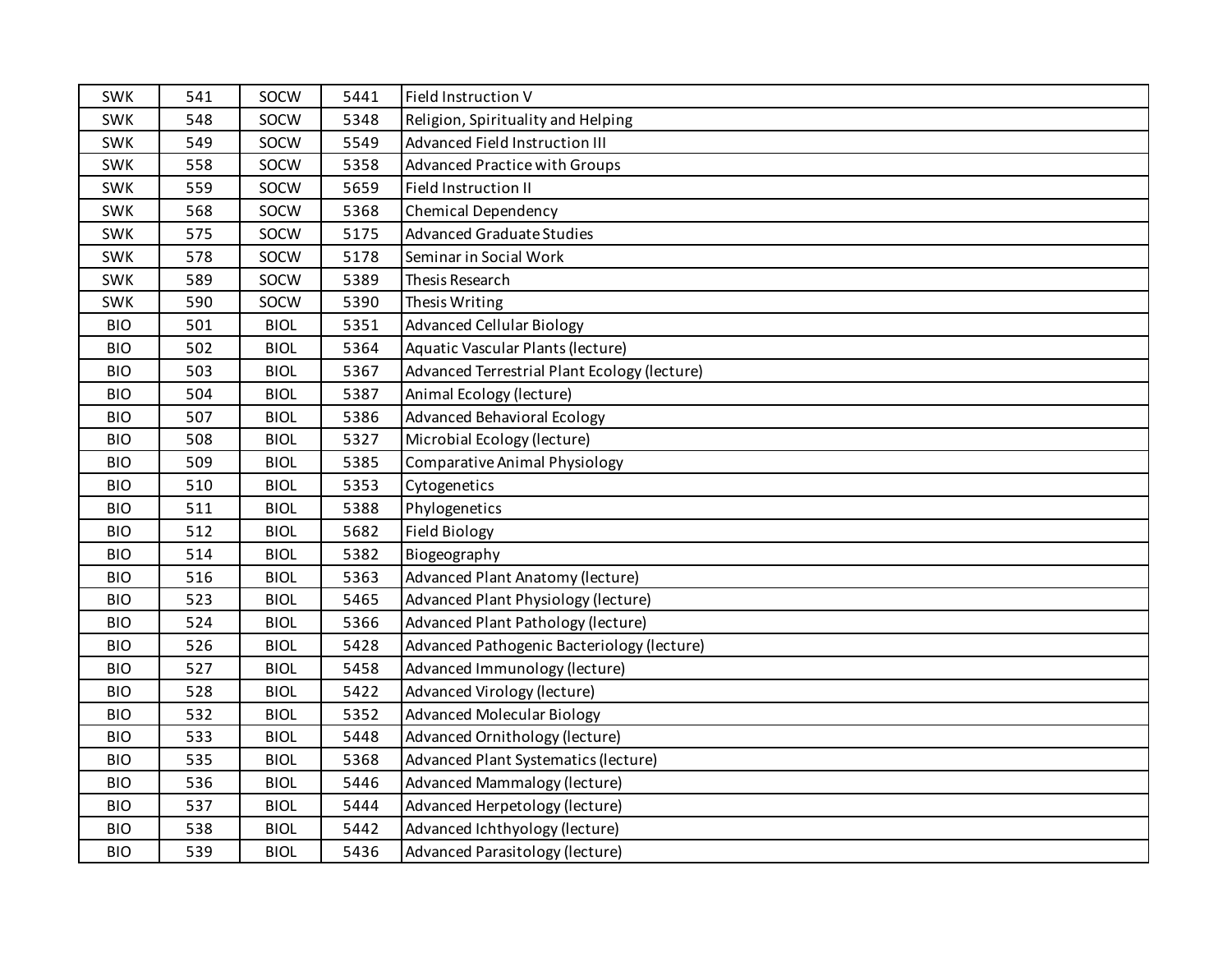| <b>BIO</b> | 545  | <b>BIOL</b> | 5354 | <b>Advanced Developmental Biology</b>      |
|------------|------|-------------|------|--------------------------------------------|
| <b>BIO</b> | 548  | <b>BIOL</b> | 5356 | <b>Advanced Bioinformatics</b>             |
| <b>BIO</b> | 549  | <b>BIOL</b> | 5455 | Advanced Histology (lecture)               |
| <b>BIO</b> | 550  | <b>BIOL</b> | 5484 | Advanced Limnology (lecture)               |
| <b>BIO</b> | 552  | <b>BIOL</b> | 5316 | Experimental Design and Analysis (lecture) |
| <b>BIO</b> | 555  | <b>BIOL</b> | 5411 | Advanced Electron Microscopy (lecture)     |
| <b>BIO</b> | 556  | <b>BIOL</b> | 5412 | Scanning Electron Microscopy (lecture)     |
| <b>BIO</b> | 560  | <b>BIOL</b> | 5383 | Aquatic Ecology (lecture)                  |
| <b>BIO</b> | 571  | <b>BIOL</b> | 5317 | <b>Special Topics in Biology</b>           |
| <b>BIO</b> | 572  | <b>BIOL</b> | 5318 | Special Topics in Biology (lecture)        |
| <b>BIO</b> | 575  | <b>BIOL</b> | 5195 | <b>Advanced Graduate Studies</b>           |
| <b>BIO</b> | 576  | <b>BIOL</b> | 5396 | <b>Advanced Graduate Studies</b>           |
| <b>BIO</b> | 581  | <b>BIOL</b> | 5197 | Graduate Teaching and Research             |
| <b>BIO</b> | 589  | <b>BIOL</b> | 5389 | Thesis Research                            |
| <b>BIO</b> | 590  | <b>BIOL</b> | 5190 | Thesis Writing                             |
| <b>BIO</b> | 502L | <b>BIOL</b> | 5064 | Aquatic Vascular Plants (lab)              |
| <b>BIO</b> | 503L | <b>BIOL</b> | 5067 | Advanced Terrestrial Plant Ecology (lab)   |
| <b>BIO</b> | 504L | <b>BIOL</b> | 5087 | Animal Ecology (lab)                       |
| <b>BIO</b> | 508L | <b>BIOL</b> | 5027 | Microbial Ecology (lab)                    |
| <b>BIO</b> | 516L | <b>BIOL</b> | 5063 | Advanced Plant Anatomy (lab)               |
| <b>BIO</b> | 523L | <b>BIOL</b> | 5065 | Advanced Plant Physiology (lab)            |
| <b>BIO</b> | 524L | <b>BIOL</b> | 5066 | Advanced Plant Pathology (lab)             |
| <b>BIO</b> | 526L | <b>BIOL</b> | 5028 | Adv Pathogen Bacteriology Lab              |
| <b>BIO</b> | 527L | <b>BIOL</b> | 5058 | Advanced Immunology (lab)                  |
| <b>BIO</b> | 528L | <b>BIOL</b> | 5022 | Advanced Virology (lab)                    |
| <b>BIO</b> | 533L | <b>BIOL</b> | 5048 | Advanced Ornithology (lab)                 |
| <b>BIO</b> | 535L | <b>BIOL</b> | 5068 | Graduate Plant Systematics Lab             |
| <b>BIO</b> | 536L | <b>BIOL</b> | 5046 | <b>Advanced Mammalogy (lab)</b>            |
| <b>BIO</b> | 537L | <b>BIOL</b> | 5044 | Advanced Herpetology (lab)                 |
| <b>BIO</b> | 538L | <b>BIOL</b> | 5042 | Advanced Ichthyology (lab)                 |
| <b>BIO</b> | 539L | <b>BIOL</b> | 5036 | Advanced Parasitology (lab)                |
| <b>BIO</b> | 549L | <b>BIOL</b> | 5055 | Advanced Histology (lab)                   |
| <b>BIO</b> | 550L | <b>BIOL</b> | 5084 | Advanced Limnology (lab)                   |
| <b>BIO</b> | 552L | <b>BIOL</b> | 5016 | Experimental Design and Analysis (lab)     |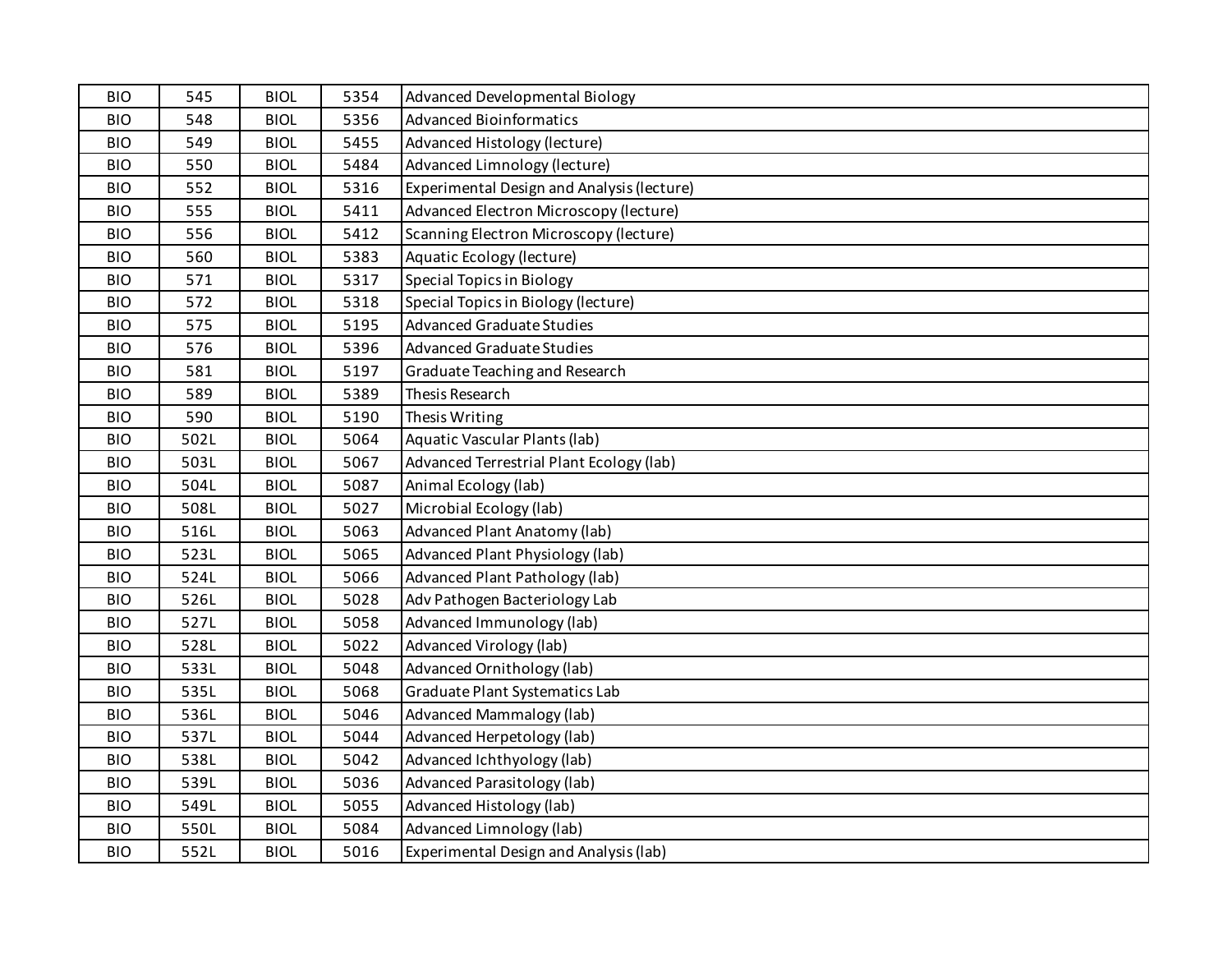| <b>BIO</b> | 555L | <b>BIOL</b> | 5011 | Advanced Electron Microscopy (lab)                   |
|------------|------|-------------|------|------------------------------------------------------|
| <b>BIO</b> | 556L | <b>BIOL</b> | 5012 | Scanning Electron Microscopy (lab)                   |
| <b>BIO</b> | 560L | <b>BIOL</b> | 5083 | Aquatic Ecology (lab)                                |
| <b>BIO</b> | 572L | <b>BIOL</b> | 5018 | Special Topics in Biology (lab)                      |
| <b>BTC</b> | 549  | <b>BTEC</b> | 5357 | <b>Bioinformatics II (lecture)</b>                   |
| <b>BTC</b> | 551  | <b>BTEC</b> | 5354 | <b>DNA Forensics</b>                                 |
| <b>BTC</b> | 555  | <b>BTEC</b> | 5201 | Proteins and Nucleic Acids (lecture)                 |
| <b>BTC</b> | 556  | <b>BTEC</b> | 5185 | <b>Biotech Research Seminar</b>                      |
| <b>BTC</b> | 557  | <b>BTEC</b> | 5202 | Advanced Metabolism and Protein Regulation (lecture) |
| <b>BTC</b> | 558  | <b>BTEC</b> | 5200 | <b>Biophysical Chemistry (lecture)</b>               |
| <b>BTC</b> | 559  | <b>BTEC</b> | 5211 | Advanced Biotechniques (lecture)                     |
| <b>BTC</b> | 561  | <b>BTEC</b> | 5312 | Advanced Techniques in Molecular Biology (lecture)   |
| <b>BTC</b> | 562  | <b>BTEC</b> | 5313 | Advanced Techniques in Protein Chemistry (lecture)   |
| <b>BTC</b> | 563  | <b>BTEC</b> | 5352 | Molecular Biochemistry                               |
| <b>BTC</b> | 575  | <b>BTEC</b> | 5195 | <b>Advanced Graduate Studies</b>                     |
| <b>BTC</b> | 576  | <b>BTEC</b> | 5196 | <b>Advanced Graduate Studies</b>                     |
| <b>BTC</b> | 589  | <b>BTEC</b> | 5189 | Thesis Research                                      |
| <b>BTC</b> | 590  | <b>BTEC</b> | 5190 | Thesis Writing                                       |
| <b>BTC</b> | 549L | <b>BTEC</b> | 5057 | Bioinformatics II (lab)                              |
| <b>BTC</b> | 555L | <b>BTEC</b> | 5101 | Proteins and Nucleic Acids (lab)                     |
| <b>BTC</b> | 557L | <b>BTEC</b> | 5102 | Advanced Metabolism and Protein Regulation (lab)     |
| <b>BTC</b> | 558L | <b>BTEC</b> | 5205 | <b>Biophysical Chemistry (lab)</b>                   |
| <b>BTC</b> | 559L | <b>BTEC</b> | 5212 | Advanced Biotechniques (lab)                         |
| <b>BTC</b> | 562L | <b>BTEC</b> | 5213 | Advanced Techniques in Protein Chemistry (lab)       |
| <b>CHE</b> | 505  | CHED        | 5312 | <b>Advanced Chemical Concepts</b>                    |
| <b>CHE</b> | 506  | CHED        | 5311 | <b>Topics in Chemical Concepts</b>                   |
| <b>CHE</b> | 511  | <b>CHEM</b> | 5311 | <b>Advanced Organic Chemistry</b>                    |
| <b>CHE</b> | 516  | <b>CHEM</b> | 5316 | Topics in Organic Chemistry                          |
| <b>CHE</b> | 521  | <b>CHEM</b> | 5321 | <b>Advanced Analytical Chemistry</b>                 |
| <b>CHE</b> | 526  | <b>CHEM</b> | 5326 | <b>Topics in Analytical Chemistry</b>                |
| <b>CHE</b> | 531  | <b>CHEM</b> | 5331 | Advanced Inorganic Chemistry                         |
| <b>CHE</b> | 536  | <b>CHEM</b> | 5336 | Topics in Inorganic Chemistry                        |
| <b>CHE</b> | 541  | <b>CHEM</b> | 5341 | <b>Advanced Physical Chemistry</b>                   |
| CHE        | 546  | <b>CHEM</b> | 5346 | <b>Topics in Physical Chemistry</b>                  |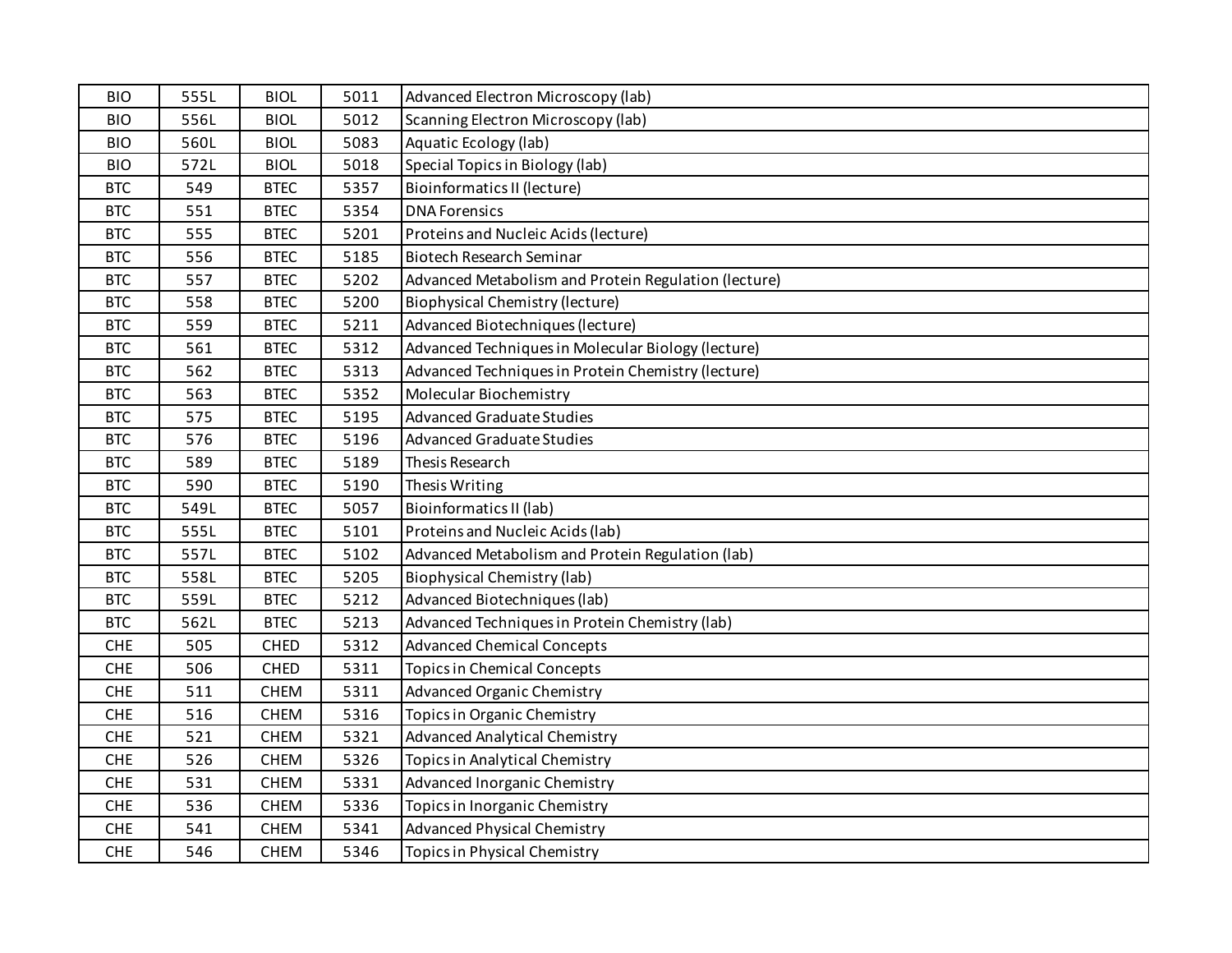| <b>CHE</b> | 551  | <b>CHEM</b> | 5351 | <b>Advanced Biochemistry</b>                            |
|------------|------|-------------|------|---------------------------------------------------------|
| <b>CHE</b> | 556  | <b>CHEM</b> | 5356 | <b>Topics in Biochemistry</b>                           |
| <b>CHE</b> | 570  | <b>CHEM</b> | 5170 | Seminar                                                 |
| <b>CHE</b> | 571  | <b>CHEM</b> | 5371 | <b>Advanced Special Topics</b>                          |
| <b>CHE</b> | 572  | CHEM        | 5372 | Advanced Environmental Chemistry I                      |
| <b>CHE</b> | 575  | <b>CHEM</b> | 5175 | <b>Advanced Graduate Studies</b>                        |
| <b>CHE</b> | 576  | <b>CHEM</b> | 5176 | <b>Advanced Graduate Studies</b>                        |
| <b>CHE</b> | 581  | <b>CHEM</b> | 5381 | Supervised Instruction of Lab Course                    |
| <b>CHE</b> | 589  | <b>CHEM</b> | 5389 | Thesis Research                                         |
| <b>CHE</b> | 572L | <b>CHEM</b> | 5072 | Advanced Environmental Chemistry I Lab                  |
| CSC        | 501  | <b>CSCI</b> | 5301 | Comp Security & Contemp Issues                          |
| <b>CSC</b> | 503  | <b>CSCI</b> | 5303 | <b>Decision Support Software Applications</b>           |
| <b>CSC</b> | 511  | <b>CSCI</b> | 5311 | Programming Languages                                   |
| <b>CSC</b> | 512  | <b>CSCI</b> | 5312 | Web Security                                            |
| <b>CSC</b> | 513  | <b>CSCI</b> | 5313 | Software Development Principles                         |
| <b>CSC</b> | 520  | <b>CSCI</b> | 5320 | Database Management Systems                             |
| <b>CSC</b> | 522  | <b>CSCI</b> | 5322 | Defensive Coding and Security                           |
| <b>CSC</b> | 524  | <b>CSCI</b> | 5324 | Database Management Systems-Architecture and Management |
| <b>CSC</b> | 530  | <b>CSCI</b> | 5330 | System Simulation and Model Building                    |
| <b>CSC</b> | 540  | <b>CSCI</b> | 5340 | Principles of Systems Programm                          |
| <b>CSC</b> | 541  | <b>CSCI</b> | 5341 | Compiler Principles & Techniqu                          |
| <b>CSC</b> | 542  | <b>CSCI</b> | 5342 | <b>Operating System Concepts</b>                        |
| <b>CSC</b> | 545  | <b>CSCI</b> | 5345 | Reverse Engineering                                     |
| CSC        | 547  | <b>CSCI</b> | 5347 | <b>Cyber Security Concepts and Practices</b>            |
| <b>CSC</b> | 548  | <b>CSCI</b> | 5348 | <b>Digital Forensics</b>                                |
| <b>CSC</b> | 550  | <b>CSCI</b> | 5350 | <b>Computer Graphics</b>                                |
| <b>CSC</b> | 555  | <b>CSCI</b> | 5355 | AI & Expert Systems                                     |
| <b>CSC</b> | 560  | <b>CSCI</b> | 5360 | <b>Computer Networking</b>                              |
| <b>CSC</b> | 562  | <b>CSCI</b> | 5362 | <b>Penetration Testing</b>                              |
| <b>CSC</b> | 563  | <b>CSCI</b> | 5363 | Computer Networks and Distributed Systems               |
| <b>CSC</b> | 565  | <b>CSCI</b> | 5365 | <b>Computer Architecture and Parallel Processing</b>    |
| <b>CSC</b> | 575  | <b>CSCI</b> | 5175 | <b>Advanced Graduate Studies</b>                        |
| <b>CSC</b> | 580  | <b>CSCI</b> | 5180 | Independent Studies                                     |
| <b>CSC</b> | 589  | <b>CSCI</b> | 5189 | Thesis Research                                         |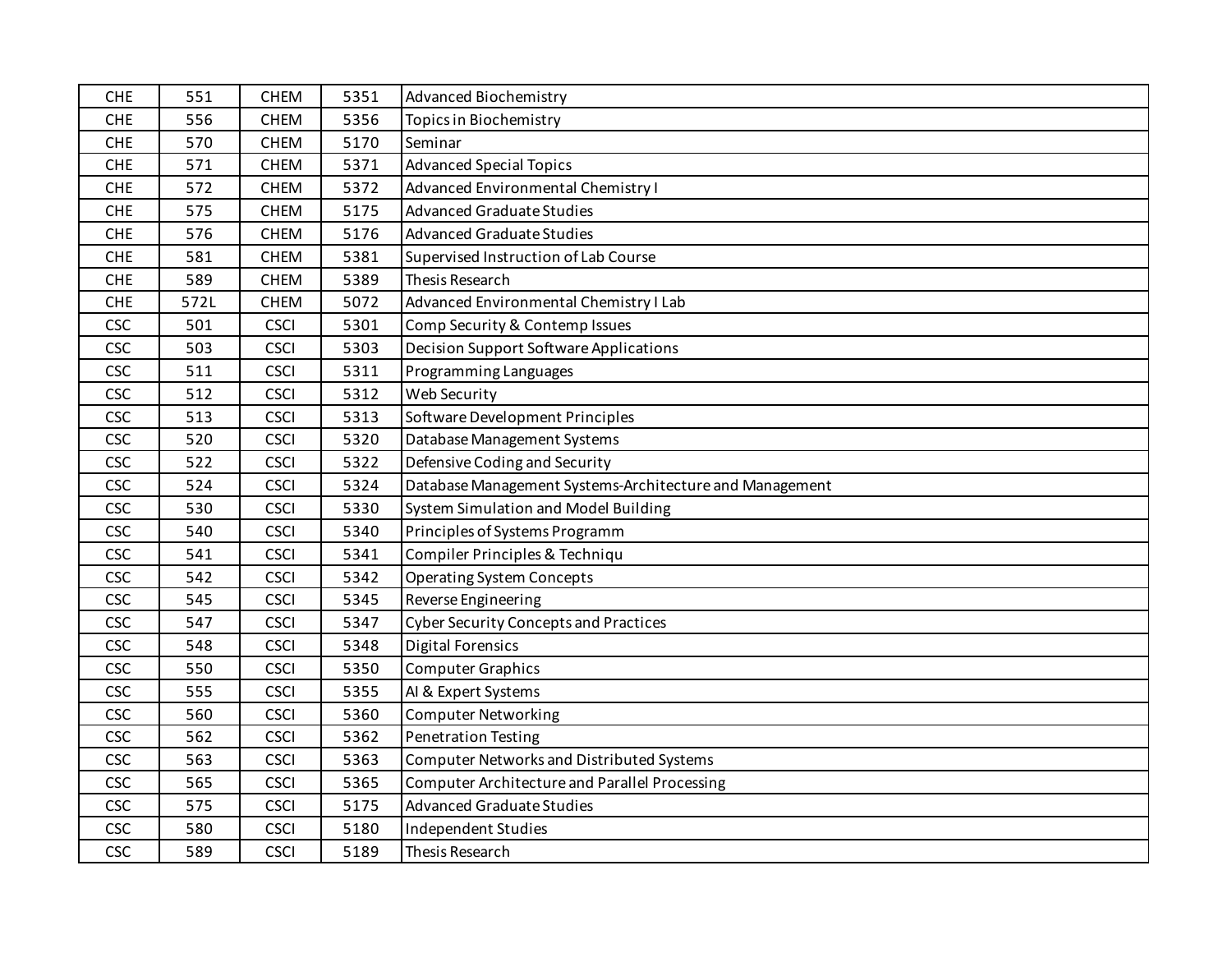| <b>CSC</b> | 590  | <b>CSCI</b> | 5390 | Thesis Writing                           |
|------------|------|-------------|------|------------------------------------------|
| GOL        | 505  | <b>GEOL</b> | 5305 | Stratigraphy of North America            |
| GOL        | 506  | <b>GEOL</b> | 5306 | Sequence Stratigraphy                    |
| GOL        | 507  | <b>GEOL</b> | 5307 | Sedimentology                            |
| GOL        | 508  | <b>GEOL</b> | 5308 | <b>Clastic Depositional Systems</b>      |
| GOL        | 509  | <b>GEOL</b> | 5309 | Carbonate Depositional Systems           |
| <b>GOL</b> | 515  | <b>GEOL</b> | 5315 | Sedimentary Petrography                  |
| <b>GOL</b> | 517  | <b>GEOL</b> | 5317 | <b>Regional Tectonics</b>                |
| GOL        | 518  | <b>GEOL</b> | 5318 | <b>Advanced Structural Geology</b>       |
| GOL        | 519  | <b>GEOL</b> | 5319 | <b>Advanced Petroleum Geology</b>        |
| <b>GOL</b> | 520  | <b>GEOL</b> | 5320 | Geochemistry                             |
| GOL        | 523  | <b>GEOL</b> | 5323 | Aqueous Geochemistry                     |
| GOL        | 532  | <b>GEOL</b> | 5332 | Petroleum Geology and Fossil Fuels       |
| GOL        | 533  | <b>GEOL</b> | 5333 | Petroleum Exploration Techniques         |
| GOL        | 534  | <b>GEOL</b> | 5334 | Petroleum Basin Evaluation               |
| GOL        | 535  | <b>GEOL</b> | 5335 | Non-Seismic Methods                      |
| GOL        | 536  | <b>GEOL</b> | 5336 | Seismic Methods                          |
| GOL        | 537  | <b>GEOL</b> | 5337 | Earthquake Seismology                    |
| GOL        | 540  | <b>GEOL</b> | 5340 | Metamorphic Basement Geology             |
| GOL        | 541  | <b>GEOL</b> | 5341 | Geocharacterization of Natural Resources |
| <b>GOL</b> | 542  | <b>GEOL</b> | 5342 | <b>Exploration of Ore Resources</b>      |
| <b>GOL</b> | 545  | <b>GEOL</b> | 5345 | Geochronology                            |
| GOL        | 549  | <b>GEOL</b> | 5349 | Applied Hydrogeology                     |
| GOL        | 550  | <b>GEOL</b> | 5350 | Cave and Karst Systems                   |
| GOL        | 559  | <b>GEOL</b> | 5359 | <b>Contaminant Hydrology</b>             |
| GOL        | 566  | <b>GEOL</b> | 5366 | <b>Advanced Topics In Geology</b>        |
| <b>GOL</b> | 568  | <b>GEOL</b> | 5168 | Special Studies In Geology               |
| GOL        | 575  | <b>GEOL</b> | 5175 | <b>Advanced Graduate Studies</b>         |
| GOL        | 576  | <b>GEOL</b> | 5176 | <b>Advanced Graduate Studies</b>         |
| GOL        | 589  | <b>GEOL</b> | 5389 | Thesis Research                          |
| <b>GOL</b> | 590  | <b>GEOL</b> | 5390 | Thesis Writing                           |
| GOL        | 507L | <b>GEOL</b> | 5007 | Sedimentology Lab                        |
| GOL        | 515L | <b>GEOL</b> | 5015 | Sedimentary Petrography Lab              |
| GOL        | 519L | <b>GEOL</b> | 5019 | Advanced Petroleum Geology Lab           |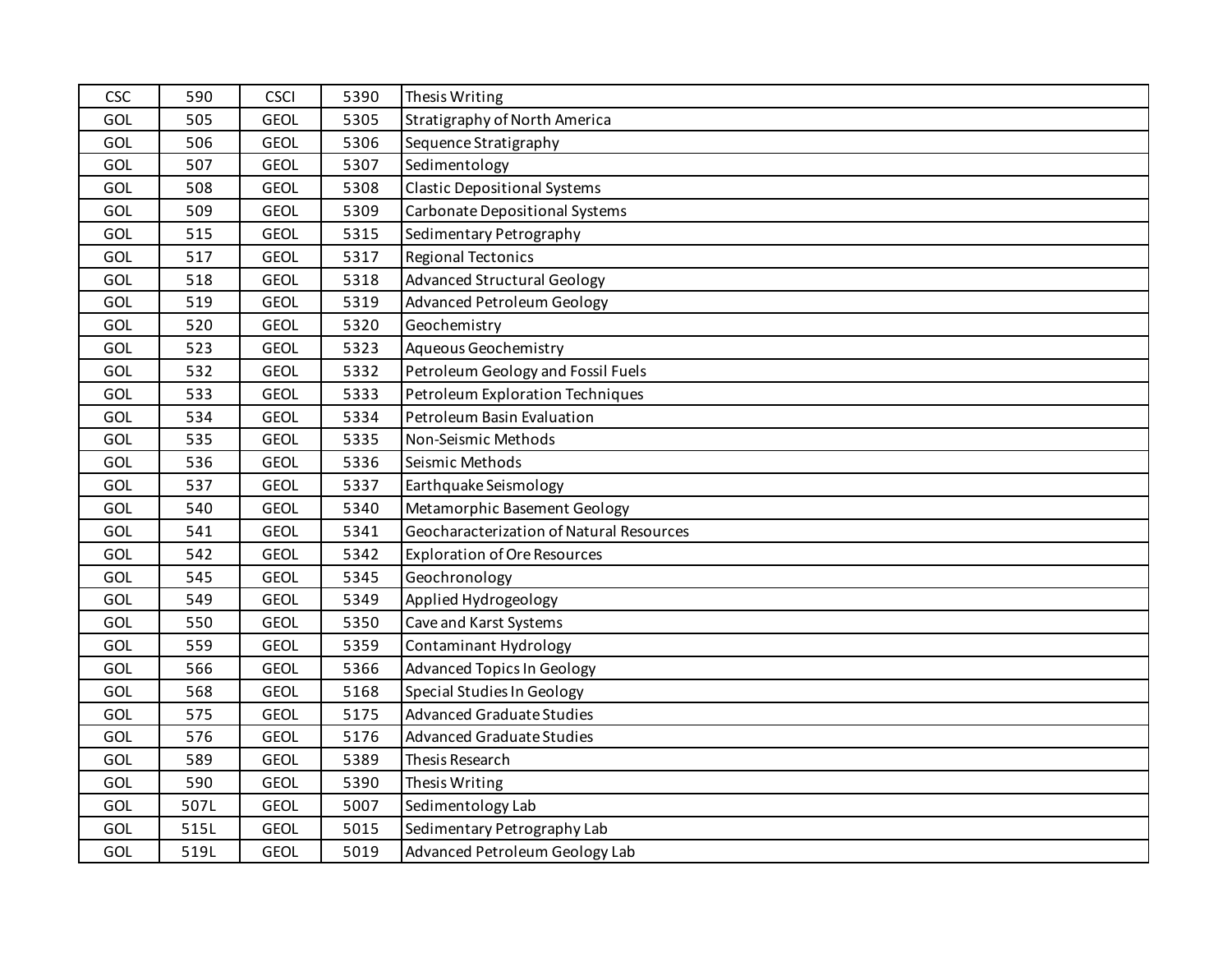| GOL        | 532L | <b>GEOL</b> | 5032 | Petroleum Geology and Fossil Fuels Lab            |
|------------|------|-------------|------|---------------------------------------------------|
| GOL        | 535L | <b>GEOL</b> | 5035 | Non-Seismic Methods Lab                           |
| GOL        | 536L | <b>GEOL</b> | 5036 | Seismic Methods Lab                               |
| <b>MTE</b> | 548  | <b>MTED</b> | 5348 | Quantitative Reasoning                            |
| <b>MTE</b> | 550  | <b>MTED</b> | 5350 | <b>Conceptual Geometry</b>                        |
| <b>MTE</b> | 552  | <b>MTED</b> | 5352 | Patterns and Reasoning                            |
| <b>MTE</b> | 554  | <b>MTED</b> | 5354 | Conceptual Algebra                                |
| <b>MTE</b> | 555  | <b>MTED</b> | 5355 | An Overview of Trigonometry                       |
| <b>MTE</b> | 558  | <b>MTED</b> | 5358 | Introduction to Concepts of Calculus              |
| <b>MTE</b> | 560  | <b>MTED</b> | 5360 | Concepts of Geometry with Historical Perspectives |
| <b>MTE</b> | 562  | <b>MTED</b> | 5362 | Probability and Statistical Reasoning             |
| <b>MTE</b> | 563  | <b>MTED</b> | 5180 | Seminar in Mathematics Teaching                   |
| <b>MTE</b> | 564  | <b>MTED</b> | 5390 | <b>Advanced Topics in Mathematics</b>             |
| <b>MTE</b> | 565  | <b>MTED</b> | 5365 | Survey of Analytic Geometry and Functions         |
| <b>MTE</b> | 566  | <b>MTED</b> | 5366 | Survey of Calculus                                |
| <b>MTE</b> | 567  | <b>MTED</b> | 5367 | <b>Integral Calculus</b>                          |
| <b>MTE</b> | 568  | <b>MTED</b> | 5368 | <b>Topics in Advanced Calculus</b>                |
| <b>MTE</b> | 570  | <b>MTED</b> | 5370 | Logic and Proof                                   |
| <b>MTE</b> | 572  | <b>MTED</b> | 5372 | College Geometry Past and Present                 |
| <b>MTE</b> | 575  | <b>MTED</b> | 5195 | <b>Advanced Graduate Studies</b>                  |
| <b>MTE</b> | 576  | <b>MTED</b> | 5196 | <b>Advanced Graduate Studies</b>                  |
| <b>MTE</b> | 580  | <b>MTED</b> | 5380 | Probability Theory and Statistical Inference      |
| <b>MTE</b> | 584  | <b>MTED</b> | 5384 | Modern Algebra and Number Theory                  |
| <b>MTE</b> | 589  | <b>MTED</b> | 5398 | Thesis Research                                   |
| <b>MTE</b> | 590  | <b>MTED</b> | 5399 | Thesis Writing                                    |
| <b>MTH</b> | 502  | <b>MATH</b> | 5350 | <b>Mathematical Statistics I</b>                  |
| <b>MTH</b> | 503  | <b>MATH</b> | 5351 | <b>Mathematical Statistics II</b>                 |
| <b>MTH</b> | 505  | <b>MATH</b> | 5330 | Numerical Methods In Differential Equations       |
| <b>MTH</b> | 508  | <b>MATH</b> | 5320 | <b>General Topology</b>                           |
| <b>MTH</b> | 511  | <b>MATH</b> | 5360 | Abstract Algebra                                  |
| <b>MTH</b> | 512  | <b>MATH</b> | 5361 | Abstract Algebra II                               |
| <b>MTH</b> | 513  | <b>MATH</b> | 5370 | Complex Variables I                               |
| <b>MTH</b> | 514  | <b>MATH</b> | 5371 | Complex Variables II                              |
| <b>MTH</b> | 517  | <b>MATH</b> | 5325 | Linear Algebra                                    |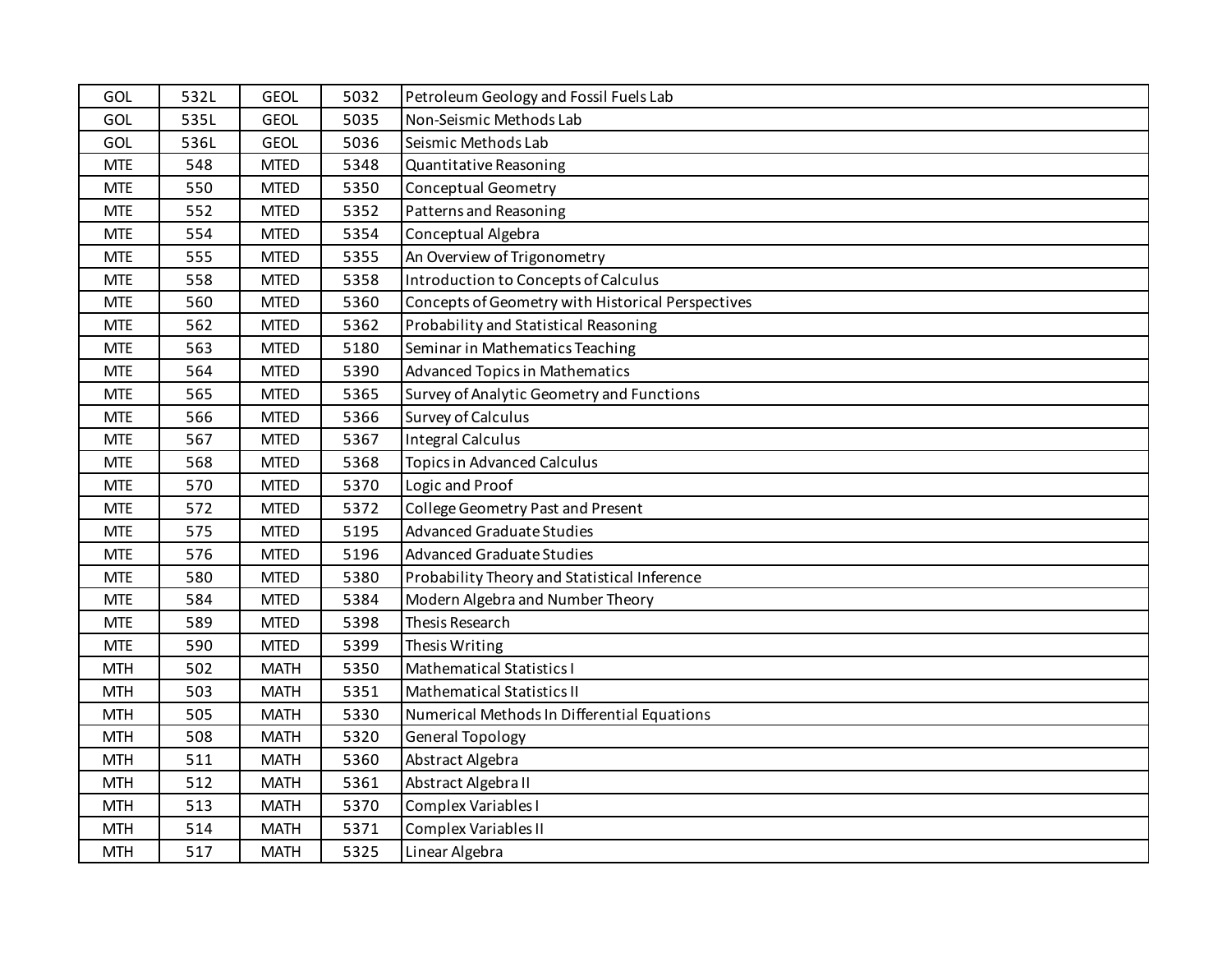| <b>MTH</b> | 538 | <b>MATH</b> | 5310 | Structure of the Real Number System                       |
|------------|-----|-------------|------|-----------------------------------------------------------|
| <b>MTH</b> | 539 | <b>MATH</b> | 5315 | <b>Real Variables</b>                                     |
| <b>MTH</b> | 540 | <b>MATH</b> | 5316 | <b>Real Variables II</b>                                  |
| <b>MTH</b> | 545 | <b>MATH</b> | 5305 | <b>History of Mathematics</b>                             |
| <b>MTH</b> | 555 | <b>MATH</b> | 5335 | Technology and Communication in the Mathematical Sciences |
| <b>MTH</b> | 564 | <b>MATH</b> | 5390 | <b>Advanced Topics In Mathematics</b>                     |
| <b>MTH</b> | 575 | <b>MATH</b> | 5195 | <b>Advanced Graduate Studies</b>                          |
| <b>MTH</b> | 576 | <b>MATH</b> | 5196 | <b>Advanced Graduate Studies</b>                          |
| <b>MTH</b> | 589 | <b>MATH</b> | 5398 | Thesis Research                                           |
| <b>MTH</b> | 590 | <b>MATH</b> | 5399 | Thesis Writing                                            |
| <b>STA</b> | 520 | <b>STAT</b> | 5340 | <b>Statistical Analysis I</b>                             |
| <b>STA</b> | 521 | <b>STAT</b> | 5341 | <b>Statistical Analysis II</b>                            |
| <b>STA</b> | 522 | <b>STAT</b> | 5342 | <b>Regression Analysis</b>                                |
| <b>STA</b> | 523 | <b>STAT</b> | 5343 | <b>Stochastic Processes</b>                               |
| <b>STA</b> | 524 | <b>STAT</b> | 5344 | Applied Multivariate Analysis                             |
| <b>STA</b> | 525 | <b>STAT</b> | 5345 | Applied Nonparametric Statistics                          |
| <b>STA</b> | 526 | <b>STAT</b> | 5346 | <b>Applied Time Series</b>                                |
| <b>STA</b> | 564 | <b>STAT</b> | 5390 | <b>Advanced Topics In Statistics</b>                      |
| <b>STA</b> | 575 | <b>STAT</b> | 5195 | <b>Advanced Graduate Studies</b>                          |
| <b>STA</b> | 576 | <b>STAT</b> | 5196 | <b>Advanced Graduate Studies</b>                          |
| <b>STA</b> | 589 | <b>STAT</b> | 5398 | Thesis Research                                           |
| <b>STA</b> | 590 | <b>STAT</b> | 5399 | Thesis Writing                                            |
| <b>NUR</b> | 501 | <b>NURS</b> | 5301 | Nursing Theory for the Advanced Practice Role             |
| <b>NUR</b> | 502 | <b>NURS</b> | 5302 | The Politics of Healthcare                                |
| <b>NUR</b> | 511 | <b>NURS</b> | 5311 | Contemporary Healthcare Ethics                            |
| <b>NUR</b> | 521 | <b>NURS</b> | 5221 | <b>Advanced Practice Roles</b>                            |
| <b>NUR</b> | 522 | <b>NURS</b> | 5322 | Evidence Based Research for the Advanced Practice Role    |
| <b>NUR</b> | 531 | <b>NURS</b> | 5331 | Advanced Pathophysiology                                  |
| <b>NUR</b> | 532 | <b>NURS</b> | 5332 | Advanced Health Assessment                                |
| <b>NUR</b> | 541 | <b>NURS</b> | 5341 | <b>Advanced Pharmacology</b>                              |
| <b>NUR</b> | 542 | <b>NURS</b> | 5342 | Diagnostics and Procedures                                |
| <b>NUR</b> | 551 | <b>NURS</b> | 5551 | Primary Care I                                            |
| <b>NUR</b> | 561 | <b>NURS</b> | 5661 | Primary Care II                                           |
| <b>NUR</b> | 570 | <b>NURS</b> | 5670 | <b>MSN FNP Capstone</b>                                   |